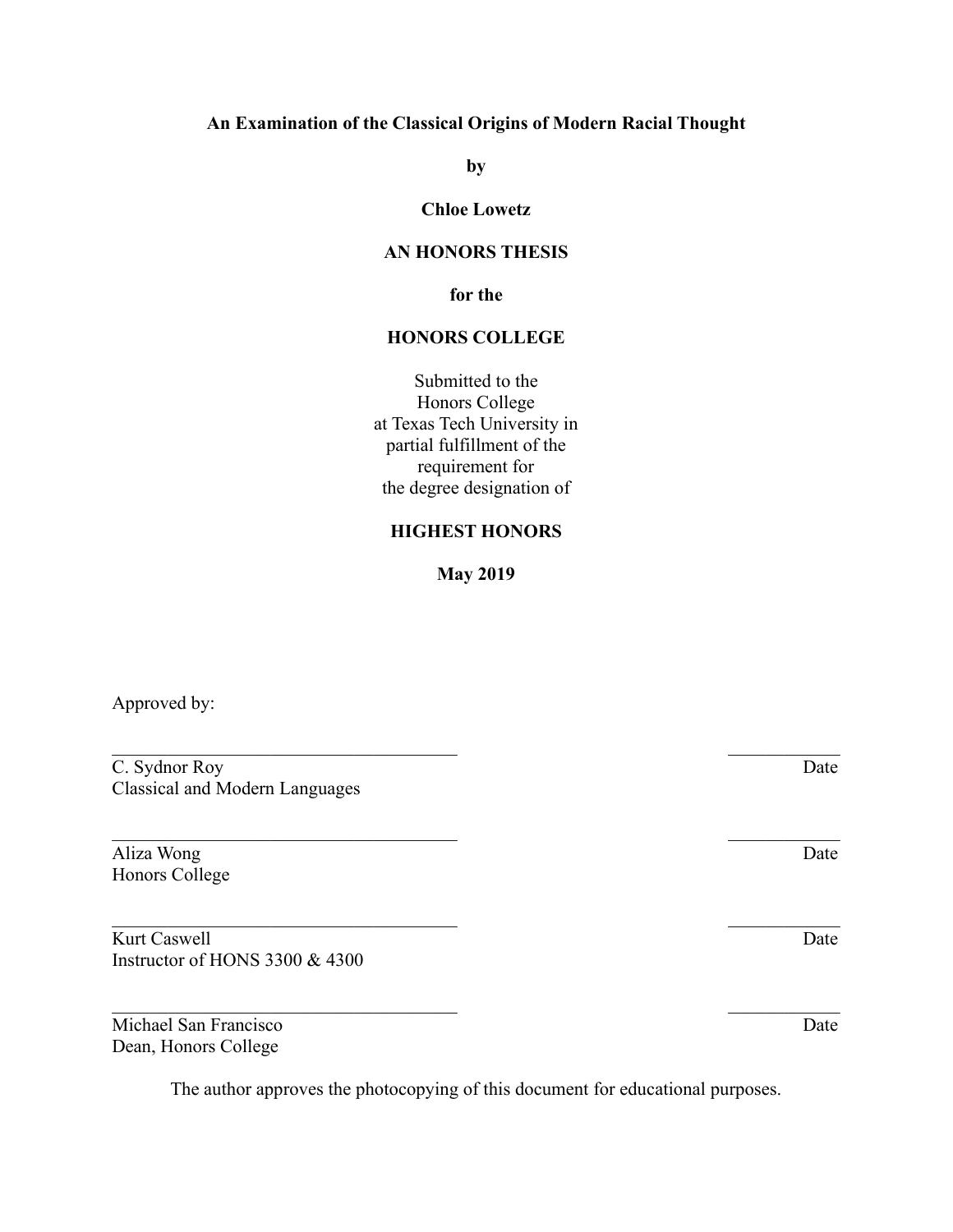# Table of Contents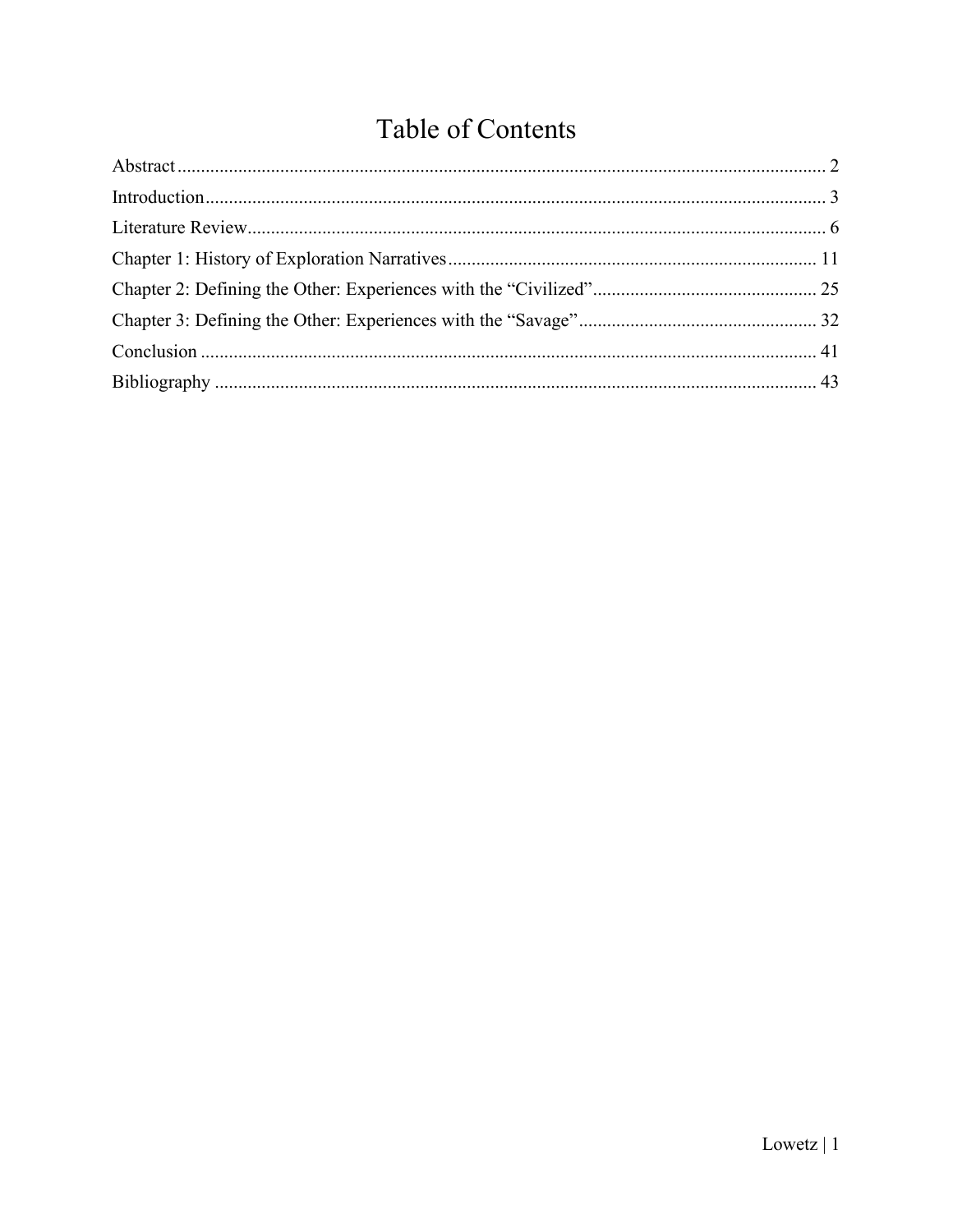## Abstract

<span id="page-2-0"></span>Race in the ancient sense is not fully understood, but classical sources have been used for centuries to further racial agendas. Classical scholars in the past forty years have begun to analyze the effects of such uses, and theories of race and race relations perpetrated by the field. This project seeks to analyze the influence of classical works, specifically Homer's Odyssey and Herodotus' Histories, on exploration era travel narratives, especially the journal of Christopher Columbus (1492-1493) and letters of Amerigo Vespucci (1503 and 1504). It analyzes episodic parallels between the Odyssey and both Columbus and Vespucci which use a "civilizational framework" to describe indigenous Americans. This framework defines indigenous persons as either "civilized" or "uncivilized," following classical categories for civilization, described by Redfield as "soft" and "hard" peoples.<sup>[1](#page-2-1)</sup> This is problematic, as the examples Columbus and Vespucci often refer to are mythical; Additionally, the people they describe are denied agency, and the exploration narratives are used to justify the subjugation of indigenous peoples.

<span id="page-2-1"></span><sup>&</sup>lt;sup>1</sup> Redfield 1985, 109-110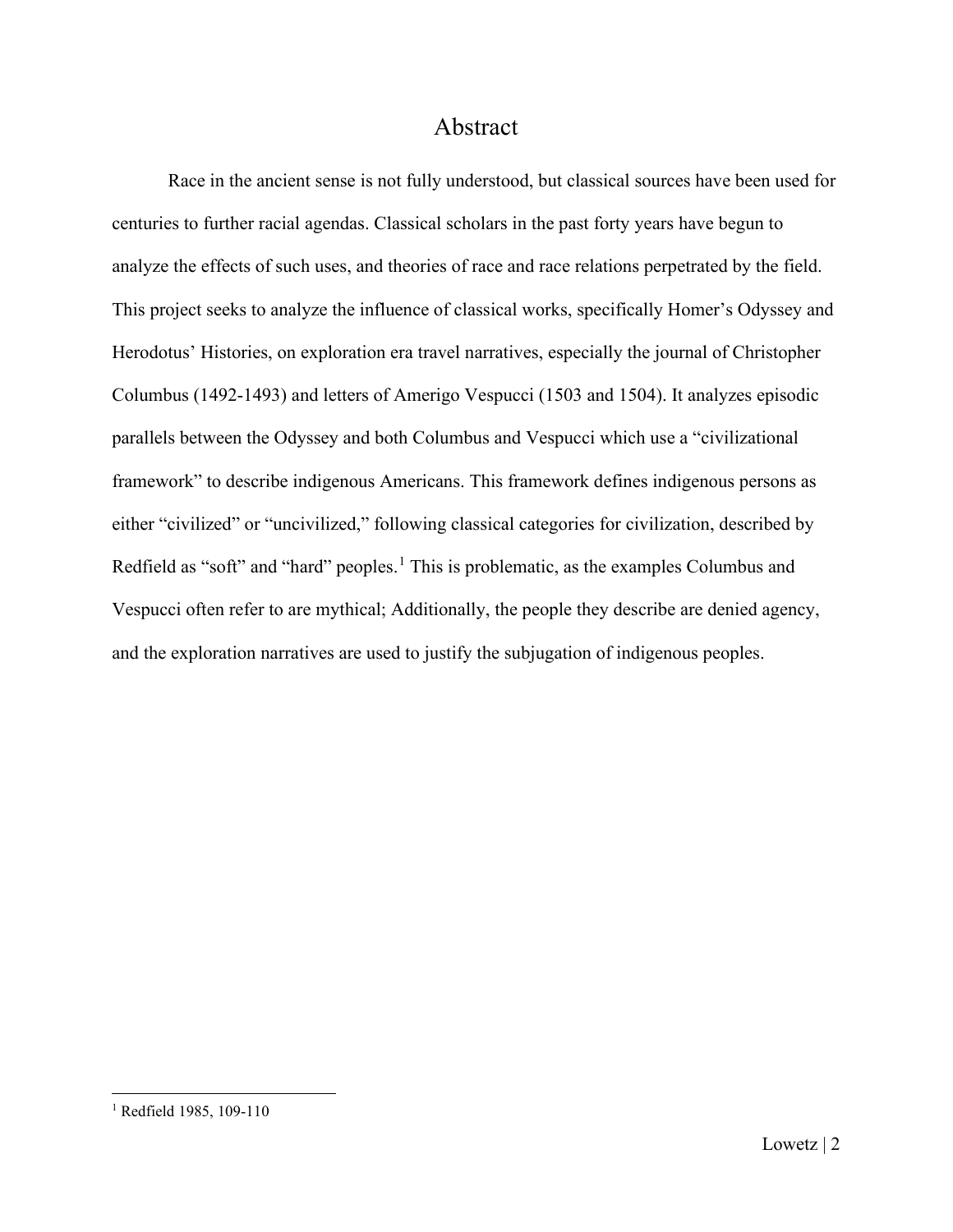# **Introduction**

<span id="page-3-0"></span>Modern Americans are uncomfortable discussing race and ethnicity, but we<sup>[2](#page-3-1)</sup> continue to profit from structures created around the beliefs essential to racial divisions.<sup>[3](#page-3-2)</sup> White privilege, profiting off of another race's disadvantage or disparagement, found its roots in the exploration era, when Europeans began interacting with new groups of people at higher rates than ever before. There is no legitimate basis for the belief that non-white peoples are inherently inferior to Europeans; <sup>[4](#page-3-3)</sup> however, through pseudo-science and historical texts, Europeans embedded their system of discrimination in so-called facts. We can trace this ideology to "foundational" texts such as the Columbus journal and Vespucci letters, which were influenced by the interpretation of ancient ideals of cultural superiority, especially those of the Greeks and Romans.

The ongoing goal of this project is to examine the influence of Greco-Roman texts<sup>[5](#page-3-4)</sup> through close reading of exploration-era travel narratives and the ancient texts they resemble rhetorically and narratively. For the purposes of this thesis, the project is currently limited to the journal of Christopher Columbus and letters of Amerigo Vespucci on the "modern" end, as Columbus and Vespucci were two of the first Europeans<sup>[6](#page-3-5)</sup> to visit and write about the Americas. It is also limited to Herodotus' *Histories* and Homer's *Odyssey* on the ancient end, as the

<span id="page-3-1"></span><sup>2</sup> White people, especially those of Western European descent.

<span id="page-3-2"></span><sup>&</sup>lt;sup>3</sup> For example, black people are incarcerated at a staggering rate higher than whites for the same crimes (NAACP); Only one president in the entirety of United States history has been non-white (Barack Obama, who is half-white); In March 2019, Facebook released a statement concerning their role in racial discrimination in housing advertisements.

<span id="page-3-3"></span><sup>4</sup> Mainly Blacks (people of African descent, no matter where they live) and Native Americans.

<span id="page-3-4"></span><sup>5</sup> Known as classical texts.

<span id="page-3-5"></span><sup>6</sup> Western Europeans; it is a generally accepted fact that the Vikings reached the northeast coast of North America, around Newfoundland, Canada.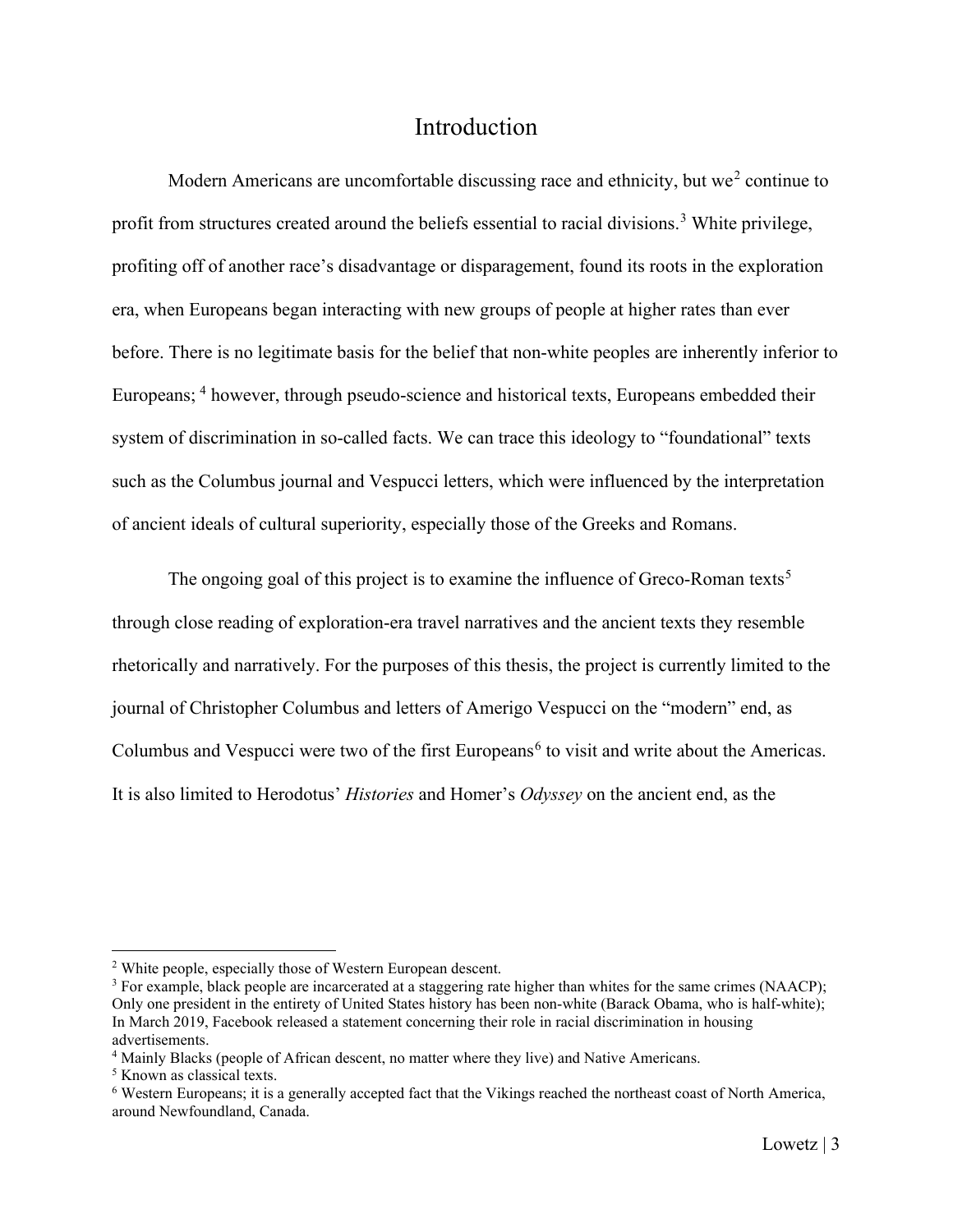influence of Herodotus on Columbus has previously been recorded,<sup>[7](#page-4-0)</sup> while in my readings, I found heretofore unnoticed parallels between the *Odyssey* and both Columbus and Vespucci.

I came upon this research through a combination of two courses, one about Ancient Greek Identity and works used in the creation of identity, the other about Latin American Anthropology, a more general course that discussed the treatment of Latin America<sup>[8](#page-4-1)</sup> by the Western world<sup>[9](#page-4-2)</sup> from exploration to the present day. While reading early works concerning Latin America, I began noticing parallels in rhetoric of "otherness" and scenes between these and several of the classical works I had read, several of which are detailed in Chapters Two and Three.

I will begin with a Literature Review briefly summarizing arguments regarding race in anthropological and classical debates. In Chapter One, I will contextualize the lives and journeys of Columbus and Vespucci. I will also explain the "civilization model," a framework used in categorizing societies in a hierarchical manner, which I found most noticeable across the texts; I will finally discuss problematic terminology utilized in Columbus and Vespucci and will explain the *Odyssey*'s relevancy to this project. In Chapter Two, I will discuss several episodes of the *Odyssey* which are paralleled in Columbus and Vespucci which discuss the Other as "civilized," and how they relate to the previously-mentioned "civilization model." In Chapter Three, I will

<span id="page-4-0"></span><sup>7</sup> Ferdman 1994; Redfield 1985

<span id="page-4-1"></span><sup>8</sup> Central and South America, from Mexico further south; also including the Caribbean, especially in exploration and colonial discussions.

<span id="page-4-2"></span><sup>&</sup>lt;sup>9</sup> Typically defined as Europe (esp. Western Europe and the United Kingdom), the United States, etc. (i.e. Canada, Australia, New Zealand).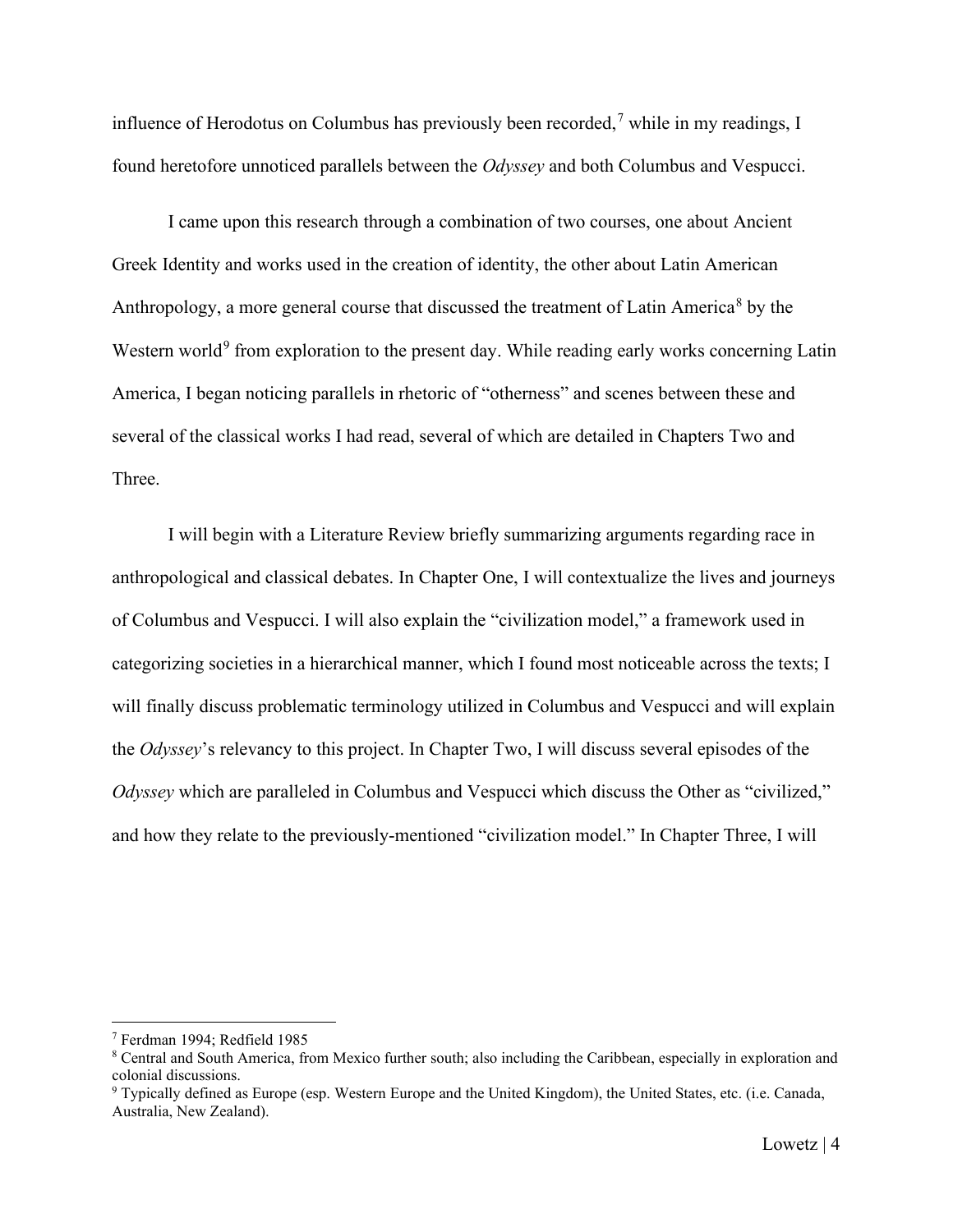discuss episodes which discuss the Other as "uncivilized" and how they relate to the "civilization model."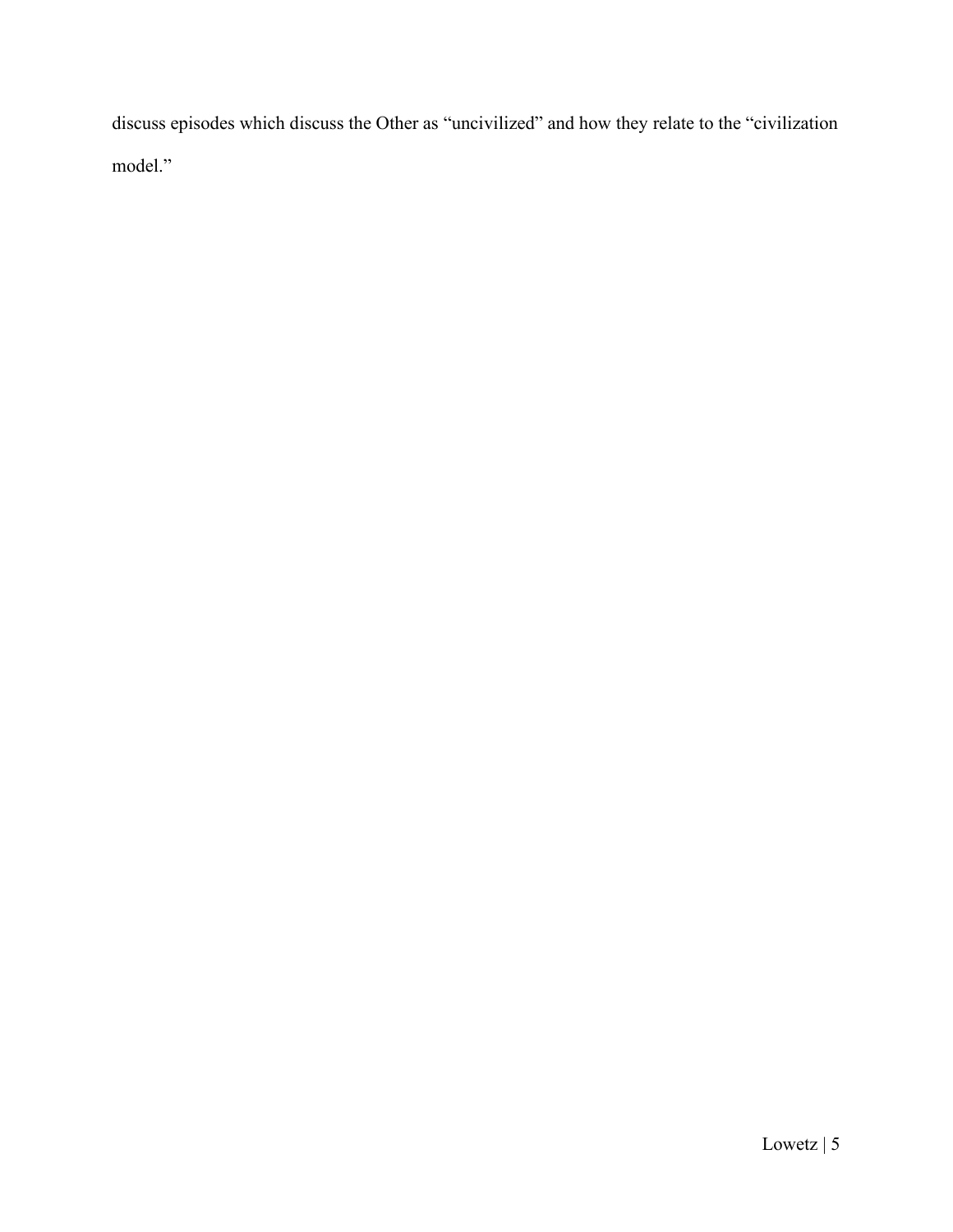# Literature Review

<span id="page-6-0"></span>Discussion of ancient race, much like that of modern race, is complicated and controversial. For the purposes of this project, I will be looking at broad anthropological definitions of race and historical analyses surrounding colonization and exploration.<sup>[10](#page-6-1)</sup> These have been necessarily narrowed to provide a clear but still thorough discussion. In order to communicate this nearly three-thousand<sup>[11](#page-6-2)</sup> years of material concerning the tradition of race, I will divide the arguments into two categories: anthropological and classical, with an eye towards the historical context of the development of these fields.

Race has always been an important, and contentious, topic in the field of anthropology. Although the field itself was not established until the  $19<sup>th</sup>$  century, scholars often drew from historical and ancient works which they believed could convey their sentiments better.<sup>[12](#page-6-3)</sup> In the case of these ancient works, intent and context is disregarded in favor of modern interpretation.<sup>[13](#page-6-4)</sup> This neglect in analyzing the ancient texts for context and nuance compounds the critical misunderstandings of the past – and false justifications for discriminatory practices.<sup>[14](#page-6-5)</sup> The racial

<span id="page-6-1"></span> $10$  At this time, I will not be addressing race relations between those in Europe.

<span id="page-6-2"></span><sup>11</sup> Homer's *Iliad* and *Odyssey* are approximated to have been written in 750 BCE, though these epics existed through oral tradition for longer, giving me a 2,768-year range of sources.

<span id="page-6-3"></span><sup>&</sup>lt;sup>12</sup> "We see that Greek literature, followed by Latin literature, has given later European civilization two highly seductive and therefore extremely powerful tools, suggesting that it is possible to classify humans into superior and inferior groups" (Isaac 2004, 163); "Herodotus' descriptions of the exotic customs of foreign peoples… became models for Renaissance historians and ethnographers" (Grafton 1992, 38); Additionally, a section of Aristotle's Politics, known as the "theory of natural slavery" was used by the Spaniards to justify their treatment of indigenous Americans (Isaac 2004, 200-201).

<span id="page-6-4"></span><sup>&</sup>lt;sup>13</sup> "Ancient and later authorities coexist, pulled out of geographical and chronological context to debate in a sort of "philosophical present," rather like the "ethnographic present" in which modern anthropologists have represented their subjects" (Grafton 1992, 16).

<span id="page-6-5"></span><sup>&</sup>lt;sup>14</sup> When confronting someone about change, the excuse "this is how it's always been" is often used, but no evidence for the practices is given.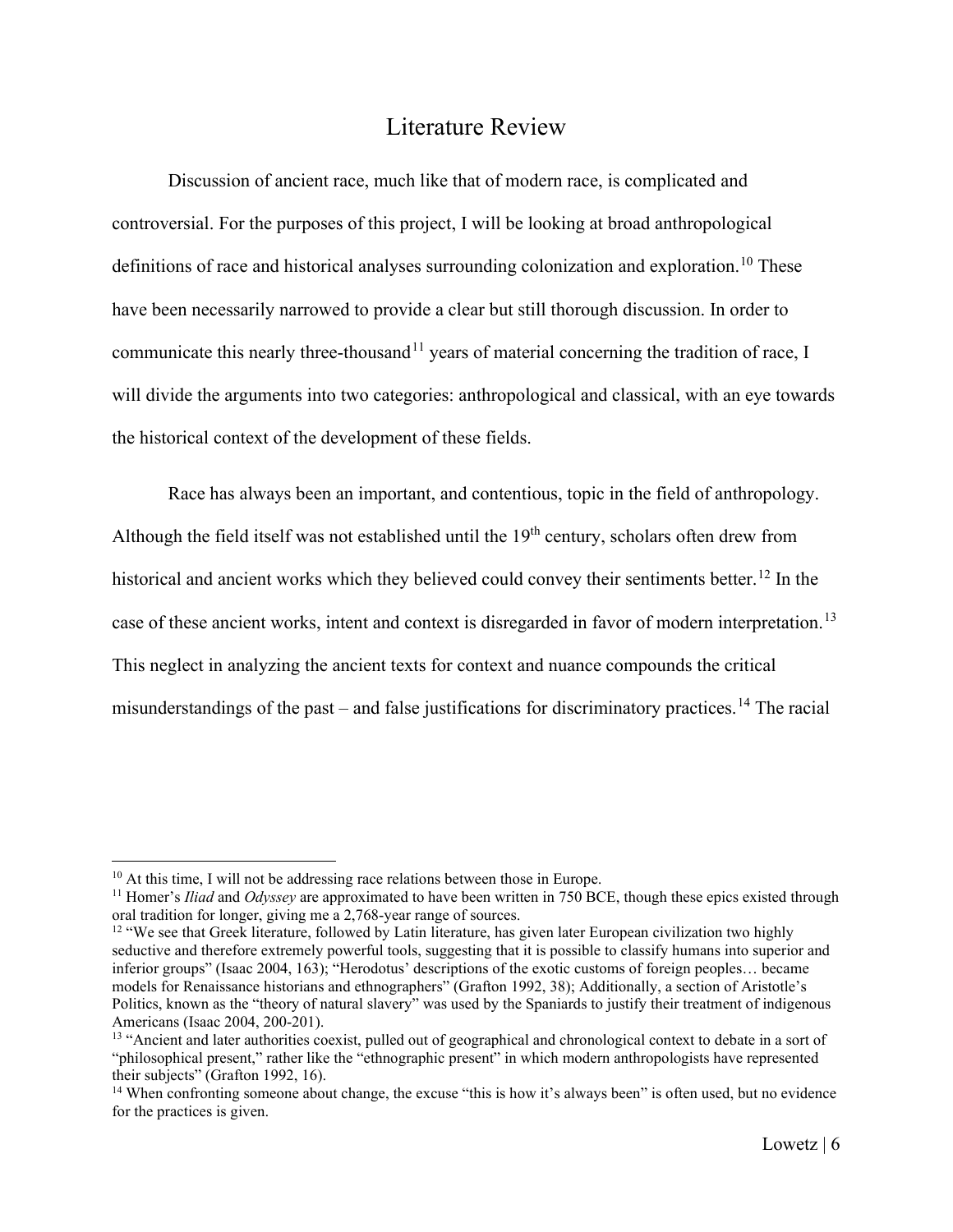binary of white versus non-white<sup>[15](#page-7-0)</sup> that we see in the world today was first proposed during the Renaissance, based on readings of Classical works.[16](#page-7-1)

During the "era of exploration,"[17](#page-7-2) Europeans encountered new groups of people with cultures unlike those they had ever met before. Once credited with making initial contact,<sup>[18](#page-7-3)</sup> Christopher Columbus led the charge of Europeans into the Western hemisphere.<sup>[19](#page-7-4)</sup> His legacy extends from this exploration into the European mindset concerning New World people.<sup>[20](#page-7-5)</sup> In the mid-twentieth century, scholars began to question the legacy of Columbus and the ethics of the colonization pattern which followed.<sup>[21](#page-7-6)</sup> Recent scholarship often discounts the significance of Columbus' achievements in pursuit of calling out the hypocrisy of his New World "discovery"[22](#page-7-7) and his personal attitudes about exploration. "Columbus often placed written authority above experience," trusting more in the accounts of others, most of whom would never set foot in the New World, over his own observations.<sup>[23](#page-7-8)</sup> Scholars recognize that Columbus' writings influenced the development of race relations in the New World,<sup>[24](#page-7-9)</sup> especially the sections in which he employs other works;<sup>[25](#page-7-10)</sup> however, while they analyze the effects of Columbus on modern racial beliefs,<sup>[26](#page-7-11)</sup> they do not look at the sources that led to his own beliefs. Like Columbus, Amerigo Vespucci<sup>[27](#page-7-12)</sup> was an early explorer of the New World that strongly influenced European

<span id="page-7-0"></span><sup>&</sup>lt;sup>15</sup> Mainly seen as White versus Black.

<span id="page-7-1"></span><sup>&</sup>lt;sup>16</sup> Fortney 1977, 35

<span id="page-7-2"></span> $17$  This era is dated from the 1400s-1700s, approximately from Prince Henry the Navigator (Portugal) to Captain James Cook (Britain). It should be noted that in the mid-17<sup>th</sup> century and early 18<sup>th</sup> century, colonization and trade in the New World was becoming more common, and there was much more travel between Europe and the Americas.<br><sup>18</sup> Columbus did make the first European contact with Caribbean peoples.

<span id="page-7-4"></span><span id="page-7-3"></span><sup>&</sup>lt;sup>19</sup> Columbus' first voyage was in 1492; he was followed by Cabot in 1497 (Abulafia 2008, 220).

<span id="page-7-5"></span><sup>20</sup> Abulafia 2008; de Las Casas

<span id="page-7-6"></span><sup>&</sup>lt;sup>21</sup> Noticeable in popular culture with the replacement of Columbus Day with Indigenous People's Day in several locations (Ghasarian 1996).

<span id="page-7-7"></span><sup>&</sup>lt;sup>22</sup> Kubal notes that "Columbus could not have discovered an already inhabited place" (Kubal 2008, 1).

<span id="page-7-8"></span> $23$  I.e. Herodotus (Abulafia 2008, 307).

<span id="page-7-9"></span><sup>24</sup> Abulafia 2008; Grafton 1992

<span id="page-7-10"></span> $25$  Abulafia 2008

<span id="page-7-11"></span><sup>26</sup> Abulafia 2008; Boyle 2008

<span id="page-7-12"></span> $27$  For whom the Americas are famously named.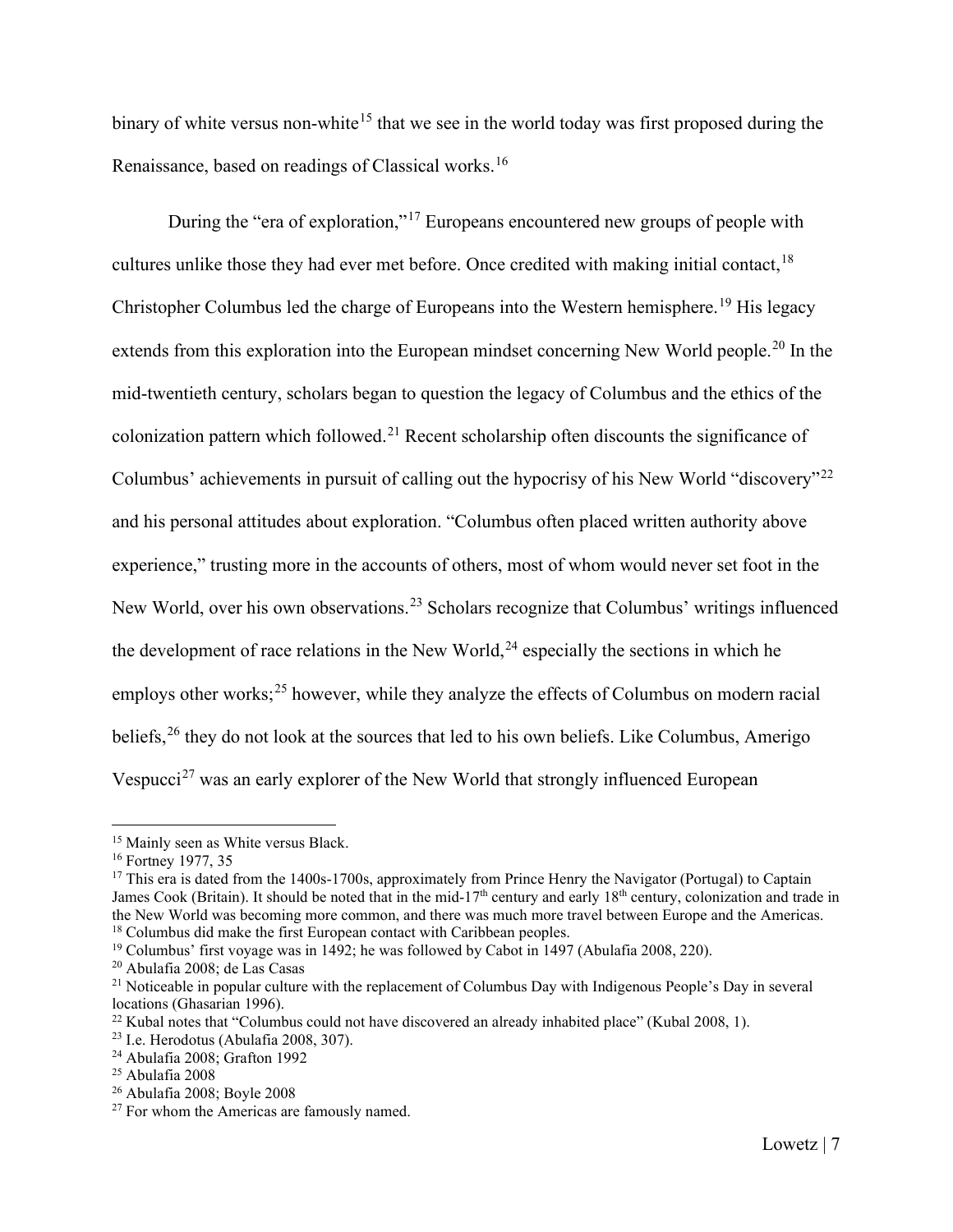perception of the New World; however, the works of Vespucci are knowingly full of falsehoods.[28](#page-8-0) While scholars do recognize that Vespucci has had an impact from his fantastical tales and his lack of accountability for dehumanizing the indigenous peoples, again they do not critically examine the works he used to form these ideologies.

The foundations of the United States itself were built around an understanding of disparate race relations, which were enforced by both national<sup>[29](#page-8-1)</sup> and state law.<sup>[30](#page-8-2)</sup> Thomas Jefferson<sup>[31](#page-8-3)</sup> even wrote on classical works, criticizing Greco-Roman slavery for cruelty when he himself owned (and fathered) slaves.<sup>[32](#page-8-4)</sup> Although after the American Civil War, slavery was abolished in all U.S. states and territories,<sup>[33](#page-8-5)</sup> many former slaves were unable to achieve financial independence from their previous owners and remained minimally paid (or altogether unpaid) laborers.<sup>[34](#page-8-6)</sup> In addition, African-Americans were not citizens until  $1868$ <sup>[35](#page-8-7)</sup> and were not legally

<span id="page-8-0"></span><sup>28</sup> De Las Casas.

<span id="page-8-1"></span><sup>29</sup> I.e. the 3/5 Compromise (*U.S. Constitution*. Art. I, Sec. 3, cl. 3.), amended in 1868 by the 14th Amendment (*U.S. Constitution*. Amend. XIV, Sect. 2.). The 14<sup>th</sup> Amendment is currently under attack by Donald Trump for "birthright citizenship" (Oliviero; *U.S. Constitution*. Amend. XIV, Sect. 1.).

<span id="page-8-2"></span><sup>&</sup>lt;sup>30</sup> In the Reconstruction-era south, "Jim Crow Laws" requiring the segregation of races in all public settings, officially codified in the Supreme Court ruling in favor of "separate but equal" (*Plessy* v. *Ferguson*).

<span id="page-8-3"></span><sup>&</sup>lt;sup>31</sup> Jefferson's personal library, containing many volumes of classical texts (complete with Jefferson's personal

notes), became the core of the Library of Congress, the National Library of the United States (Cole 2005).

<span id="page-8-4"></span> $32$  He claims that classical slavery was cruel because it oppressed whites who were "artistic and scientific geniuses," while slavery in his time only oppressed black people, who he believed were naturally inferior (Teets 2018; Mayer 1997).

<span id="page-8-5"></span><sup>33</sup> Lincoln's *Emancipation Proclamation* freed all slaves in rebelling states/territories (the Confederacy) in 1863, but it wasn't until 1865 that slavery was abolished in the Union.

<span id="page-8-6"></span><sup>&</sup>lt;sup>34</sup> The practice known as "debt slavery" has been practiced for centuries, but in the U.S., racial laws prevented black people from acquiring wealth or land. In the early 1900s, a form of debt slavery called "sharecropping" ensured a high division of wealth between the upper class and lower class, which contributed to the severity of the Great Depression in the agriculturally-based south (Ochiltree 2004). Additionally, (racial) slavery in the southern United States took two and a half years to enforce after the Emancipation Proclamation (hence the Juneteenth holiday, 1865), and was not abolished in non-rebelling slave states until the 13<sup>th</sup> Amendment in 1865.

<span id="page-8-7"></span><sup>&</sup>lt;sup>35</sup> The Civil Rights Act of 1866 did grant citizenship to African-American males, but the Constitution cemented this into the highest law in 1868 (*U.S. Constitution*. Amend. XIV, Sect. 1.). Though granted the right to vote in this act, a great number of African-American males faced intimidation, threats of violence and death, unconstitutional tests, and fees when they tried to exercise this right.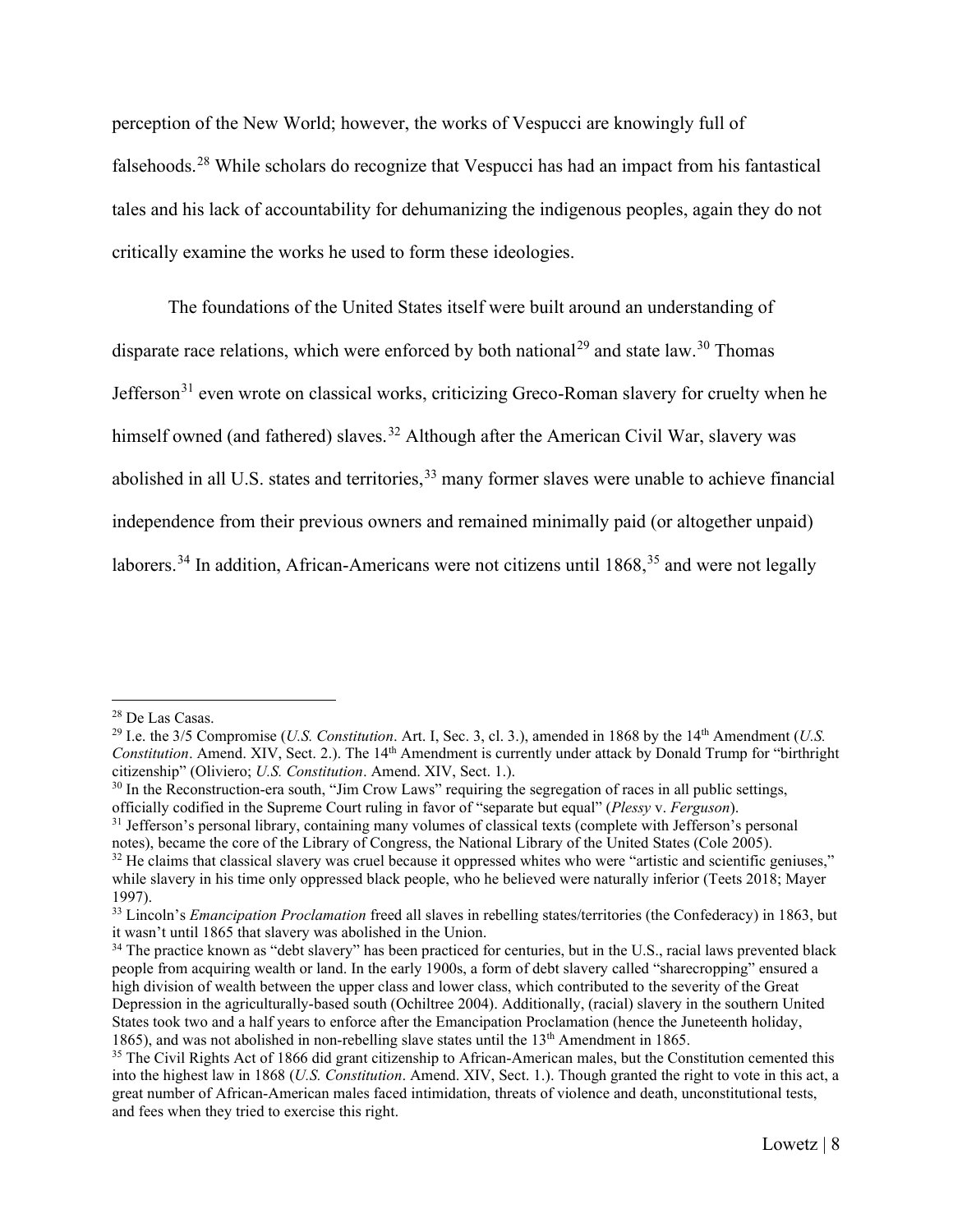protected from persecution and discrimination for another 100 years.<sup>[36](#page-9-0)</sup> These laws and protections were not equally guaranteed to those of other non-white racial groups, especially Native Americans<sup>[37](#page-9-1)</sup> and Hispanics.<sup>[38](#page-9-2)</sup>

Race in the Greco-Roman sense is still not fully understood, due to the same disregard for intent and context as in anthropology. Though aspects of classical studies existed in the ancient world,<sup>[39](#page-9-3)</sup> the field began to develop in the Renaissance.<sup>[40](#page-9-4)</sup> Early scholars used classical works to promote their attitudes towards the East,  $41$  then towards the New World.  $42$  These include Herodotus' *Histories*, referred to as the first historical and ethnographic text, [43](#page-9-7) Hesiod's *Works and Days*, [44](#page-9-8) known for its "ages of men,"[45](#page-9-9) and Hippocrates' *Airs, Waters, Places*, which claims associations between personality characteristics and geography. In the past 30 years, classical scholars have questioned not only their theories of race, but how the field has perpetuated racial ideas.[46](#page-9-10) Scholars such as McCoskey and Isaac have recently written studies broadly analyzing

<span id="page-9-0"></span><sup>36</sup> A series of Acts and court cases in the 1950s-60s (Civil Rights Era), most notably *Brown v. The Board of* Education and the Civil Rights Act of 1964, were a step towards racial equality under the law (Aiken 2013). Enforcement of these laws is debatable.

<span id="page-9-1"></span><sup>&</sup>lt;sup>37</sup> Current Native American rights under debate include land ownership (and imminent domain), voting, safety of women and children, and much more (Schroedel 2015; Bubar 2004).

<span id="page-9-2"></span><sup>&</sup>lt;sup>38</sup> The current debate over Latinx and Hispanic rights is taking place in a more public arena, as President Donald Trump uses Twitter to spread his personal opinions about human rights and who is deserving of them (@realDonaldTrump or @POTUS).

<span id="page-9-3"></span> $39$  Since classical studies is classified as the study of ancient Greece or Rome, the Romans did participate in classics by their emulation of historic Greece.

<span id="page-9-4"></span><sup>40</sup> Fortney 1977

<span id="page-9-5"></span><sup>&</sup>lt;sup>41</sup> The romanticizing of the "Oriental" past (Said 1978).

<span id="page-9-6"></span><sup>&</sup>lt;sup>42</sup> "Cultures have always been inclined to impose complete transformations on other cultures, receiving these other cultures not as they are, but as, for the benefit to the receiver, they ought to be. To the Westerner, however, the Oriental was always like some aspect of the West" (Said 1978, 67).

<span id="page-9-7"></span><sup>43</sup> Written in the mid-5th century BCE, *Histories* contains descriptions of groups throughout the known world mixed with stories; Redfield 1985, 97.

<span id="page-9-9"></span><span id="page-9-8"></span><sup>44</sup> Hesiod writes in the late 8th century BCE, shortly after Homer. His work *Theogony* discusses origins and myths of the gods, while *Works and Days* discusses the life of commoners and how to attain greatness in an everyday setting. <sup>45</sup> The first age of men, the "golden age" is most relevant to my analysis; "they lived like gods, with carefree heart, remote from toil and misery," "they enjoyed themselves in feasting," "the grain-giving soil bore its fruits of its own accord in unstinted plenty, while they at their leisure harvested their fields in contentment amid abundance" (*Op*. 40).

<span id="page-9-10"></span><sup>46</sup> I.e. discussions of Bernal's *Black Athena* (Berlinerblau 1999); Kennedy 2018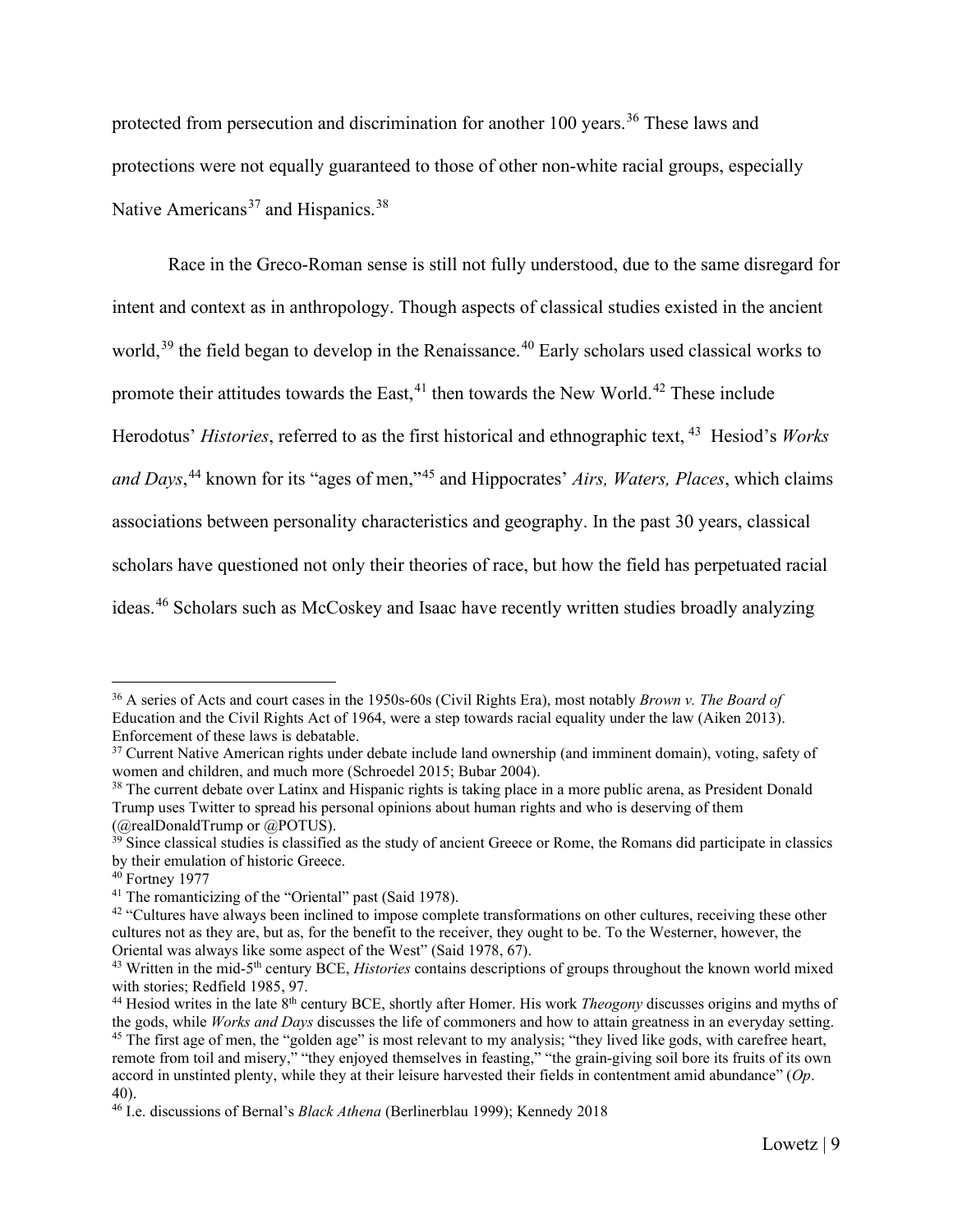race in the classical world and criticizing approaches to it;<sup>[47](#page-10-0)</sup> in addition, an anthology of classical sources concerning race and ethnicity was published by Kennedy, Roy, and Goldman as an introduction to the Greco-Roman concept of Other.<sup>[48](#page-10-1)</sup> One of the defining texts for this subject, however, remains Said's *Orientalism*, written in 1978.[49](#page-10-2) Currently scholars are discussing how modern bias has influenced our perception of race in the ancient world, and attempting to "correct"<sup>[50](#page-10-3)</sup> belief systems based off of this, but politics<sup>[51](#page-10-4)</sup> and contemporary racism<sup>[52](#page-10-5)</sup> dissuade examination into the topic; furthermore, discussions of race in classics revolve around the use of ancient works to directly influence beliefs. They have only recently begun to address the intermediary sources and steps that the beliefs take.<sup>[53](#page-10-6)</sup>

<span id="page-10-0"></span><sup>47</sup> McCoskey's *Race: Antiquity and Its Legacy* (2012) seeks to more accurately define ancient race, while acknowledging the effects that misinterpretations have on history and modern society; Isaac's *The Invention of Racism in Classical Antiquity* (2004) evaluates classical sources discussing "race" and the historical/modern arguments that utilize them. Isaac curiously discriminates against non-Anti-Semitic forms of racism.

<span id="page-10-1"></span><sup>48</sup> Kennedy, Roy, and Goldman 2013

<span id="page-10-2"></span><sup>&</sup>lt;sup>49</sup> Said's work discusses historical and contemporary biases towards the Near East perpetrated mainly through literary history.

<span id="page-10-3"></span><sup>&</sup>lt;sup>50</sup> Correct as in "edit," for future use. The damage from past definitions has already been done, but future issues can be alleviated.

<span id="page-10-4"></span><sup>51</sup> Crenshaw 2017

<span id="page-10-5"></span> $52$  Dr. Sarah Bond received death threats from alt-right groups after publishing an article over the use of polychrome pigmentation on marble statues as opposed to pure whiteness (Larimer 2017).

<span id="page-10-6"></span> $\frac{1}{53}$  I.e. Krebs' study tracing the use of Tacitus' *Germania* from its rediscovery in the 15<sup>th</sup> century to its use by the Nazis in World War II for pro-Aryan purposes (Krebs 2010).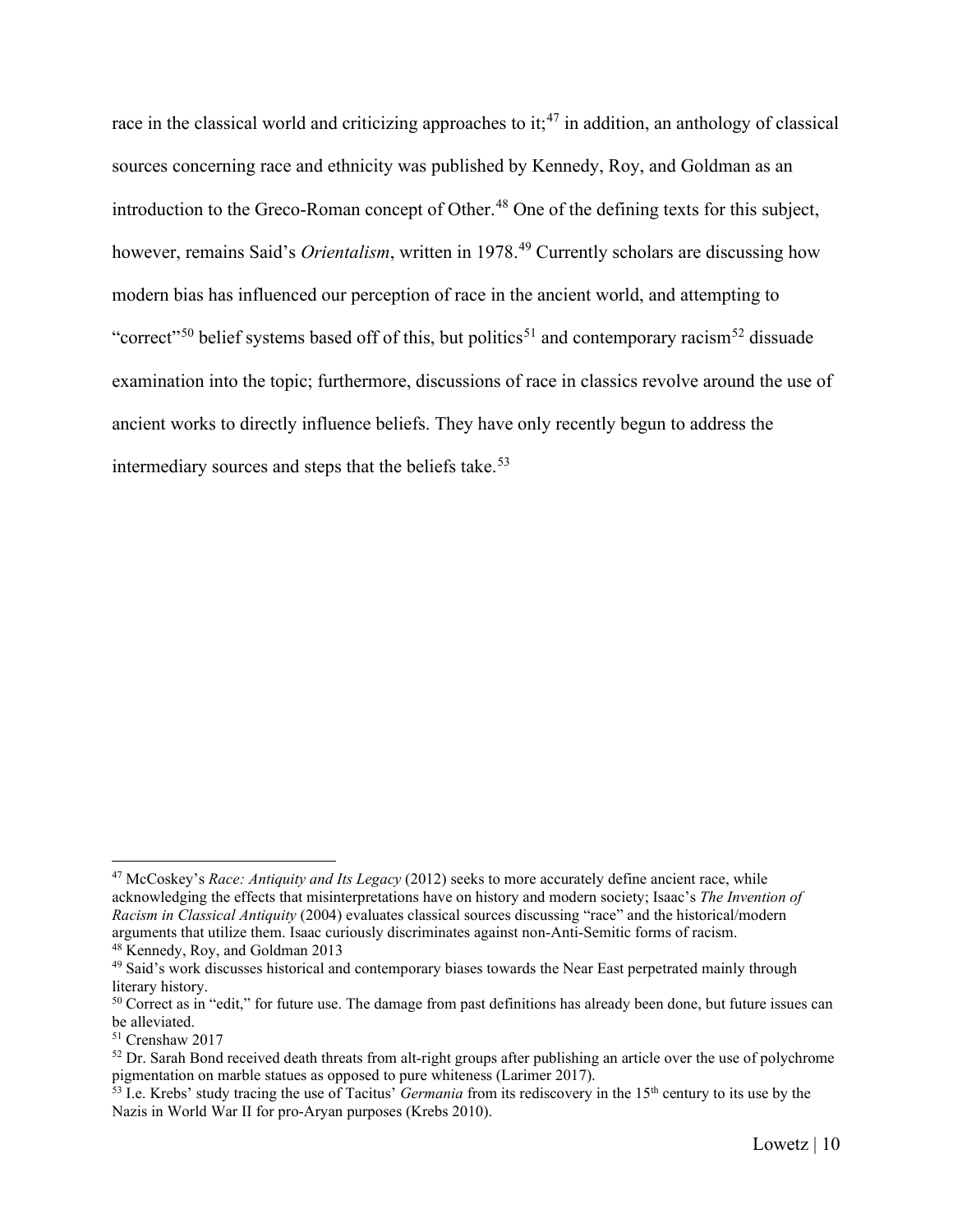# Chapter 1: History of Exploration Narratives

<span id="page-11-0"></span>Before we can discuss the details and consequences of Columbus and Vespucci's writings, we must first establish the context of their explorations. The exploration era coincides with several major events in European history, many of which deal with foreign relations and the Other. In the fifteenth century, Europe was in the middle of a crisis: Christianity was perceived to be under attack by Judaism and Islam. While the final Crusades took place in the early to midthirteenth century, Spain took the defense of Christianity personally, gaining papal support to conduct crusades of their own in the Reconquista and Inquisition.<sup>[54](#page-11-1)</sup> The Reconquista ended in 1492 with the Siege of Granada, after which the "Catholic Monarchs," Ferdinand and Isabella, began funding western voyages. While initially the voyages were intended to find alternative trade routes to Asia, the "discovery" of the Americas built a different type of trade system: slavery. African slaves were imported into Europe long before the Americas, but Spanish and Portuguese colonization of Latin America brought a boom in the trade. Spain establishment a feudalistic system in the New World, modelled on the one used in land reconquered from the Moors, but relying on the labor of indigenous Americans. When indigenous labor did not yield enough, due to high death rates from disease and even laws prohibiting certain treatment of indigenous peoples,<sup>[55](#page-11-2)</sup> large numbers of Africans were imported as slave laborers. There were no debates over the legitimacy of African slavery as there were about the encomienda system,<sup>[56](#page-11-3)</sup> as

<span id="page-11-1"></span><sup>54</sup> Reconquista refers to military expansion into Islamic territory in order to push the Moors out of European territory; Inquisition is a church-sanctioned trial to determine whether converts to Christianity (from Judaism or Islam) have truly given up their religion; Inquisition trials are on the basis of "guilty until proven innocent," while modern American courts rely on the Accusatorial system (innocent until proven guilty).

<span id="page-11-2"></span><sup>55</sup> Las Leyes Neuvas, passed by Isabella; It is hard to determine whether these laws were enforced, as the power center remained in Spain while the laws were over Latin America.

<span id="page-11-3"></span><sup>56</sup> I.e. the Valladolid Debate (1550).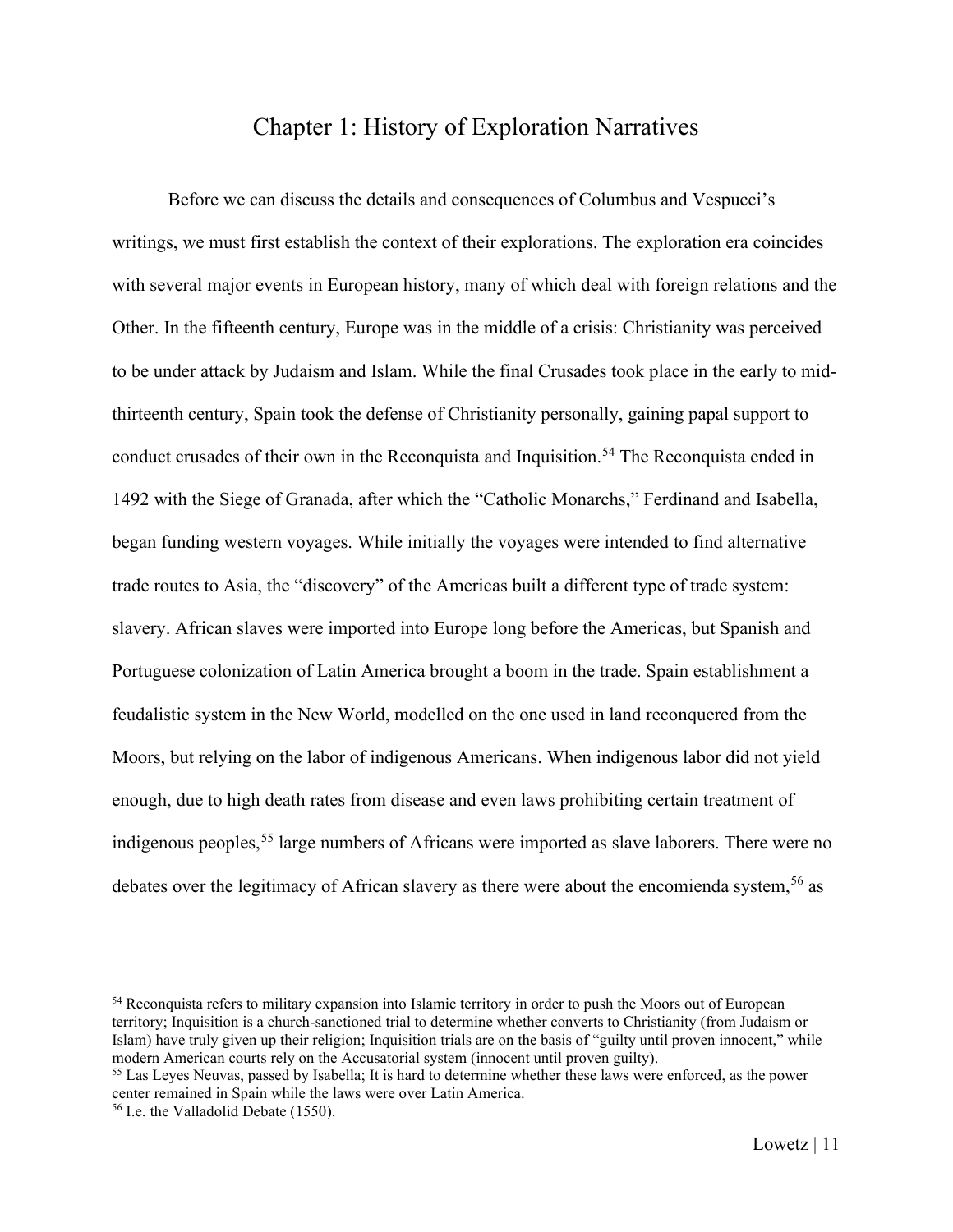from the beginning indigenous Americans were given the possibility of having souls, thus making them able to convert to Christianity.<sup>[57](#page-12-0)</sup> Africans were not given this benefit.<sup>[58](#page-12-1)</sup>

At the time of Columbus and Vespucci, Latin was still the Lingua Franca, though vernacular languages were becoming more common during this time.<sup>[59](#page-12-2)</sup> Due to the fall of Constantinople to the Ottoman-Turks in 1454, there was an influx in Greek texts into Italy.<sup>[60](#page-12-3)</sup> These texts, many of which did not survive in Europe but were preserved in Constantinople, were brought into Western Europe, but were essentially inaccessible until they were translated into Latin.<sup>[61](#page-12-4)</sup> For example, Lorenzo Valla's fifteenth century Latin translations made works such as Herodotus' *Histories* and both the *Iliad* and *Odyssey* accessible.[62](#page-12-5) It is important to note that exploration era roughly coincides with the Renaissance and a renewal of classical thought through Humanism. Amerigo Vespucci received a more traditional education, being taught by his uncle, a Dominican monk, and could read at least Italian and Latin. [63](#page-12-6) Christopher Columbus was self-educated, growing up with Italian, but learning Latin, Arabic, and Spanish on his own.<sup>[64](#page-12-7)</sup> In their educations, both Columbus and Vespucci were both exposed to texts known as "travel narratives," works which describe introduction to the unfamiliar or Other.<sup>[65](#page-12-8)</sup> Exposure to these

<span id="page-12-0"></span><sup>&</sup>lt;sup>57</sup> "They would easily be made Christian, for it appeared to me that they had no creed" (Columbus, 24); The lack of religion in indigenous Americans is taken as a good thing, a chance for the Church to intervene before they can be "corrupted" by another group.

<span id="page-12-1"></span><sup>&</sup>lt;sup>58</sup> From Charlemagne's rule of the Holy Roman Empire, it was illegal to have a Christian slave; Prince Henry the Navigator claimed that in the voyages he funded, Africans rejected Christianity and were thus able to be enslaved – Because of the initial reaction of a few, the entire African "race" sacrificed their human rights; Bartolome de las Casas claims that Africans do not have souls in *Memorial de Remedios para Las Indias*, arguing in favor of African slavery as opposed to the encomienda system (Wilson 1957).

<span id="page-12-2"></span><sup>&</sup>lt;sup>59</sup> The invention of the printing press made literacy more attainable.

<span id="page-12-3"></span> $60$  Constantinople stood as the head of the Eastern Roman Empire/Byzantine Empire until it was taken by the Ottoman Turks; "Translating Homer"

<span id="page-12-4"></span><sup>61</sup> Grafton 1992, 45

<span id="page-12-5"></span><sup>&</sup>lt;sup>62</sup> Grafton 1992, 38; "Translating Homer"

<span id="page-12-6"></span><sup>63</sup> Vespucci, iv; "Amerigo received a good classical education" (Abulafia 2008, 243).

<span id="page-12-7"></span><sup>64</sup> Boyle 2008, 74

<span id="page-12-8"></span><sup>65</sup> I.e. Herodotus, *Odyssey*, Virgil's *Aeneid* – the influence of the *Aeneid* on Columbus has been documented, as it is a text about colonization; I will be looking at this in future research.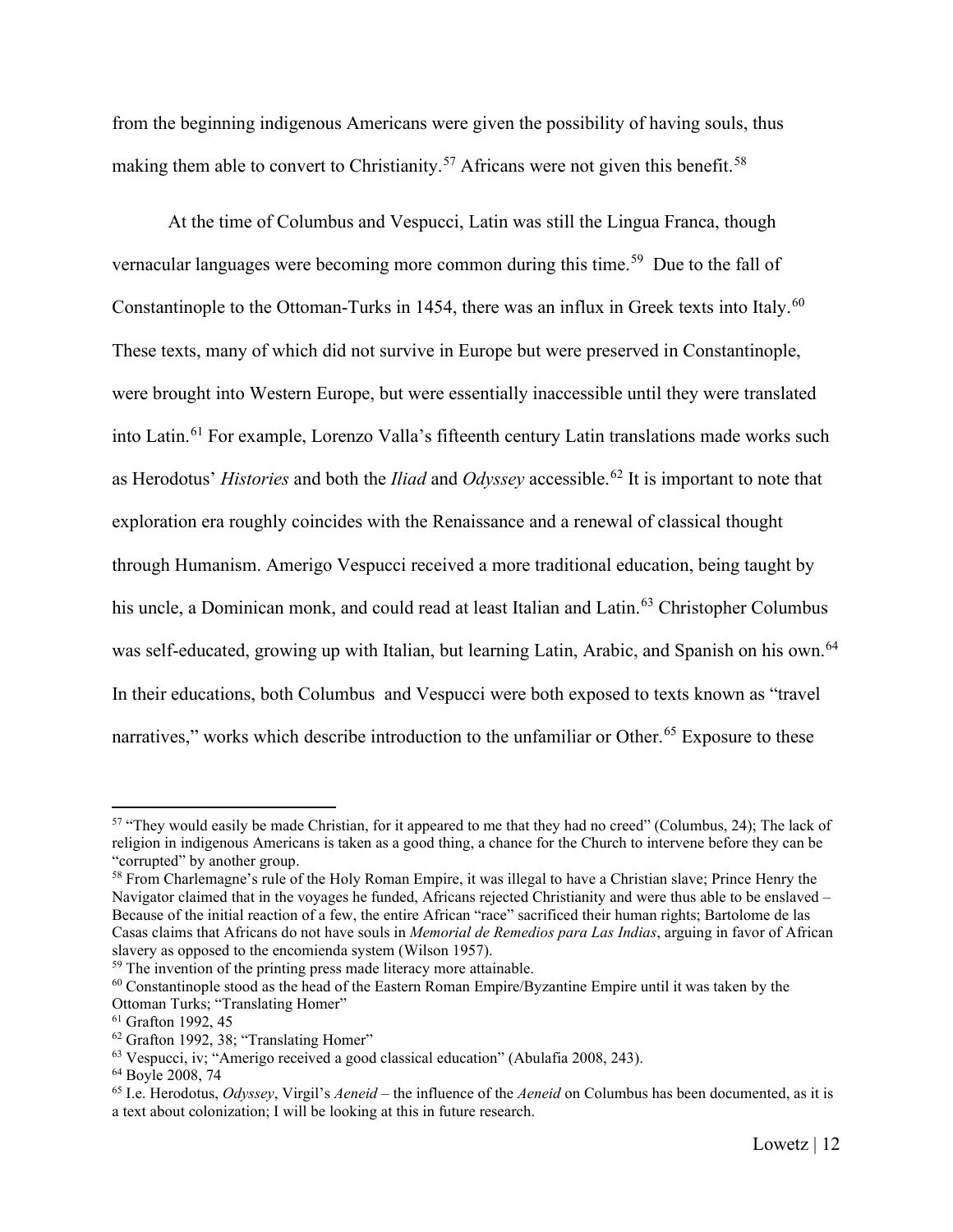ancient travel narratives gave shape to modern ones through the frameworks they contain, providing models for explorers to put the unfamiliar into understandable context.

Christopher Columbus was born in 1451 in Genoa, Italy. While little is known of his early life, as a young adult, he had a career as a merchant marine and chart maker based out of Lisbon, Portugal. In 1486, after being denied support for an Atlantic voyage to India by the Portuguese crown, Columbus went to Spain to approach the Spanish crown. After the siege of Granada in 1492,<sup>[66](#page-13-0)</sup> he was granted royal patronage by Ferdinand and Isabella.<sup>[67](#page-13-1)</sup> Columbus took four voyages between 1492 and 1502, all with Spanish support. His first voyage, from 1492 to 1493, is his most famous, as it is the voyage on which he "discovered"<sup>[68](#page-13-2)</sup> the New World.<sup>[69](#page-13-3)</sup> Columbus landed on the islands of Guanahani<sup>[70](#page-13-4)</sup> and Hispaniola, both of which he claimed to be part of Japan.<sup>[71](#page-13-5)</sup> The second, third, and fourth voyages of Columbus were for both exploration and merchant purposes.<sup>[72](#page-13-6)</sup> Throughout these voyages, Columbus continued to enforce his belief that he was in the Far East,  $^{73}$  $^{73}$  $^{73}$  ignoring the massacre and enslavement of indigenous Americans by those under his command<sup>[74](#page-13-8)</sup> over promises of grandeur and glory. He died in Spain in 1506, in the midst of a series of lawsuits with the Spanish Crown over New World exploration and trading rights.[75](#page-13-9) During his lifetime, only one letter by Columbus is known to have circulated.

<span id="page-13-0"></span><sup>&</sup>lt;sup>66</sup> The last battle in the Reconquista against the Moors.

<span id="page-13-1"></span> $67$  Known as the Catholic monarchs; The contributions of Ferdinand and Isabella made up approximately  $1/3$  of the funding for Columbus' initial voyage.

<span id="page-13-2"></span><sup>&</sup>lt;sup>68</sup> There were already inhabitants in the lands Columbus claimed to discover; The New World had already been visited by Vikings.

<span id="page-13-3"></span> $69$  Columbus never knew that he had landed on a new continent. He died believing that he had reached the western islands of India, China, and Japan (the West Indies).

 $70$  The identity of this island is disputed, but it is believed to be San Salvador, Bahamas.

<span id="page-13-5"></span><span id="page-13-4"></span> $71$  Future study will take into account European attitudes towards the Far East and examine its influence on Columbus' first letter and actions on the voyage.

<span id="page-13-6"></span><sup>72</sup> 1493-1496, 1498-1500, and 1502-1504.

<sup>73</sup> Asia: mainly India, China, and Japan.

<span id="page-13-8"></span><span id="page-13-7"></span><sup>74</sup> I.e. Alonzo de Ojeda, who captained Vespucci's initial voyage; also, the establishment of the encomienda system

<span id="page-13-9"></span><sup>&</sup>lt;sup>75</sup> The largest and most important case was settled in 1536.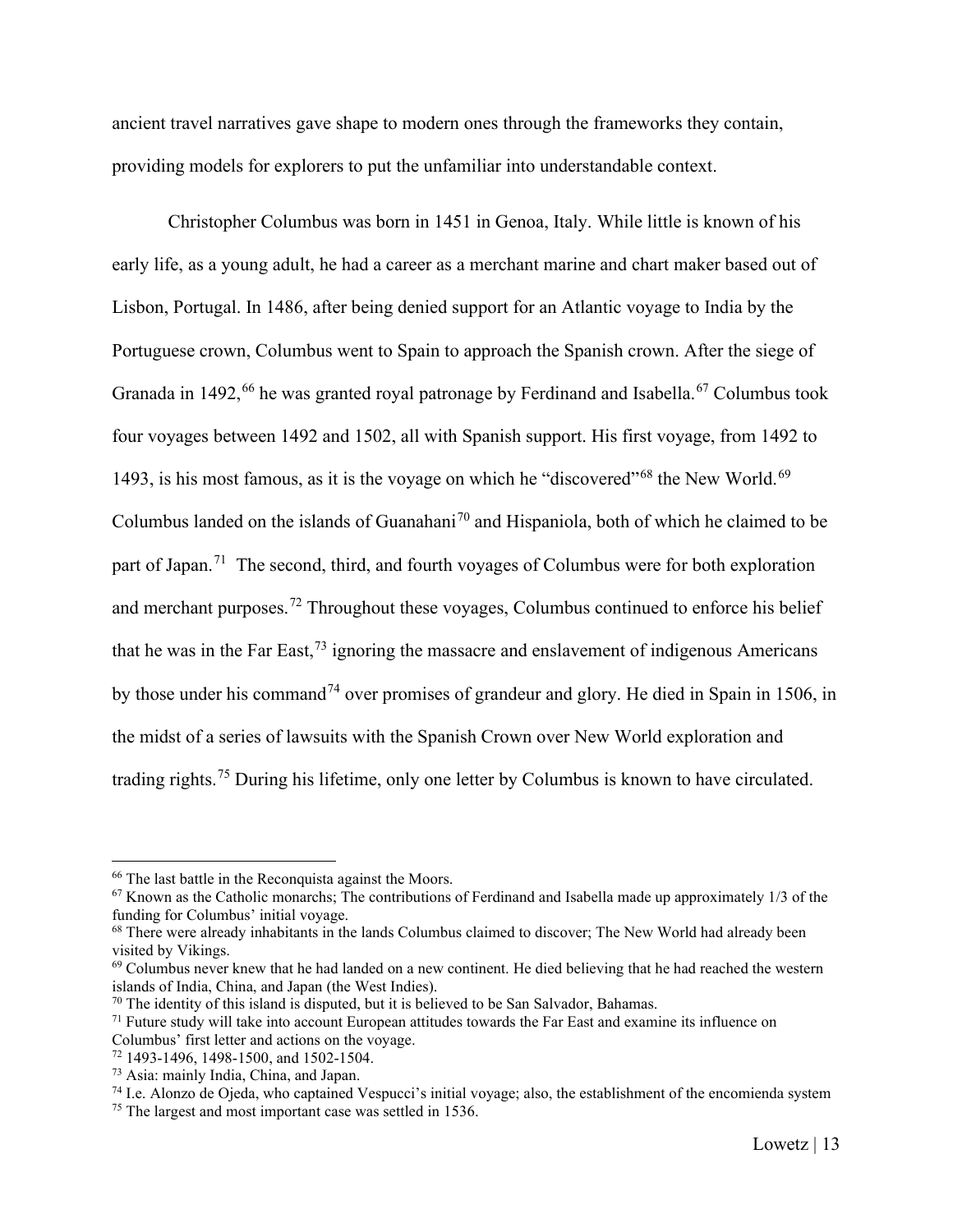Written in February 1493 and printed in Barcelona the following April,<sup>[76](#page-14-0)</sup> this letter details the first voyage Columbus took to the New World. Columbus' journal was handed over to the Spanish Crown immediately upon his return in 1493. He was given a copy of this journal before his second journey,  $^{77}$  $^{77}$  $^{77}$  but the crown withheld permission to publish until 1554, assumingly to prevent other powers from gaining knowledge from it. The journal was not published at this time, and it was forgotten until Bartolome de las Casas<sup>[78](#page-14-2)</sup> rediscovered and consulted it for use in his *History of the Indies*.<sup>[79](#page-14-3)</sup> It was not until 1825<sup>[80](#page-14-4)</sup> that the transcript used by las Casas<sup>[81](#page-14-5)</sup> was found by Martin Fernandez de Navarrete, and the Columbus Journal was finally published. Other Columbus texts are fragmentary or unverifiable. $82$ 

The journal of Christopher Columbus begins when he leaves Spain in August 1492. He heads to the Spanish-occupied Canary Islands to stock his three ships before sailing for India via the Atlantic. After approximately one month, Columbus lands on the first island in what he calls the West Indies. Columbus' Spaniards give the indigenous people who welcome them on this first island trinkets and broken ceramic, while they give the Spaniards birds, bits of gold, and manufactured goods, thus establishing the pattern of uneven trade that would continue for centuries. Though he does not mention it at the time, Columbus takes several of these indigenous people captive and encourages them to tell other groups that the Spaniards are from Heaven.

<span id="page-14-0"></span><sup>76</sup> printed in Latin and circulated in Rome by May 1493 (Columbus, xxi).

<span id="page-14-1"></span><sup>77</sup> Columbus, xv

<span id="page-14-2"></span><sup>&</sup>lt;sup>78</sup> Las Casas was one of the first Spanish settlers of the New World who eventually spoke out against Spanish mistreatment of indigenous Americans and the encomienda system. He wrote histories of the Americas and became a Dominican friar after "reforming" his belief system. He argued that indigenous Americans do have souls, are capable of conversion, and thus cannot be enslaved (as potential children of God). I will be examining Las Casas further in future research.

<span id="page-14-3"></span> $79$  In which las Casas both knowingly and unintentionally attributed consequences of exploration and colonialism to Columbus (Columbus, xvii).

<span id="page-14-4"></span><sup>80</sup> Navarrete found the transcript in 1791 and published it in 1825 (Columbus, xxii).

<span id="page-14-5"></span> $81$  Las Casas also edited the Columbus journal (Columbus, xvi).

<span id="page-14-6"></span><sup>&</sup>lt;sup>82</sup> I.e. journals from his second, third, and fourth voyages; letters.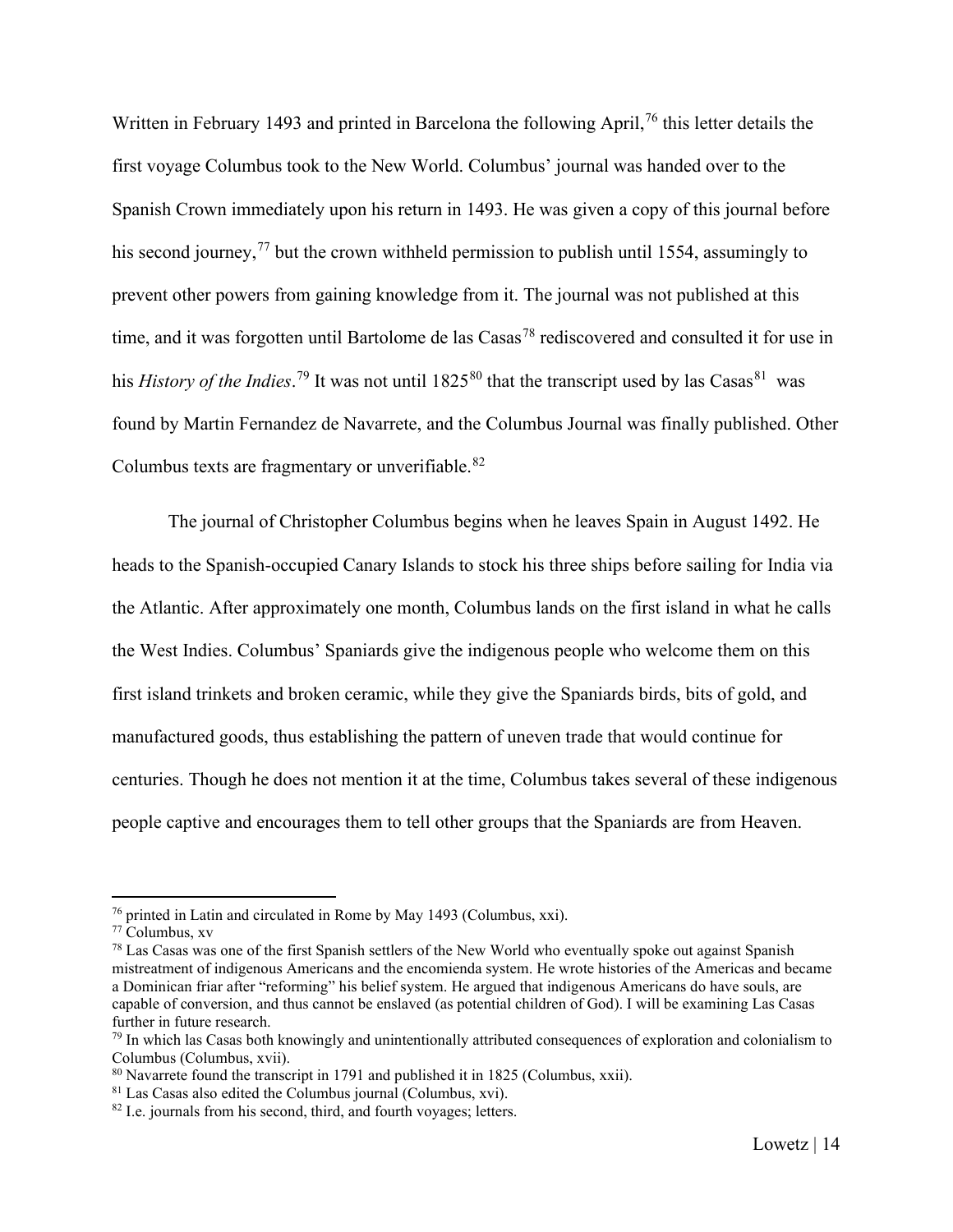Although he has only met one group at this time, he claims that all of the indigenous peoples will be easy to convert to Christianity, for they have no existing religion, and all speak the same language. Continuing through multiple islands with the same manner of trade, Columbus describes the land as "the most fertile and temperate," having good soil and weather, as well having people as having the potential to be "good servants."<sup>[83](#page-15-0)</sup> He asserts several times that he is on the edge of reaching the kingdom of the "Great Khan,"[84](#page-15-1) and that the harbors he anchors in are where Asian merchants usually trade, though they are empty when he arrives. He clings to the belief that he is on the edge of the known, near cities and civilizations that Europeans already have trade relations with, "which will doubtless be discovered."<sup>[85](#page-15-2)</sup> His captives do tell of trade, and of a fantastical island, "Bohio," on which cyclopes, dog-men,  $86$  and cannibals live.  $87$ Because all of the people he has interacted with are "unwarlike," cowardly, and inherently good, Columbus wants to meet the people who are the opposite.<sup>[88](#page-15-5)</sup> He believes that because they are "warlike" and "armed," they "must be intelligent people."<sup>[89](#page-15-6)</sup> Columbus encounters just the type of people he is looking for on Hispaniola. He describes them as the "most handsome," having "better character," and being "fairer" than others.  $90$  They also grow grain, which is used to make bread, something Columbus is delighted by.<sup>[91](#page-15-8)</sup> They are "without any knowledge of war," but discuss encounters with the cannibals, showing missing skin chunks as proof. The only

<span id="page-15-0"></span><sup>83</sup> Columbus, 36; 24

<span id="page-15-1"></span><sup>84</sup> China

<span id="page-15-2"></span><sup>85</sup> Columbus, 59

<span id="page-15-3"></span><sup>86</sup> Dogs are considered greedy in Greek tradition; kunops (κυνωψ) means dog-faced/greedy (*Il*. 1.159).

<span id="page-15-4"></span><sup>87</sup> I.e. Cyclopes of *Odyssey* (*Od.* 9); Hdt. 4.13; Hdt. 4.27; Hdt. 4.32; "But the ends of the earth, as they surround the rest of the world, are likely to have in them those things which seem to us finest and most rare" (Hdt. 3.116). <sup>88</sup> Columbus, 58

<span id="page-15-6"></span><span id="page-15-5"></span><sup>89</sup> Columbus, 69

<span id="page-15-7"></span><sup>90</sup> Columbus, 96; The association of skin color with civilization is alluded to in Hippocrates *Aer.*, but more directly addressed in Aristotle's *Physionomica* (Isaac 2004, 65; 151); Herodotus uses a model based on the "center and periphery," associating closeness to the center of the world (where Greece happens to be) with greater levels of civilization.

<span id="page-15-8"></span><sup>&</sup>lt;sup>91</sup> This is a reference to a correlation between grain agriculture and civilization level in Classical Tradition.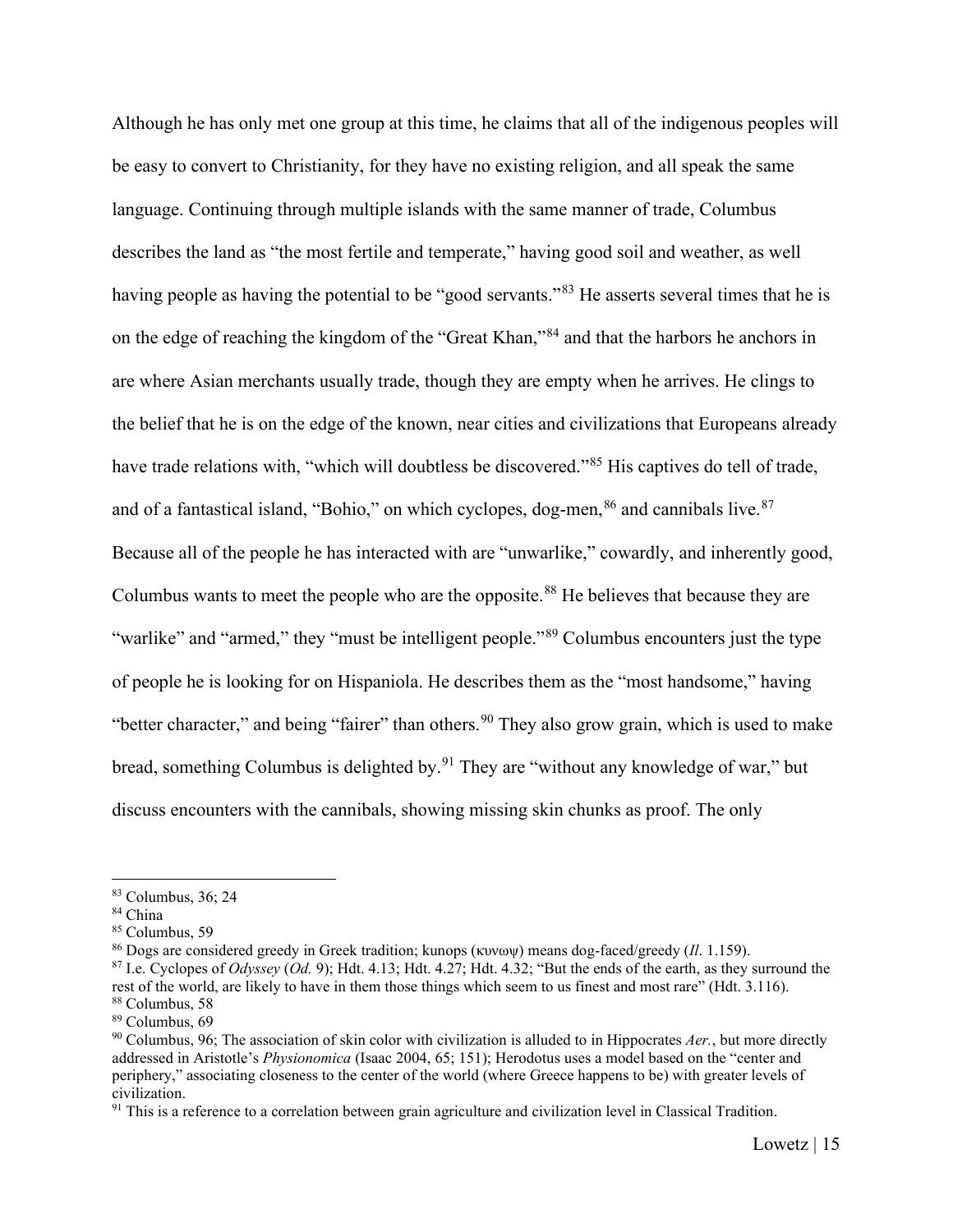diplomatic meetings that are described in the entire journal are held with leaders from Hispaniola at this time. Columbus provides food and drink, as well as a more even exchange of goods.<sup>[92](#page-16-0)</sup> After these meetings take place, the Santa Maria crashes, having been left to be steered overnight by an inexperienced ship's boy. The ship is immediately evacuated, and the cargo is saved by order of the king of a nearby village, who hopes to begin good relations with the Spanish. At this time, Columbus announces his decision to establish a fort on Hispaniola. He is also rejoined by Martin Alonzo Pinzon,  $93$  who went off on a solo expedition for a month and a half. Rounding Hispaniola, Columbus meets a group who he believes are the cannibals. They carry bows and arrows, are "more ugly in appearance," and speak a different language. <sup>[94](#page-16-2)</sup> The interaction that follows is the only active violence depicted in the journal, a battle between arrows and bullets.<sup>[95](#page-16-3)</sup> Columbus "[believes] that they were [cannibals] and that they eat men," and even if they are not, "they must be neighbours… and have the same customs."[96](#page-16-4) He finds no evidence of cannibalism, of cyclopes, or of his presence in Asia, but leaves the West Indies in mid-January believing in it all. After one month of sailing, Columbus lands in Santa Maria, a Portuguese-held island in the Eastern Atlantic. The Portuguese attempt to arrest him and prevent his return to Spain, trying to steal Columbus' journal and charts for information.

Columbus relies heavily on a model of hospitality, determining the worth of a group on how they react to the Spanish presence. Additionally, he comments on the indigenous peoples' physical appearances, implying that a "better" appearance and pale skin indicate a more

<span id="page-16-0"></span> $92$  I.e. large pieces of gold in exchange for captain's robes, nice beads, and other goods that an upper-class Spaniard would own.

<span id="page-16-1"></span><sup>&</sup>lt;sup>93</sup> In the journal it is unclear exactly when or why Pinzon leaves.

<span id="page-16-2"></span><sup>&</sup>lt;sup>94</sup> Columbus, 146

<span id="page-16-3"></span><sup>&</sup>lt;sup>95</sup> Detailed in Chapter 3.

<span id="page-16-4"></span><sup>96</sup> Columbus, 148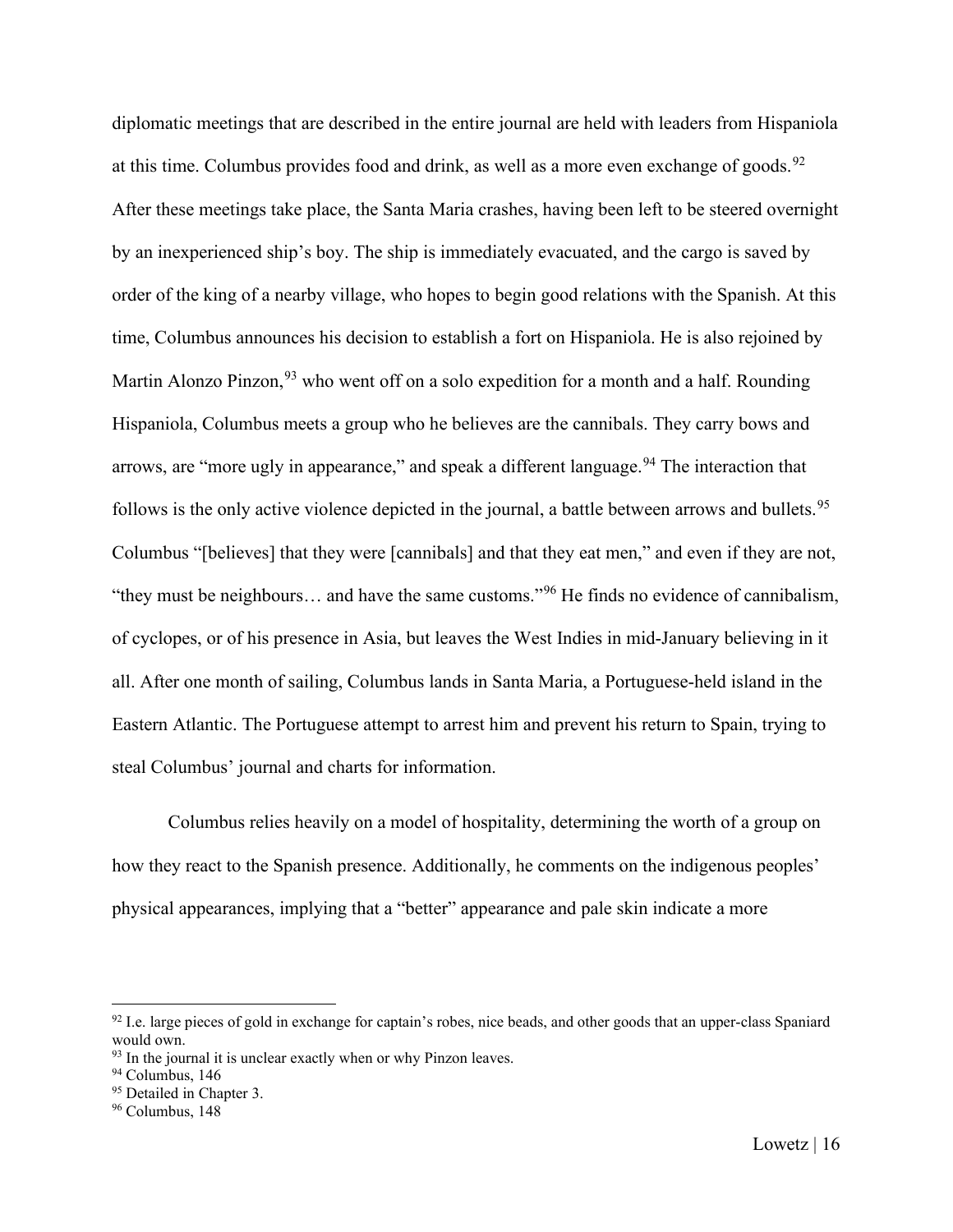"advanced" society.[97](#page-17-0) Although Columbus does mention that mythical beings exist just around the corner, he does not actively insert them into his narrative.<sup>[98](#page-17-1)</sup> His comments are more real, based on actual observation combined with older traditions of judgement based on hospitality and geography, traditions which already place Western Europe -especially Italy - in the most advantageous location.

Amerigo Vespucci was born in 1454 in Florence, Italy. He was employed by the Medici family, who sent him to Spain in 1495.<sup>[99](#page-17-2)</sup> Vespucci originally worked as a contractor and provision merchant for ships sailing from Spanish ports, especially after the crown breached its contract with Columbus in April 1495.<sup>[100](#page-17-3)</sup> Vespucci claimed to have gone on four voyages, two with the Spanish and two with the Portuguese. His first and second voyages,  $101$  which he claimed to be a navigator on,<sup>[102](#page-17-5)</sup> were the single voyage of Alonzo de Ojeda.<sup>[103](#page-17-6)</sup> Vespucci's third voyage, from 1501 to 1502, was his first with the Portuguese. It is in describing his third voyage that Vespucci mentions the first belief in a "New World,"[104](#page-17-7) as well as his popular descriptions of indigenous encounters and cultures.<sup>[105](#page-17-8)</sup> Vespucci wrote two letters about his voyages, though at least three forgeries exist.<sup>[106](#page-17-9)</sup> In 1503, he wrote to Lorenzo Piero di Medici in his native Italian,

<span id="page-17-0"></span> $97$  In Hispaniola, where the people are "more handsome and of better character," "they found "two young women as white as any that could be found in Spain." (Columbus, 96); in contrast, the first people Columbus encounters are "the colour of the people of the Canaries, neither black nor white..." and while they appear to "be good servants and of quick intelligence," they are described as ruining their appearances with piercings and tattoos "through ignorance" and being "deficient in everything" (Columbus, 23-24).

<span id="page-17-1"></span> $98$  "Columbus ... assumed that over the horizon there were people who were born with tails, even though he himself had never actually seen them, and he insisted that they were the only 'monsters' of which he had received news." (Abulafia 2008, 177).

<span id="page-17-2"></span> $99$  To tidy the affairs of a merchant who had promised ships to the Spanish crown before his untimely death, indebting his Medici patrons (Vespucci, iv).

<span id="page-17-3"></span> $100$  Free travel to the West Indies was allowed until this matter settled in June 1497 (Vespucci, v).

<span id="page-17-4"></span><sup>101</sup> 1497-98; 1499

<span id="page-17-5"></span><sup>&</sup>lt;sup>102</sup> Having never sailed before and being 43-years-old at the time of the first voyage.

<span id="page-17-6"></span> $103$  The first voyage is fabricated; events of the "second" voyage were transposed into this voyage, as well as entirely false events. Las Casas is considered the most reputable early source to debunk the first voyage (Vespucci, xxxvix).  $104$  "It is lawful to call it a new world" (Vespucci, xvi).

<span id="page-17-8"></span><span id="page-17-7"></span><sup>&</sup>lt;sup>105</sup> The fourth voyage, from 1503 to 1504, also with Portugal, had few discoveries.

<span id="page-17-9"></span><sup>&</sup>lt;sup>106</sup> Vespucci, iii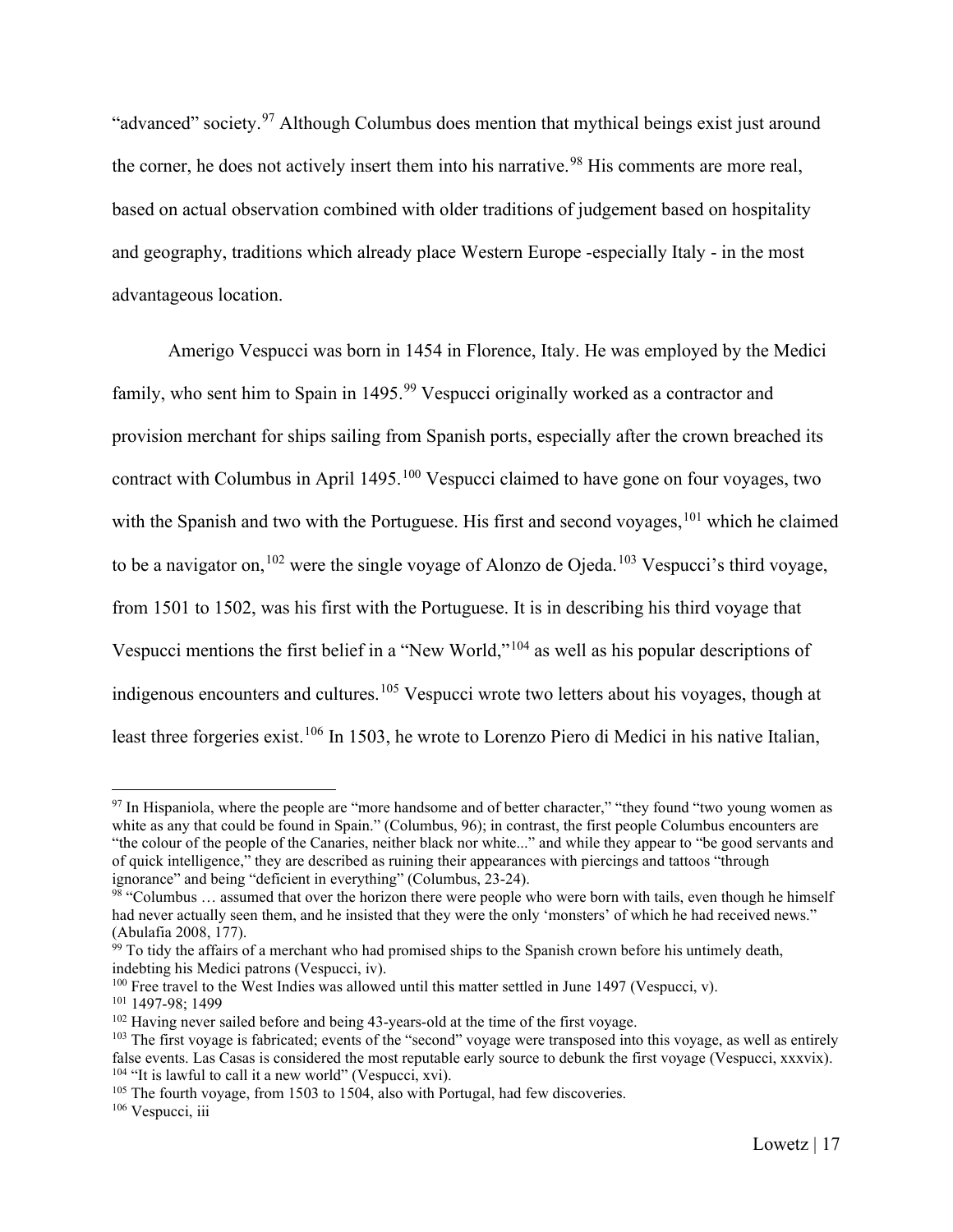describing the 1501 journey. It was translated to Latin and published as *Mundus Novus* in 1503.[107](#page-18-0) In 1504, Vespucci wrote to Piero Soderini, the Gonfalonier of Florence, describing all four of his voyages.[108](#page-18-1) This Italian copy was reprinted multiple times; however, a French translation was sent to Rene, the Duke of Lorraine.<sup>[109](#page-18-2)</sup> A Latin translation was drawn from the French copy by Martin Waldseemüller and published as "Quattor Americi Vespuccii Navigationes" in *Cosmographiae Introductiae*. [110](#page-18-3) Waldseemüller was also responsible for creating the map in which the New World was given the name of the Americas.<sup>[111](#page-18-4)</sup>

While Columbus' journal provides clear linear progression, Vespucci's letters have an unclear timeline.<sup>[112](#page-18-5)</sup> Amerigo Vespucci's 1504 letter details all four of his voyages. His first voyage departs from Spain in 1497, travelling to the Grand Canaries, just as Columbus did. in 37 days, he reaches what he calls the "mainland," then he launches into a Herodotean-style<sup>[113](#page-18-6)</sup> description of the indigenous groups he encounters.<sup>[114](#page-18-7)</sup> Vespucci first describes their physical appearance,  $^{115}$  $^{115}$  $^{115}$  then their customs.  $^{116}$  $^{116}$  $^{116}$  He describes several practices, including their practices of eating at any time<sup>[117](#page-18-10)</sup> and of exposure,<sup>[118](#page-18-11)</sup> as "barbarous;"<sup>[119](#page-18-12)</sup> additionally, he makes the claim that all indigenous Americans eat human flesh.<sup>[120](#page-18-13)</sup> Unlike Columbus, Vespucci states that there is

<span id="page-18-12"></span> $119$  Vespucci, 7; 12

<span id="page-18-0"></span><sup>107</sup> Vespucci xvi

<span id="page-18-1"></span><sup>108</sup> Vespucci xvii

<span id="page-18-2"></span><sup>109</sup> Vespucci xviii

<span id="page-18-3"></span><sup>110</sup> 1507 (Vespucci xvii-xviii).

<span id="page-18-4"></span><sup>&</sup>lt;sup>111</sup> Vespucci xviii

<span id="page-18-5"></span><sup>112</sup> I will be summarizing the content of these letters.

<span id="page-18-6"></span><sup>113</sup> "Herodotean ethnography took the form of a running narrative interrupted by anecdotes and descriptions…"

<sup>(</sup>Grafton 1992, 45).

<span id="page-18-7"></span><sup>114</sup> Vespucci, 3

<span id="page-18-8"></span><sup>&</sup>lt;sup>115</sup> "Medium stature," "red" skin, athletic, and "well proportioned" (Vespucci, 6); Taller heights are associated with greater levels of civilization in classical tradition.

<span id="page-18-9"></span><sup>&</sup>lt;sup>116</sup> They carry bows and arrows, women use weapons and have sexual liberty, they have no leader and "live in freedom," they are polygamous, and have no religion (Vespucci, 7-9).

<span id="page-18-10"></span><sup>&</sup>lt;sup>117</sup> "They enjoyed themselves in feasting;" "they at their leisure harvested their fields" (Op., 40).

<span id="page-18-11"></span><sup>&</sup>lt;sup>118</sup> The practice of allowing a person, often sick or otherwise weak, to succumb to the elements; used frequently in ancient times - i.e. Remus and Romulus (founders of Rome), Oedipus.

<span id="page-18-13"></span> $120$  Vespucci, 11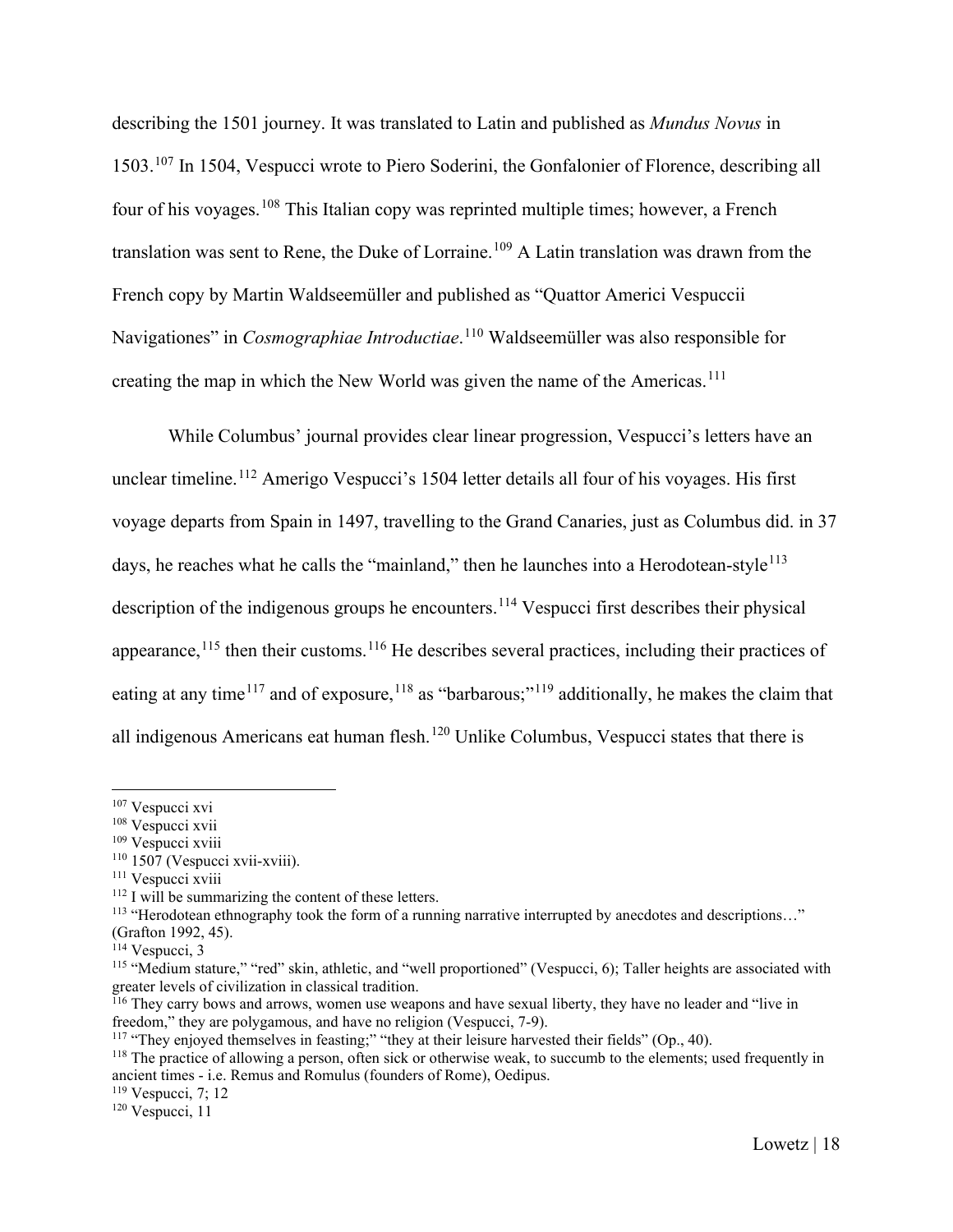linguistic diversity, blaming war between groups on these differences.<sup>[121](#page-19-0)</sup> He says the indigenous groups have "many other barbarous customs" and claims that he "did not see anything of much value," $^{122}$  $^{122}$  $^{122}$  even as a merchant travelling to seek trade goods.<sup>[123](#page-19-2)</sup> As the first of many instances in which he highlights negative experiences, Vespucci describes an experience where he was "in the greatest danger."<sup>[124](#page-19-3)</sup> When a group they encounter does not want to communicate with them and flees their village, the Spanish invade their personal spaces and leave "gifts."[125](#page-19-4) The indigenous people "[become] friendly"<sup>[126](#page-19-5)</sup> when they return, upon finding out that the Spanish have one of their enemies as a prisoner.<sup>[127](#page-19-6)</sup> Even after this group becomes "friendly," and thus, to some extent, civilized, Vespucci criticizes their welcome, saying "we were received by so many barbarous ceremonies."[128](#page-19-7) He admits to having told the indigenous people that the Spanish are from Heaven.[129](#page-19-8) He also brags about being called the "Carabi," which he claims means "men of great wisdom," but this term bears extreme similarities to Columbus' Caribs and Canibas, the cannibals.<sup>[130](#page-19-9)</sup> After staying with a tribe for over a month,<sup>[131](#page-19-10)</sup> he goes to war with their enemies. When this enemy fights back in self-defense, Vespucci deems them worthy of "friendship;"<sup>[132](#page-19-11)</sup>

<span id="page-19-0"></span> $121$  Vespucci, 7; "...the Greeks wage war in an extremely stupid fashion... What they should do, since they all speak the same language, is make use of heralds and messengers to settle their differences, since anything would be preferable to fighting." (Hdt. 7.9.β.2) – The claim that it is stupid to go to war with someone who speaks the same language.

<span id="page-19-1"></span><sup>&</sup>lt;sup>122 "</sup>… simple peoples are not worth conquering since they have nothing. Those who invade do so out of sheer love of invasion – which is irrational" (Redfield 1985, 113).

<span id="page-19-2"></span><sup>123</sup> Vespucci, 9

<span id="page-19-3"></span><sup>&</sup>lt;sup>124</sup> Vespucci, 12; Detailed in Chapter 3.

<span id="page-19-4"></span> $125$  Vespucci, 14

<span id="page-19-5"></span> $126$  The indigenous people are passive in this interaction, as with many other interactions.

<span id="page-19-6"></span> $127$  Not because of the gifts; Vespucci, 14

<span id="page-19-7"></span> $128$  Vespucci, 15

<span id="page-19-8"></span><sup>&</sup>lt;sup>129</sup> Whereas Columbus enforces the belief that his captives came up with this on their own.

<span id="page-19-9"></span><sup>130</sup> Vespucci, 17

<span id="page-19-10"></span> $131$  This tribe is not given a notable description; they do live near the "finest harbour in the world" (Vespucci, 18).

<span id="page-19-11"></span><sup>132</sup> Vespucci appears to view retaliation as a sign of civilization.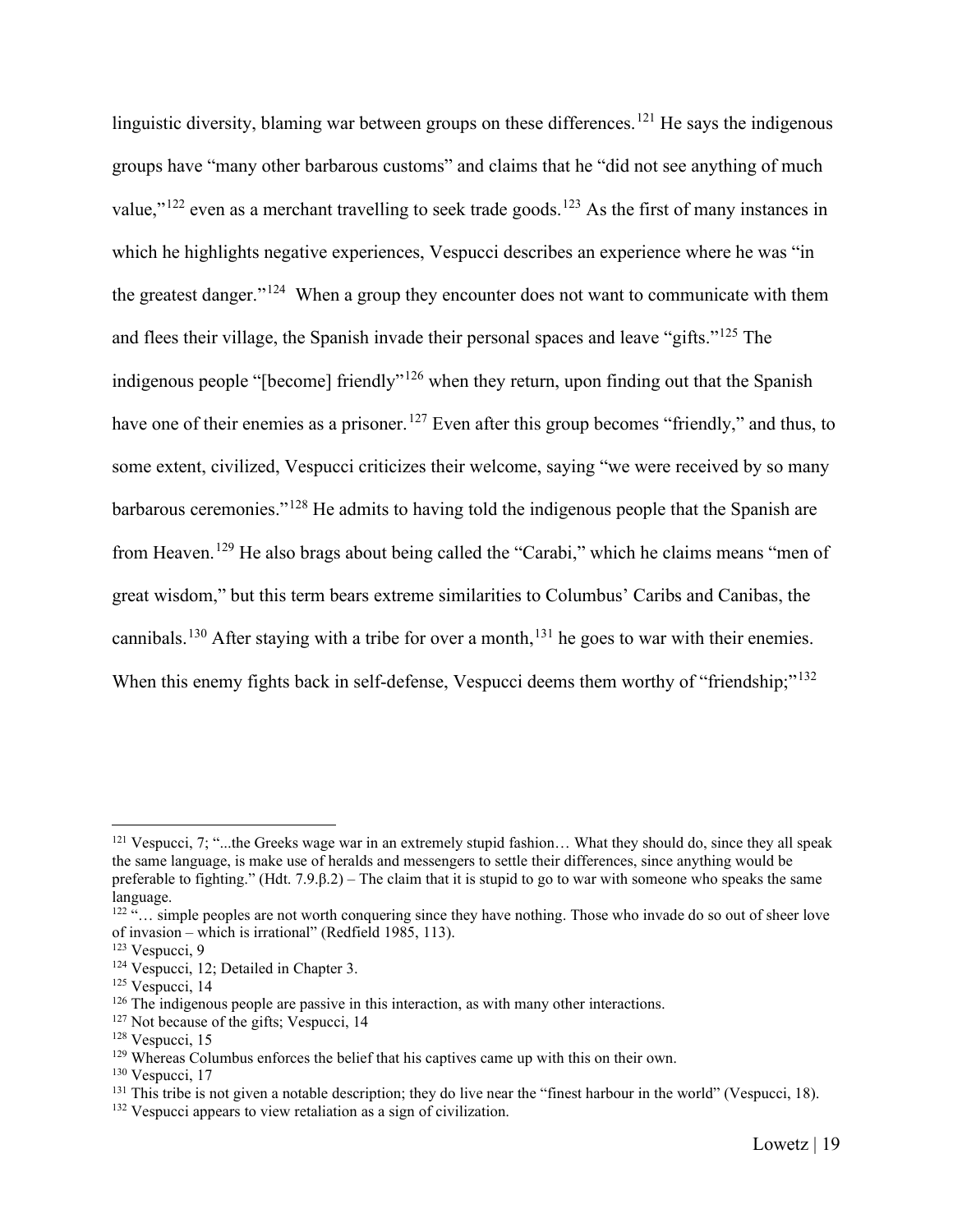however, they reject these attempts, and the Spanish absolutely demolish their village, taking 250 prisoners to be sold as slaves.<sup>[133](#page-20-0)</sup> Vespucci returns from this voyage in October 1498.

Vespucci's second voyage departs Spain in May  $1499$ ,  $^{134}$  $^{134}$  $^{134}$  sailing to the Portuguese-occupied Cape Verde.<sup>[135](#page-20-2)</sup> It is 44 days to new land. His first interaction is with alleged cannibals, a negative experience of "faithless" gift rejection.<sup>[136](#page-20-3)</sup> Vespucci travels, meeting an infinity of wonderous people, "peaceful" with "good manners."<sup>[137](#page-20-4)</sup> He finds some who they "were unable, either by force or persuasion, to establish any intercourse with" and decries them as "such barbarians;" another is "the most bestial and the most brutal race that has ever been seen" and their island "[offers] no profit."<sup>[138](#page-20-5)</sup> Vespucci also introduces a dangerous Island of Giants.<sup>[139](#page-20-6)</sup> He claims many other additional violent encounters, in which indigenous groups "did not wish [the Spanish] to take anything from the land," and were thus worthy of attack.<sup>[140](#page-20-7)</sup> Throughout Vespucci brags about his establishment of uneven trade, at one point describing a scene in which he gives trinkets in exchange for large quantities of pearls.<sup>[141](#page-20-8)</sup> He visits Columbus' fort at Hispaniola, claiming that the men there harmed his men,  $142$  but specifically states that he will not speak of it in detail.<sup>[143](#page-20-10)</sup> He returns to Spain in September 1500.

<span id="page-20-3"></span><sup>136</sup> Vespucci, 24; Detailed in Chapter 3.

<span id="page-20-0"></span><sup>133</sup> Vespucci, 20

<span id="page-20-1"></span><sup>&</sup>lt;sup>134</sup> confirmed to be the voyage of Hojeda/Ojeda by las Casas.

<span id="page-20-2"></span><sup>&</sup>lt;sup>135</sup> This is a possible discrepancy. Vespucci sails to Portuguese Cape Verde in a Spanish voyage, and to Spanish Canary Islands in a Portuguese voyage (voyage 3).

<span id="page-20-4"></span> $137$  Vespucci, 25; no specific details are given of the distance, groups, actions (of indigenous or Spanish), etc.

<span id="page-20-5"></span><sup>138</sup> Vespucci, 25

<span id="page-20-6"></span><sup>&</sup>lt;sup>139</sup> Vespucci, 27; Detailed in Chapter 3.

<span id="page-20-7"></span><sup>&</sup>lt;sup>140</sup> Vespucci, 28

<span id="page-20-8"></span><sup>&</sup>lt;sup>141</sup> Vespucci, 29

<span id="page-20-9"></span> $142$  A possible note on the European becoming Orientalized (Said), the seductive Other (Redfield) – seen in Roman history with the demonization of the Egyptian and the ruin of Mark Antony; or just Vespucci establishing himself in opposition to Columbus.

<span id="page-20-10"></span><sup>143</sup> Many times, Vespucci refuses to go into detail because he claims to be writing a book (*The Four Voyages*), which is never published, and a manuscript is never found. This particular instance, Vespucci refuses to speak about because of alleged privacy reasons.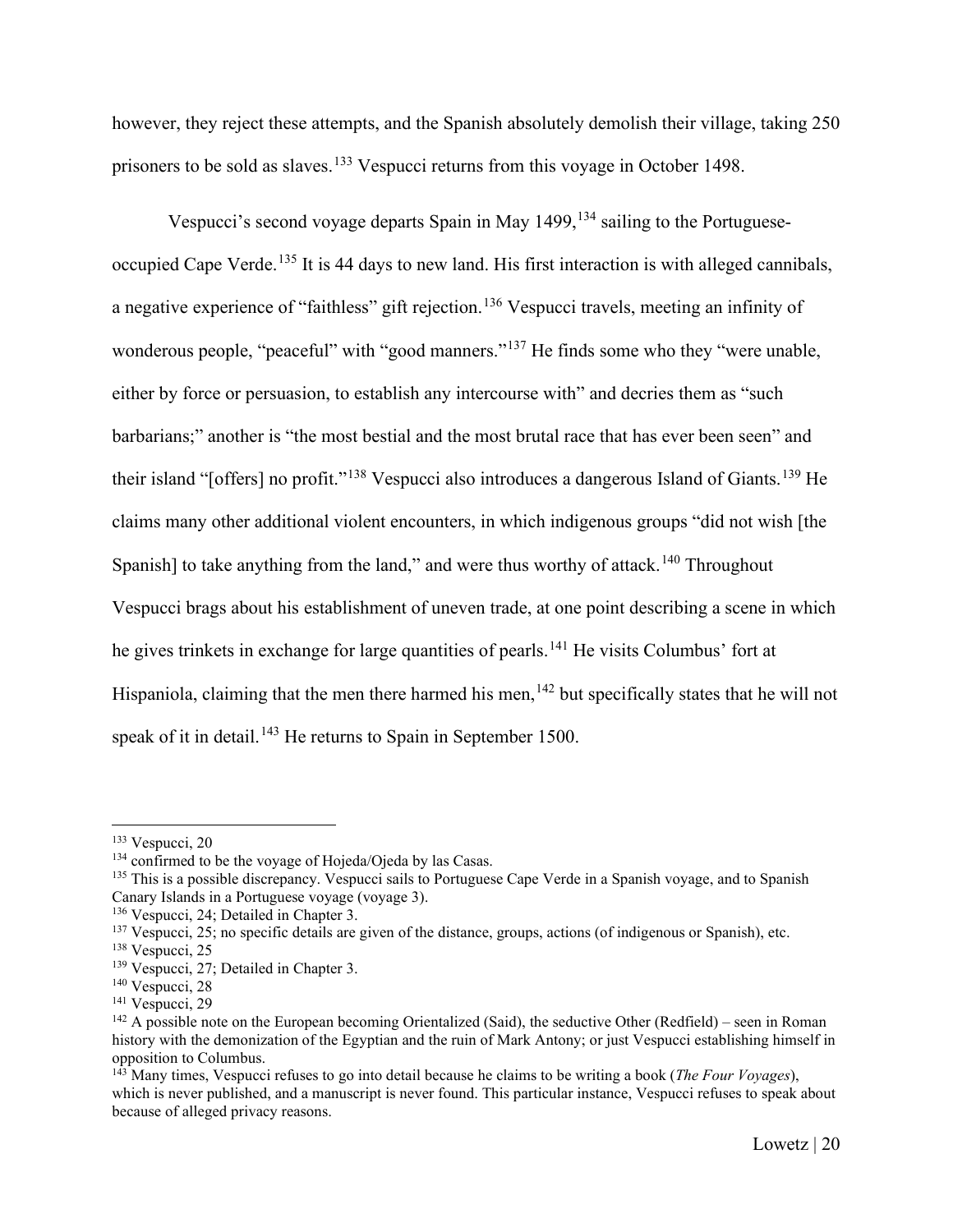Vespucci's third voyage is described in both of his letters, but there are discrepancies between the two. He leaves Lisbon, Portugal, in either March or May 1501, <sup>[144](#page-21-0)</sup> sailing to the Spanish Canary islands. He sails along the African coast before the 67-day voyage to the new world. The 1503 letter, which discusses only this third voyage, has no major episodes; however, in the 1504 letter, Vespucci describes an incident with "people worse than animals."[145](#page-21-1) This group, after initially avoiding contact, draws the Portuguese in before brutally murdering and eating them.[146](#page-21-2) This encounter is a significant part of Vespucci's third voyage in his 1504 letter, but it is not mentioned in the 1503 letter at all. The 1503 letter is Herodotean-style, much like the section of the 1504 letter discussing the first voyage.<sup>[147](#page-21-3)</sup> It contains many of the same descriptors and sentiments as this section as well. Vespucci claims that the indigenous peoples, formerly "peaceful,"<sup>[148](#page-21-4)</sup> "constantly wage war," but he is consistent in his belief that all are cannibals.<sup>[149](#page-21-5)</sup> He praises the Portuguese for upholding good, for "doing all [they] could to persuade them to desist from their evil habits."[150](#page-21-6) In this letter, he describes the land as Eden-like, using Golden Age imagery.<sup>[151](#page-21-7)</sup> The third voyage return is unclear – Vespucci does not address it, and thus the 1503 letter ends. Vespucci's fourth voyage is not significant. Leaving Lisbon in May 1503 for Cape Verde, a ship is immediately crashed.[152](#page-21-8) He briefly discusses the establishment of a fort at the Bay of All Saints.<sup>[153](#page-21-9)</sup> Although Vespucci remains in the New World for almost a year,

<span id="page-21-9"></span><sup>153</sup> Vespucci, 55

<span id="page-21-0"></span><sup>&</sup>lt;sup>144</sup> The two letters vary on this date.

<span id="page-21-1"></span><sup>145</sup> Vespucci, 37; Detailed in Chapter 3.

<span id="page-21-2"></span><sup>146</sup> Bacchic episode – the indigenous women tear the Spanish man apart with their bare hands (*Bacch*. #); Animalistic depiction.

<span id="page-21-3"></span><sup>&</sup>lt;sup>147</sup> Descriptive; Ethnographic.

<span id="page-21-4"></span><sup>&</sup>lt;sup>148</sup> Vespucci, 24

<span id="page-21-5"></span><sup>&</sup>lt;sup>149</sup> "Human flesh is an ordinary article of food" (Vespucci, 47).

<span id="page-21-6"></span><sup>150</sup> Always the moralizing Christian/European – blatant disregard for other cultures; Vespucci, 47

<span id="page-21-7"></span><sup>151</sup> "Great trees grow without cultivation" "terrestrial paradise" (Vespucci, 48); Hesiod's *Works and Days* (*Op.*) is the primary example of golden age imagery

<span id="page-21-8"></span> $152$  The island is "evil" because the captain crashed in its shallows (Vespucci, 53)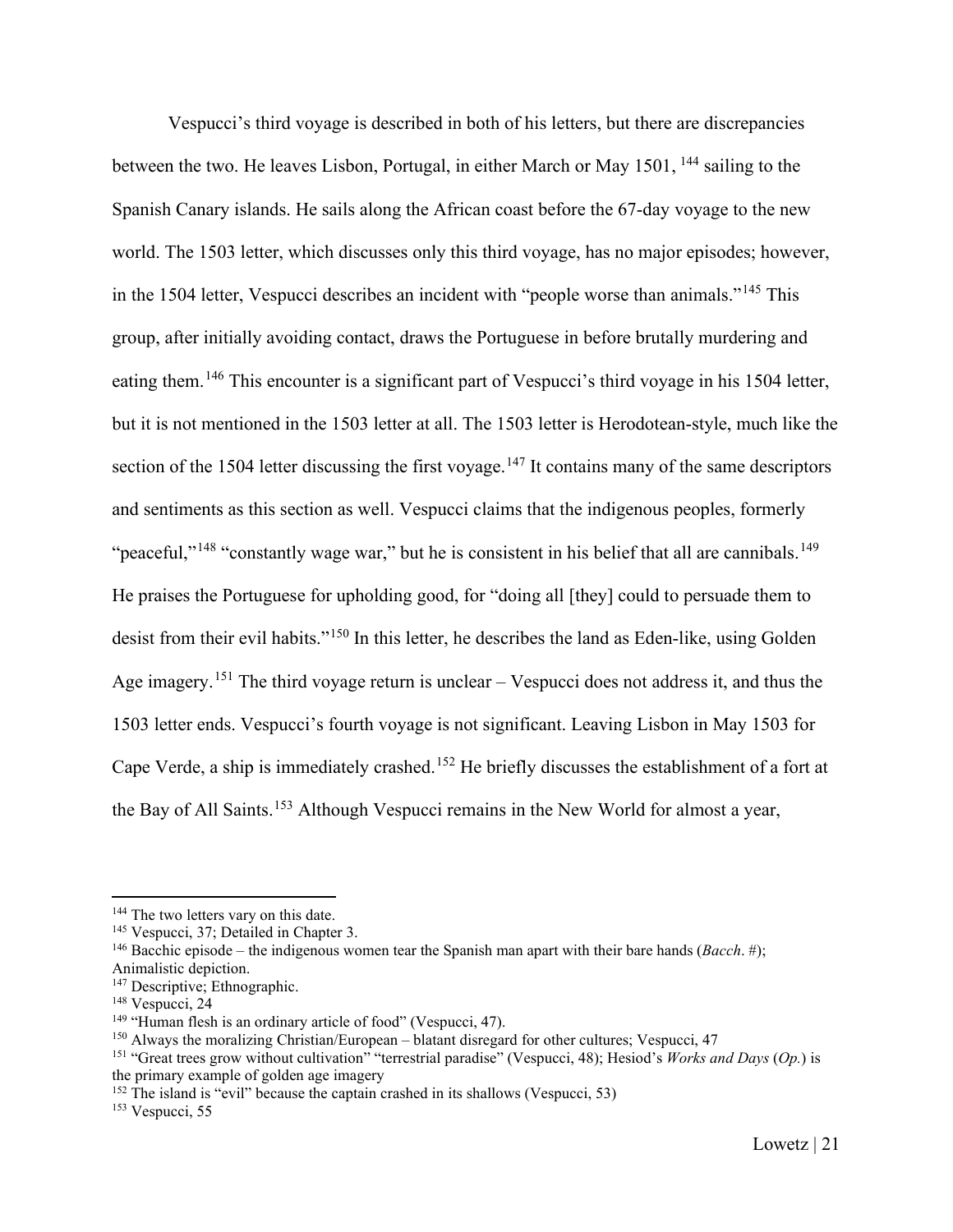"[making] friends with all the natives," not discussing it because of his book.[154](#page-22-0) He returns to Lisbon in September 1504, where he concludes the 1504 letter.

We see a very fantastical view of the world through Vespucci's letters, as it is less important to him to show fact. He engages in and utilizes several standard categories of the classical world, including Hesiodic golden age imagery<sup>[155](#page-22-1)</sup> and insertion of the mythical.<sup>[156](#page-22-2)</sup> Vespucci actively uses the mythical to create a more fantastic image of Latin America, treating the people there as simply another part of his narrative, not real humans. He does employ several categories for evaluating them, for example, the concept of weaponry correlating to civilization level<sup>[157](#page-22-3)</sup> and attempts at the hospitality; however, it is more obvious in his insertion of the mythical that he does not deem indigenous Americans as deserving of thorough evaluation: they are something to be viewed, but not respected.<sup>[158](#page-22-4)</sup>

It is important to note that Columbus and Vespucci use what we define now as problematic terminology. While it may not have been contentious at the time that they were writing, their references to the indigenous population set the standard for how Europeans would interact with indigenous Americans for the next five-hundred years. Some terms, such as the use of "Indian" to refer to Native Americans, <sup>[159](#page-22-5)</sup> persist today, long after Vespucci identified the New World as being a separate landmass from Asia. Additionally, the uses of "New World" and

<span id="page-22-1"></span><span id="page-22-0"></span><sup>&</sup>lt;sup>154</sup> Again, this book is never published or found.<br><sup>155</sup> Most obviously in his observance of eating habits; "they have no regular time for their meals, but they eat at any time that they have the wish… they eat at all hours" (Vespucci, 7-8); "they enjoyed themselves in feasting… they at their leisure harvested their fields in contentment amid abundance" (*Op*. 40).

<span id="page-22-2"></span><sup>&</sup>lt;sup>156</sup> I.e. the "island of the giants" (Vespucci, 27-28); The depiction of iguanas as "like a serpent, except that it had no wings" – serpent referring to dragons (76).

<span id="page-22-3"></span><sup>&</sup>lt;sup>157</sup> Discussed in Chapter Two.

<span id="page-22-4"></span><sup>158</sup> "They deprived the natives of dignity by treating their culture as a spectacle." (Redfield 1985, 100).

<span id="page-22-5"></span><sup>&</sup>lt;sup>159</sup> The term "Native American" itself applying to those native to the United States; "Indigenous," despite being more distant and applicable to any population in their homeland, is the more correct term in referring broadly to the peoples native to the Americas. I will be using "indigenous" and "indigenous Americans" in describing the peoples of Columbus and Vespucci's narratives.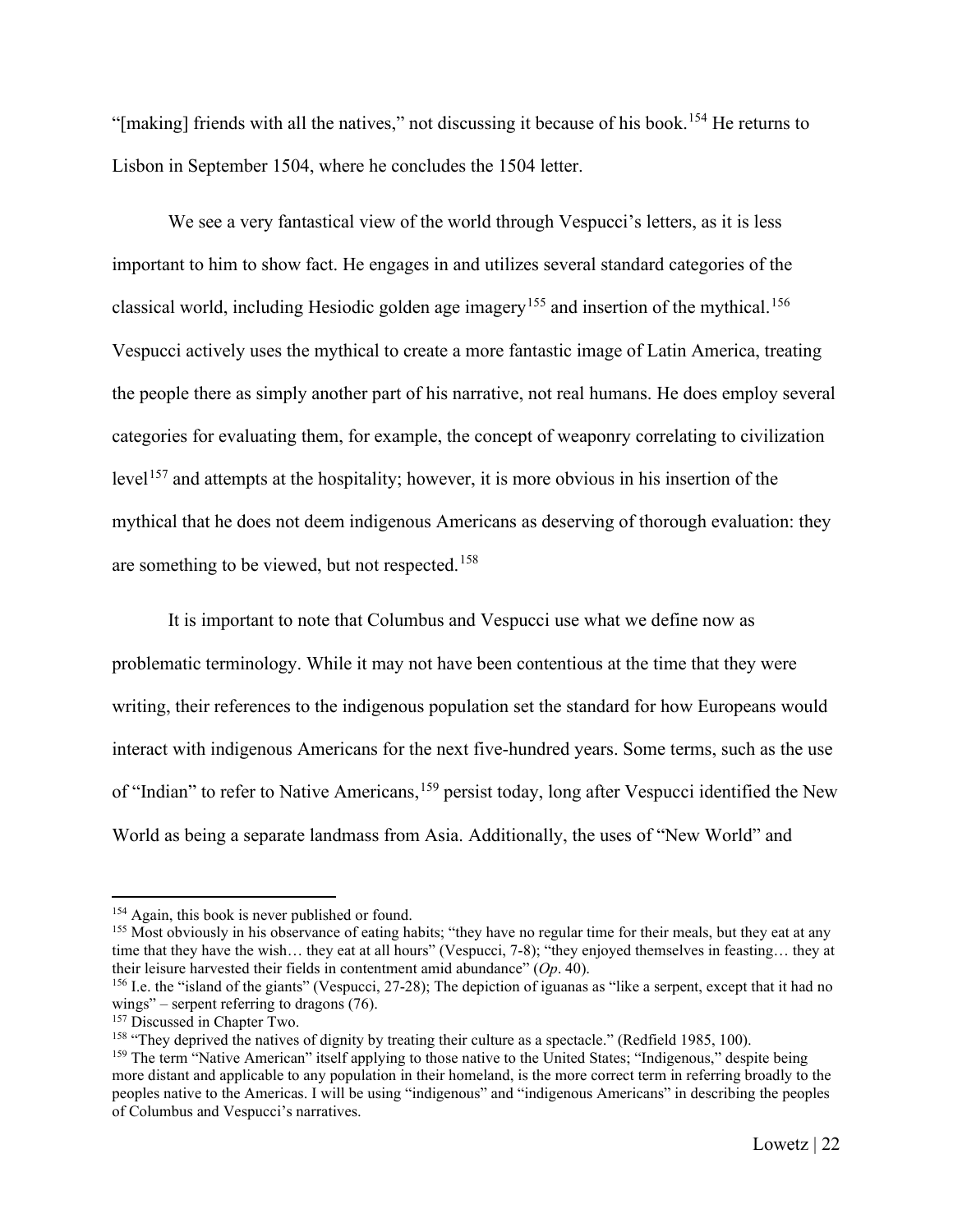"discovery" to speak of European exploration of the Americas<sup>[160](#page-23-0)</sup> refers to the fact that the land, though thoroughly populated at the time of Columbus, had not been seen by Europeans.<sup>[161](#page-23-1)</sup> Their accounts also show authors who consider themselves much more advanced in a civilizational hierarchy than their subjects. Thus, we see broad assumptions and strong objectification of the people they encounter, especially the women, unrestricted by some functional definition of equality across cultures.<sup>[162](#page-23-2)</sup>

The next two chapters discuss the use of a civilizational hierarchy, which we can see in Odysseus' establishment of the opposing Other in relation to the Greeks in the *Odyssey*; furthermore, we see it by Columbus and Vespucci in their establishment of indigenous Americans as the opposing Other in relation to Europeans. Characterized by a sense of "higher cultural morale" and judgmental language<sup>[163](#page-23-3)</sup> on the European side,<sup>[164](#page-23-4)</sup> the civilizational hierarchy model which I discuss is one of opposition. It is an attempt to contextualize the newly encountered and previously unrecognizable as something more familiar to both explorer and reader.<sup>[165](#page-23-5)</sup> Typically through a series of oppositions, or simply description of the "Other," coupled with ethnocentric terminology,<sup>[166](#page-23-6)</sup> the "Other" is defined by what is not held in common with the dominant group.<sup>[167](#page-23-7)</sup> The reliance on a hierarchy to define a group's cultural value or

<span id="page-23-0"></span><sup>&</sup>lt;sup>160</sup> Not to mention the fact that the Americas are named for the man who identified them as being "a new world, because none of these countries were known to our [European] ancestors…" (Vespucci, 42).

<span id="page-23-1"></span><sup>161</sup> It is generally accepted that the Vikings had reached North America (Vinland), but the discovery of the New World and journeys of exploration refer mainly to the claims of Western Europeans.

<span id="page-23-2"></span><sup>162</sup> A theoretical definition such as "all men are created equal."

<span id="page-23-3"></span><sup>&</sup>lt;sup>163</sup> I.e. "most barbarous" (Vespucci, 11).

<span id="page-23-4"></span><sup>&</sup>lt;sup>164</sup> Previously seen in the Greek point of view; Redfield 1985, 101; "moralism critical of barbarian values" (Redfield 1985, 102).

<span id="page-23-5"></span><sup>165</sup> "As Columbus observed and reported on the New World, he naturally turned to his reading… as he looked for a framework in which to insert what he saw" (Grafton 1992, 77).

<span id="page-23-6"></span><sup>&</sup>lt;sup>166</sup> I.e. "savages" or "bestial;" descriptions in more modern works will use the term "barbarian" as meaning "uncivilized," drawing on the previous opposition of Greek versus Barbarian (non-Greek speaking).

<span id="page-23-7"></span><sup>&</sup>lt;sup>167</sup> "Self-fashioning through the disparagement of alien societies," "Negative images, misrepresentations, and stereotypes permitted ancients to invent the "other," thereby justifying marginalization, subordination, and exclusion" (Gruen 2010, 13).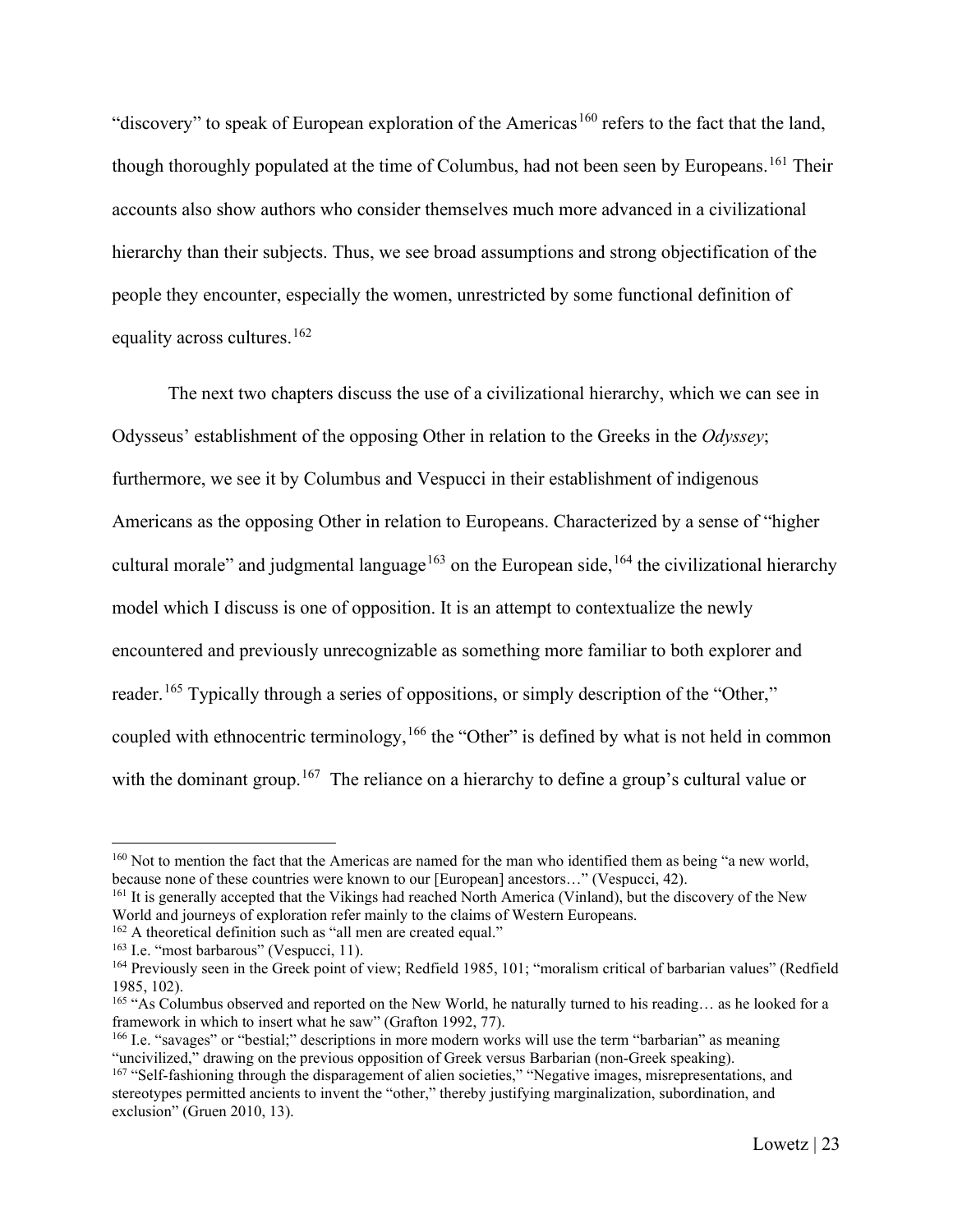robustness is extremely subjective. Due to this, the dominant group can use previous texts to ascribe whatever value is necessary for their means; thus, beliefs about cultural superiority or inferiority,  $168$  however unreal they are, can be proven simply by the dominant group circulating the judgement with "historical backing."<sup>[169](#page-24-1)</sup> We see this throughout history, especially during the colonization of the Americas and the various eras of civil rights.[170](#page-24-2) The Greeks and Romans did not have a concept of racial superiority, instead relying on a notion of cultural superiority. In the Renaissance, Europeans claimed classical works as their own<sup>[171](#page-24-3)</sup> and consciously manipulated them to change cultural categories into racial categories. It is through the enforcement of a civilizational hierarchy that it is somehow justifiable to oppress non-white peoples. Europeans write that non-white people are inferior to white people, and the compounding of texts with the same belief give false validity to this claim.

<span id="page-24-0"></span><sup>&</sup>lt;sup>168</sup> i.e. Aristotle theory of natural slavery, which does not refer to races but rather to the kind of government that people are predisposed to accept (people in any region can naturally reject the type of rule they happen to be born under); the theory claims that those who are predisposed to accept monarchy or tyranny are "natural slaves," while those who are predisposed to accept democracy are "naturally free" (*Pol*.); This work is heavily drawn upon in slave debates, including Las Casas' Valladolid debate concerning the encomienda system.

<span id="page-24-1"></span><sup>&</sup>lt;sup>169</sup> "[Herodotus'] work provided a key framework for Columbus on his voyages" (McCoskey 2012, 62).

<span id="page-24-2"></span><sup>&</sup>lt;sup>170</sup> Including abolitionist movements prior to the U.S. Civil War, citizenship and voting debates after the abolition of slavery, and the civil rights movement spanning the greater part of the  $20<sup>th</sup>$  century. This also includes Native American land rights discussions, as well as citizenship, voting rights, and broader cultural debates concerning indigenous Americans.

<span id="page-24-3"></span><sup>&</sup>lt;sup>171</sup> Removing them from their historical and cultural contexts.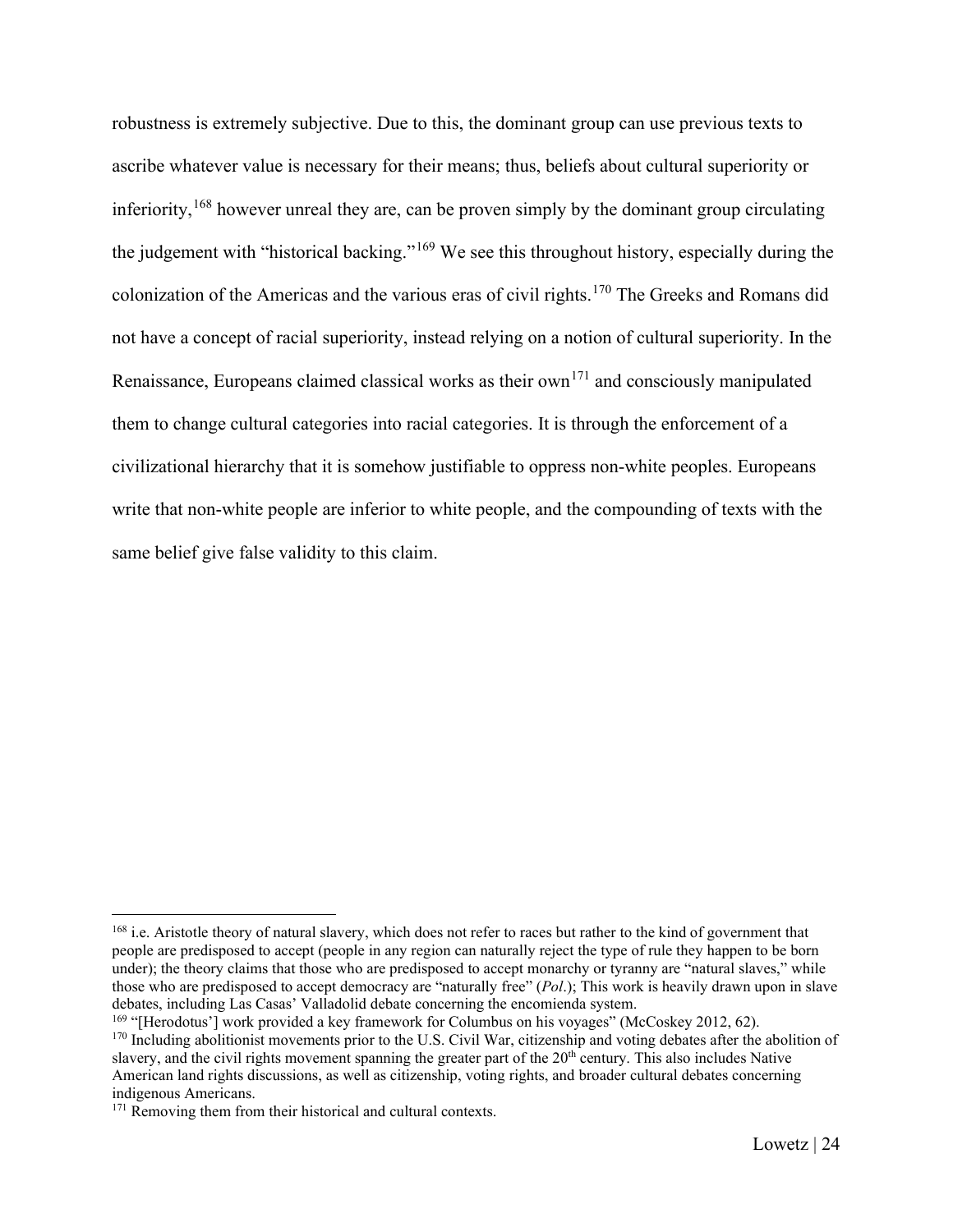# Chapter 2: Defining the Other: Experiences with the "Civilized"

<span id="page-25-0"></span>Chapter Two will discuss several episodes in the *Odyssey*, Columbus, and Vespucci, which deal with the Other on the "civilized" end of the spectrum. I will be utilizing the existing dichotomy of "civilized" versus "uncivilized," purely as a means of distinguishing the parallels found between the *Odyssey* and the works of Columbus and Vespucci. These categories are, of course, imposed upon groups by another that believes itself to be superior, and thus the lines between "civilized" and "uncivilized" are muddied by a variation in cultural values between groups and through time. The categories I use to define "civilized" is based on what Redfield calls a "soft" people.<sup>[172](#page-25-1)</sup> In general, the term "civilized" will apply to those who have religion,  $173$ centralized society, political structures, and trade; additionally, agriculture, though not specifically noted by Redfield, is associated with Greek civilization levels. It is important to mention that categories for "civilization" or "savagery" are extremely subjective, holding no actual value beyond the biases they enforce. They do, however, provide a framework to begin examinations of race on, for these categories have been used in texts since at least Homer and on to the present day.

The *Odyssey*, though classified as heroic epic in genre, contains important interactions between early Greeks and the "Other." However mythic the groups the Greeks of the *Odyssey* meet are, the content of these episodes indicate that Greeks had begun to think about their position in relation to other groups in a critical manner; additionally, they provide scenes that

<span id="page-25-1"></span><sup>&</sup>lt;sup>172</sup> "Soft peoples are characterized by luxury, the division of labor, and complexity of nomoi, especially in the sphere of religion," "Among soft peoples market-exchange proliferates." "Soft peoples centralize resources through taxation, build monuments, are literate and organized; their politics tend toward tyranny," "Soft peoples tend to acculturate their dead," "whereas among soft peoples women tend to become a commodity, disposed of by sale, through prostitution, or otherwise," "Soft cultures are confusing and seductive, difficult to leave once visited." (Redfield 1985, 109-110).

<span id="page-25-2"></span><sup>&</sup>lt;sup>173</sup> Or at least a perceived propensity for it.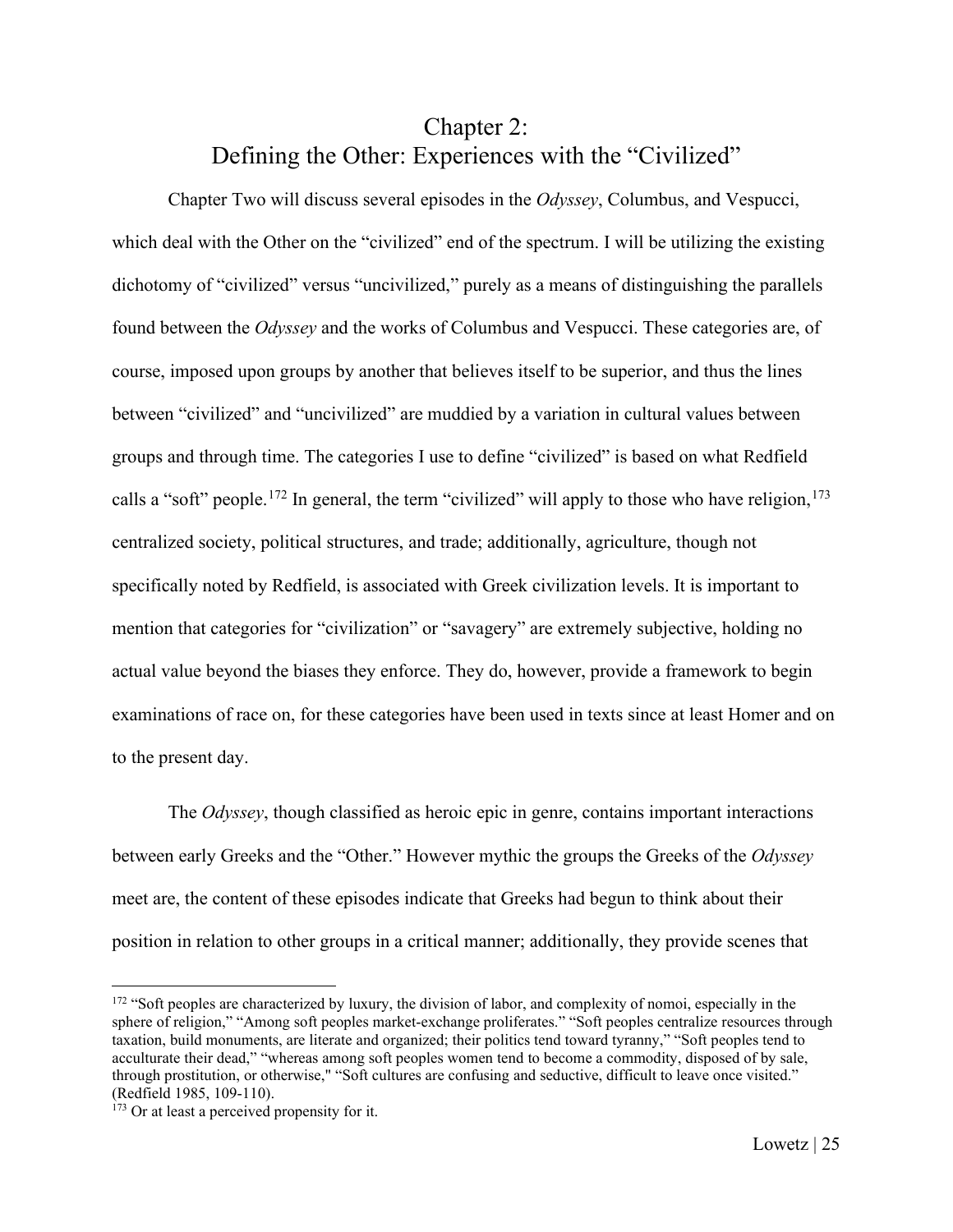become recurring set pieces for later ethnographic works. Interactions with the "Other" take place primarily from books 6 to 13, with key episodes in books 9 and 10. From books 6 to 8 and later in book 13, Odysseus, the main character, is stranded with a group called the Phaeacians. The Phaeacians are used to juxtapose Greek ideals of civilization and proper treatment of guests<sup>[174](#page-26-0)</sup> with the failure to abide by these ideals, shown mainly in the Laestrygonians of book 10 and the Cyclopes of book 9.

First, I will discuss the Phaeacians of the *Odyssey*, as they provide a model on which Columbus builds his interactions with the people of Hispaniola. Odysseus' encounter with the Phaeacians spans from books 6 to 8 and book 13, after he is wrecked on their shores, battered and alone. The first person he meets is Nausicaa, the daughter of the king.<sup>[175](#page-26-1)</sup> Nausicaa gives Odysseus food, oil for bathing, and clothes him – proper treatment according to the laws of xenia, rules of hospitality, which are enforced by Zeus;<sup>[176](#page-26-2)</sup> additionally, she emphasizes that violation of these rules by either party will result in negative consequences.<sup>[177](#page-26-3)</sup> Similar to the later-mentioned experience with the Laestrygonians, Nausicaa is the one who is expected to introduce the Greeks<sup>[178](#page-26-4)</sup> to the Other, as she is the first contact; however, instead of allowing him to be led into potential danger, the goddess Athena hides Odysseus until he can reach the palace and identify the type of people that he is meeting.<sup>[179](#page-26-5)</sup> Although Athena does tell Odysseus that the Phaeacians are distrustful and unwelcoming of guests, <sup>[180](#page-26-6)</sup> their actions during this meeting do not

<span id="page-26-0"></span><sup>&</sup>lt;sup>174</sup> The practice of xenia, the relationship between a guest and host and the expected behaviors of both.

<span id="page-26-1"></span><sup>&</sup>lt;sup>175</sup> "I will show you where the city is and tell you that the people here are called the Phaeacians. This is their country, and I am the daughter of great-hearted Alcinous, the Phaeacians' lord" (*Od.* 6.199-202).

<span id="page-26-2"></span><sup>176</sup> *Od*. 6.212.-216

<span id="page-26-3"></span><sup>177</sup> "We are very dear to the immortal gods" (*Od.* 6.208); "All strangers, all beggars, are under the protection of Zeus…" (*Od.* 6.212-213).

<span id="page-26-4"></span><sup>&</sup>lt;sup>178</sup> In this case, just one Greek - Odysseus.

<span id="page-26-5"></span><sup>&</sup>lt;sup>179</sup> Rose notes that Athena's caution may be entirely justified; Nausicaa speaks of extreme isolation from the rest of humanity, Athena warns of Phaeacian negativity towards foreigners, Arete tells Odysseus to guard his gifts from the Phaeacian sailors on the trip to Ithaca (Rose 1969)

<span id="page-26-6"></span><sup>180</sup> *Od.* 7.30-38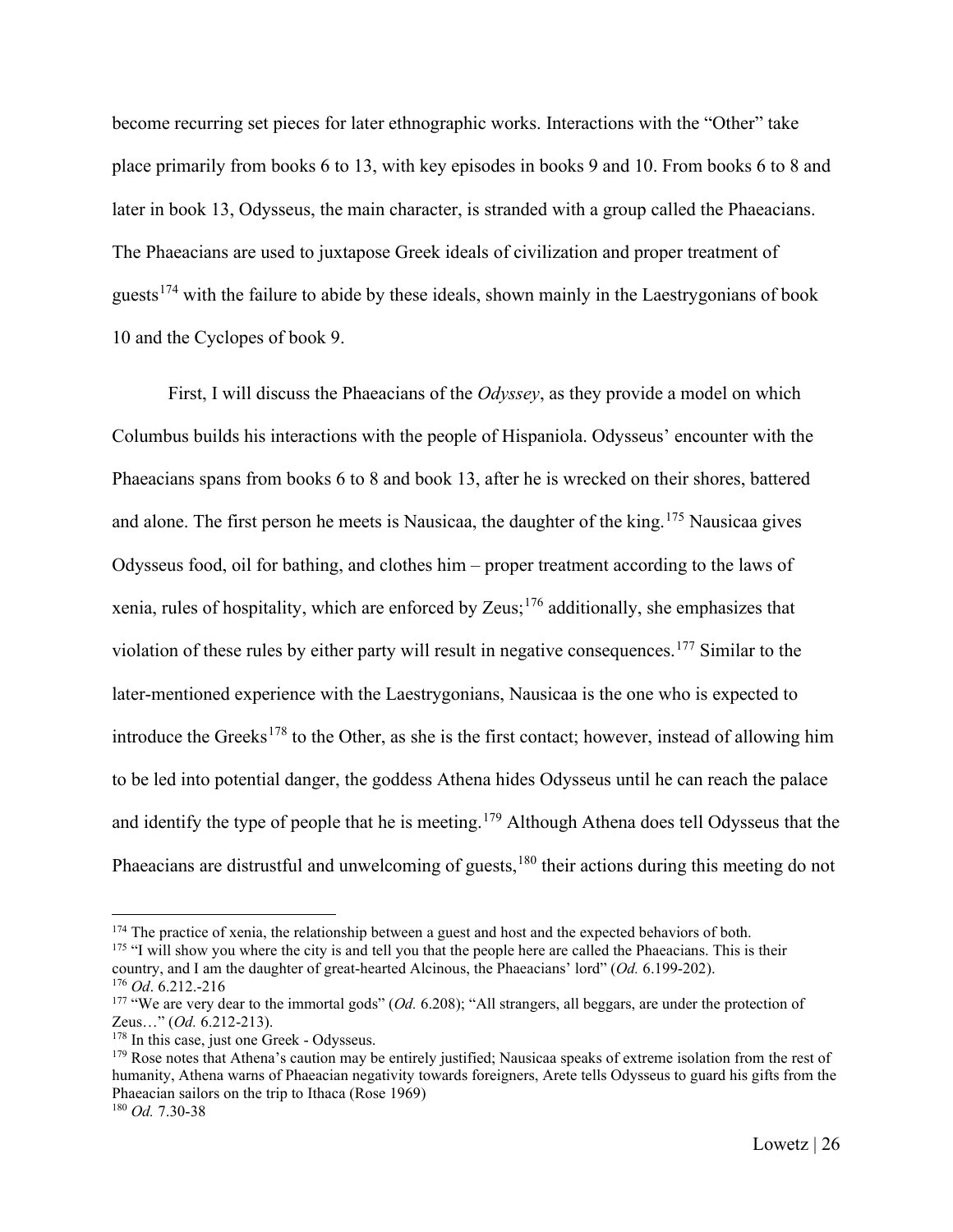indicate this sentiment. In fact, they risk their own society in order to help strangers return home, against warnings from Poseidon.<sup>[181](#page-27-0)</sup> Odysseus himself observes that the Phaeacians are normalsized, agricultural, and live in towns with clear political organization. [182](#page-27-1) It is "the ideal colonial encounter," with the possibility for danger replaced with feasting and a marriage offer.<sup>[183](#page-27-2)</sup>

The Phaeacians are related to Giants and Poseidon, through their former king Nausithous.<sup>[184](#page-27-3)</sup> Nausithous led the Phaeacians from their homeland to their new home of Schería because they were plagued by raids by the Cyclopes, "a race of savages."[185](#page-27-4) The Phaeacians do sail, having colonized Schería, and claiming to use their ships to help visitors return home safely. Although further depicted as "civilized,"[186](#page-27-5) the Phaeacians are established as closely related to the monstrous Other both genetically and geographically. Furthermore, they are depicted with golden age imagery, associating them with a more "primitive" rank in the civilization hierarchy, "noble savages" not fully independent persons from the gods' careful cultivation.<sup>[187](#page-27-6)</sup>

Columbus' Hispaniola is portrayed in a similar manner to the Phaeacians. Similarly to Odysseus and the Phaeacians, the first encounter depicted with the people of Hispaniola is with a young woman, though the "Other" is removed from their contextual culture rather than the

<span id="page-27-0"></span><sup>&</sup>lt;sup>181</sup> "For the prophecy of old that I heard from my father. He said that Poseidon would be angry with us for giving safe passage and that one day he would wreck a beautiful ship as it sailed home over the misty sea." (*Od*. 13.178- 182).

<span id="page-27-1"></span> $182$  Odysseus is specifically told that they are normal; Arete, the queen, exercises an abnormal amount of power for a woman in a patriarchal society.

<span id="page-27-2"></span> $183$  The king, Alcinous, offers Nausicaa as a bride to Odysseus, even before the Phaeacians find out who he is – "In an encounter, there are "two extreme positions - marriage or cannibalism" (Dougherty 2001, 139)

<span id="page-27-3"></span><sup>&</sup>lt;sup>184</sup> First Nausithous was born from Poseidon and Periboea, a most beautiful woman, the youngest daughter of Eurydemon, who once was king of the arrogant Giants." (*Od*. 7.60-63); "[the gods] do not conceal themselves, for we are kin, just like the Cyclopes and savage Giants" (*Od*. 7.218-219).

<span id="page-27-4"></span><sup>&</sup>lt;sup>185</sup> *Od.* 6.5; see Chapter 3 for more.

<span id="page-27-5"></span><sup>&</sup>lt;sup>186</sup> In having a government, which is somehow both a democracy and monarchy (hyper-politicized), agriculture, and respect for the gods.

<span id="page-27-6"></span><sup>&</sup>lt;sup>187</sup> Similar to the Ethiopians, dear to Poseidon: "But Poseidon was away now, among the Ethiopians, those burnished people at the ends of the earth… There he sat, enjoying the feat." (*Od.* 1.27-32); "Whenever we offered sacrifice to them, they appeared to us in their own bright forms... They do not conceal themselves, for we are kin…" (*Od*. 7.214-218).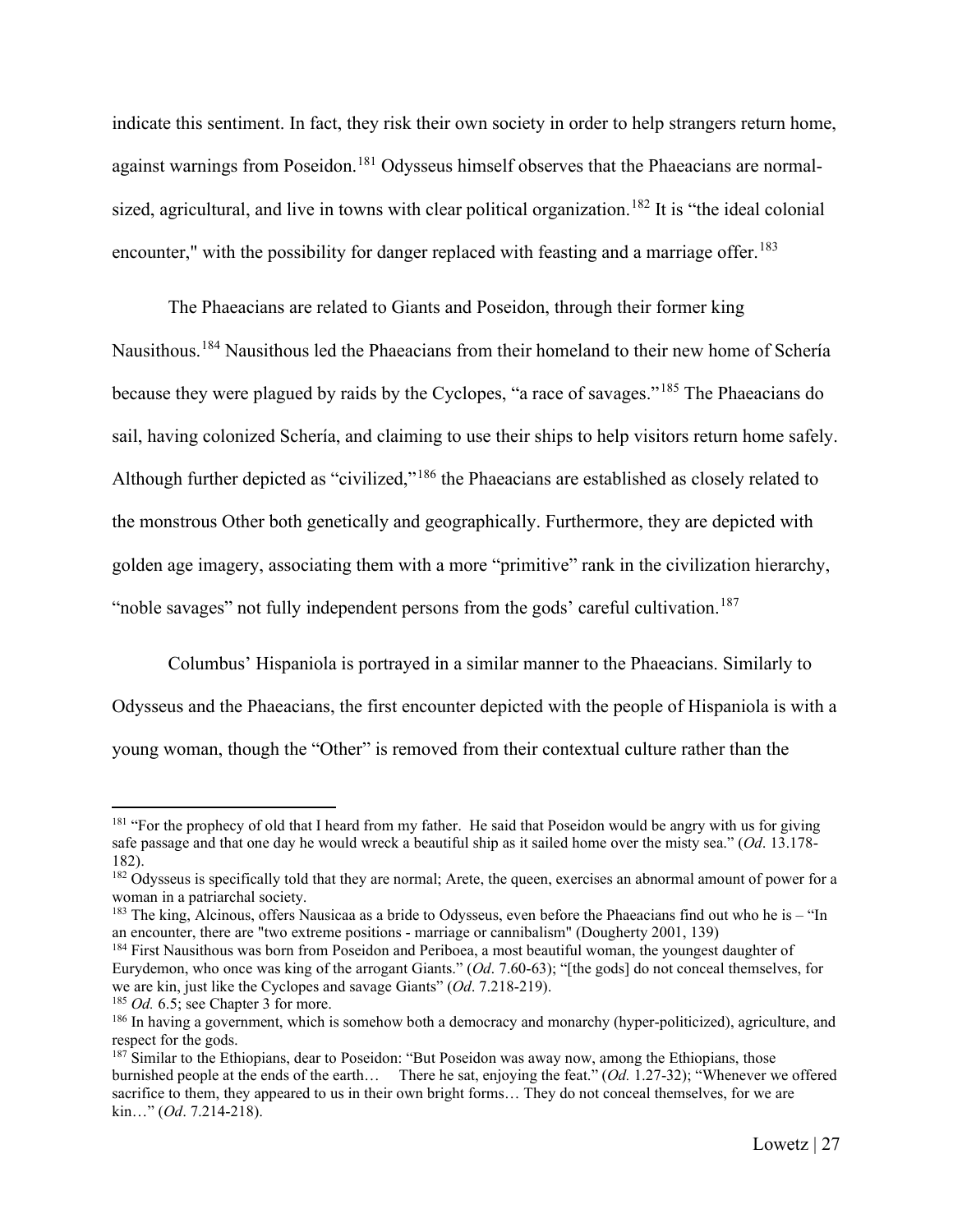dominant party. The Spaniards take the young woman aboard their ship, isolated within a foreign group. They give clothes and gifts before following her to her village.<sup>[188](#page-28-0)</sup> The proper treatment and safe return of this woman result in a warm welcome and proper treatment of the Spaniards.<sup>[189](#page-28-1)</sup> Hispaniola has agriculture, namely grains, which they use to make bread, although Columbus does note a vast amount of fertile land that is unused.<sup>[190](#page-28-2)</sup> Their leaders are the only ones Columbus deems worthy of personally meeting with and establishing relations with.[191](#page-28-3) Columbus intentionally sets up Hispaniola as a "more civilized" Other in relation to the rest of the groups he has met;<sup>192</sup> however, he also sets them up as being, like the Phaeacians, flawed in their relationship to the monstrous Other.

The people of Hispaniola are "harassed by an intelligent race."<sup>[193](#page-28-5)</sup> like the Phaeacians by the Cyclopes. They, however, are assumingly in their original homeland, not having risen to the point of escaping their attackers. There is much confusion about Hispaniola's identity: Columbus' captives often refer to it as "Bohio," but Columbus refers to an island of Cyclopes and cannibals as "Bohio."[194](#page-28-6) Additionally, there is a brief episode in which Columbus believes he has found the cannibals, just around the coast of the same island of Hispaniola.<sup>[195](#page-28-7)</sup> Nevertheless, it is clear that Columbus wants to emphasize that despite this "civilized" group

<span id="page-28-4"></span><span id="page-28-3"></span><sup>192</sup> He says that they are the "most handsome," have "better character," and are "fairer" than the others; Additionally, he states that "the manner of them, and their customs and mildness and behavior showed them to be a more alert and intelligent people than the others" (Columbus, 102).

<span id="page-28-0"></span><sup>188</sup> Columbus, 94

<span id="page-28-1"></span><sup>189</sup> Columbus, 95-96

<span id="page-28-2"></span><sup>&</sup>lt;sup>190</sup> For the Greeks and Romans, the production of wine and baking of bread are key identifiers of civilization. This signifies the establishment of long-term agriculture, a shift from nomadic hunter-gatherers to permanent settlements. <sup>191</sup> Columbus, 100-102; 104-107; 115-116

<span id="page-28-5"></span><sup>193</sup> "… it appears likely that they are harassed by an intelligent race, all these islands living in great fear of those of Caniba." (Columbus, 92); Columbus, 102

<span id="page-28-7"></span><span id="page-28-6"></span><sup>194</sup> "That island of Espanola, which the Indians called "Bohio"" (Columbus, 140); "which those Indians whom he had with him called "Bohio." They said that this land was very extensive and that in it were people who had one eye in the forehead, and others whom they called "Canibals." Of these last, they showed great fear…" (Columbus, 68). <sup>195</sup> Columbus, 146-153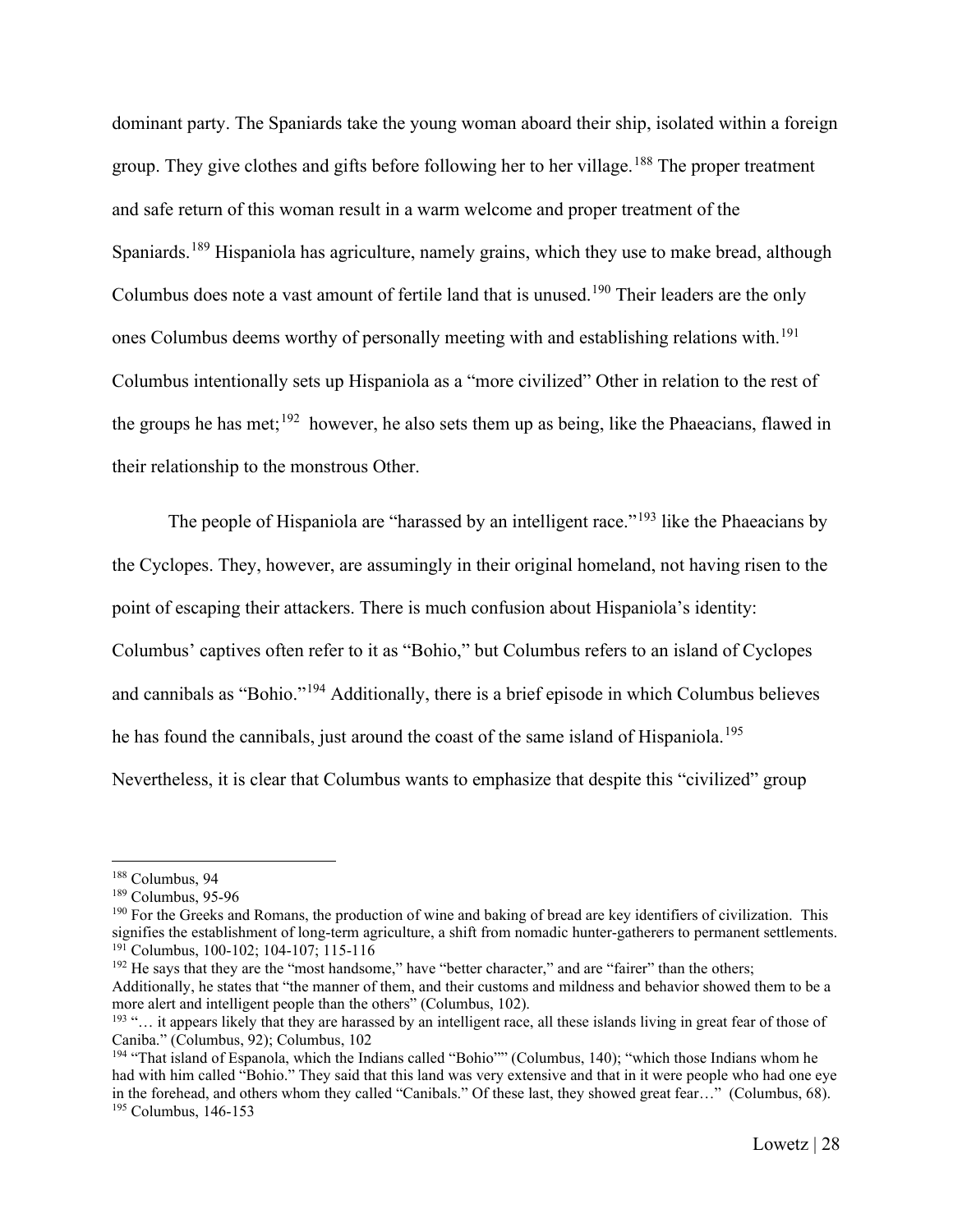existing, the "savage" cannibal does still loom very near to Hispaniola. Additionally, he diminishes Hispaniola's civilization by associating their achievements with golden age imagery in a way similar to the Phaeacians: the Other relies on nature, and divine intervention, in order to survive, not their own ingenuity.<sup>[196](#page-29-0)</sup>

There is one interaction in Vespucci that resembles an aspect of the Phaeacians. Vespucci remains with one group for over a month who is constantly raided, in a manner similar to the Cyclopes and Caribs.<sup>[197](#page-29-1)</sup> This episode, however, is not focused on the victims of the raids, those who Vespucci has already deemed worthy of some sort of friendship; rather, it is in his response to their assailants that we see parallels to the Phaeacians. Vespucci arrives, on the offensive, attacking this group without asking questions, but when they show that they are willing and ready to fight back, his tone changes.<sup>[198](#page-29-2)</sup> He views their "defiance" as an indication of intelligence (and civilization) and thus, that they are worthy of friendship;<sup>[199](#page-29-3)</sup> however, when they reject his advances, he destroys and enslaves their entire village.<sup>[200](#page-29-4)</sup> This is similar to when the Phaeacians reject hospitality after Poseidon punishes them for helping Odysseus, in that the Phaeacians decide to no longer aid visitors due to a negative experience,  $201$  while Vespucci decides to enslave the group after they react negatively to his offer of friendship.<sup>[202](#page-29-6)</sup> Although his

<span id="page-29-0"></span><sup>&</sup>lt;sup>196</sup> "The land is so rich that there is no need for them to labour much to get themselves food and clothing..." (Columbus, 103).

<span id="page-29-1"></span><sup>&</sup>lt;sup>197</sup> "They made a complaint how, at certain times, a very cruel and hostile tribe came by way of the sea to their land, murdered many of them, subdued them, and took some prisoners, carrying them off to their own houses and land" (Vespucci, 18).

<span id="page-29-2"></span><sup>&</sup>lt;sup>198</sup> "It was concluded that these people desired hostility with us" (Vespucci, 20).

<span id="page-29-3"></span><sup>&</sup>lt;sup>199</sup> It was then decided that we should do all in our power to make friends with them..." (Vespucci, 20); We do see this same determination by Columbus in relation to the Cannibals: "The admiral says that he believes that there is something in [the claims of cannibalism and violence], but that since they were armed, they must be an intelligent people…" (Columbus, 69).

<span id="page-29-4"></span> $^{200}$   $\ldots$  and if they rejected our friendship, we should treat them as enemies, and that we should make slaves of as many as we could take" (Vespucci, 20).

<span id="page-29-5"></span><sup>&</sup>lt;sup>201</sup> "The great seafaring ship was closing in fast when Poseidon slapped it with the flat of his hand and turned it to stone rooted in the seafloor." (*Od*. 13.167-170); "Let us all agree never again to provide safe escort to any man who comes to our city" (*Od*. 13.185-187).

<span id="page-29-6"></span><sup>&</sup>lt;sup>202</sup> The Spanish were attacking with both guns and cannons when Vespucci makes this "generous" offer.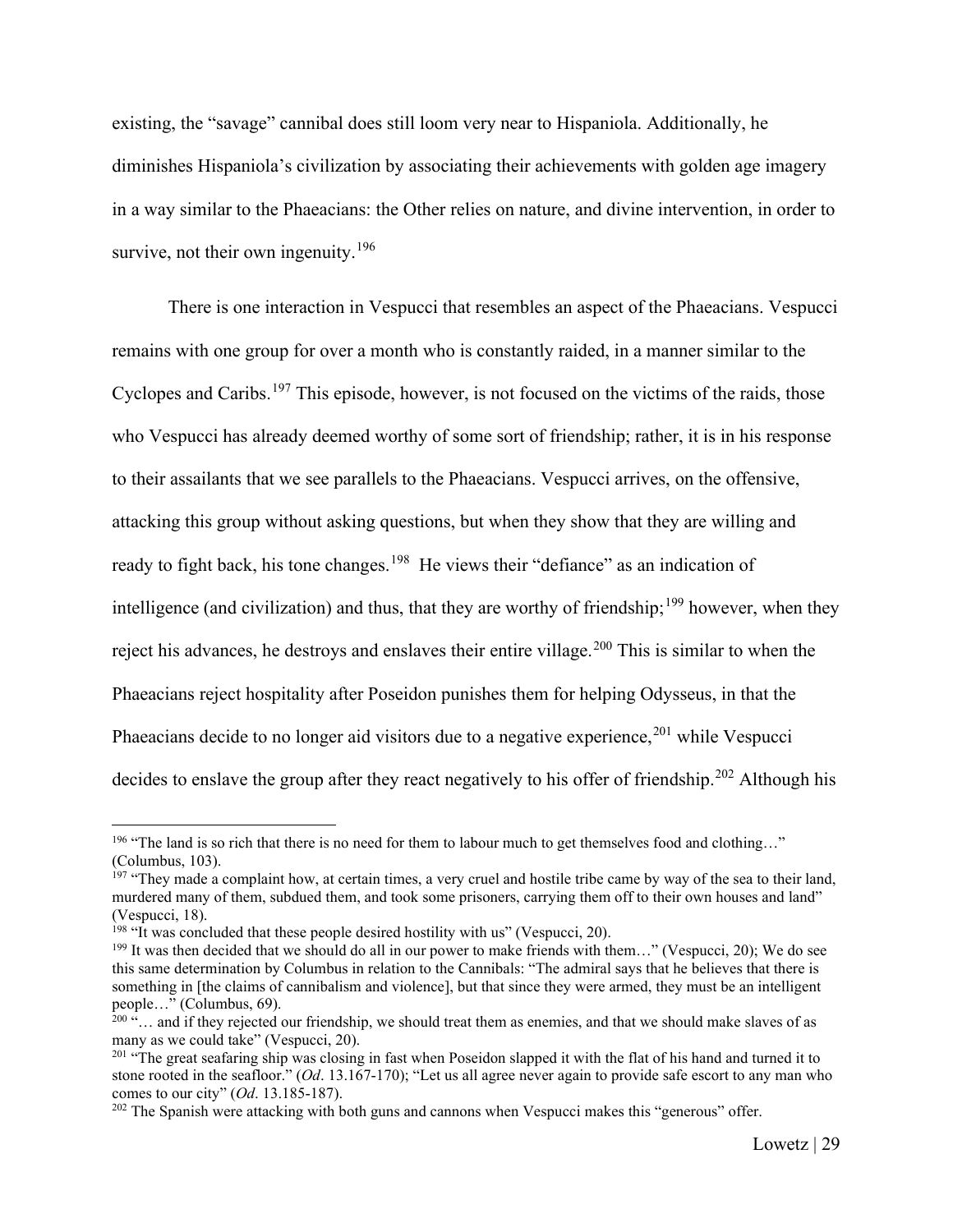values are different, Vespucci's desire to test the boundaries of hospitality and levels of civilization in relation to the "Other" is the same as Odysseus' among the Phaeacians', among others.

Odysseus' encounter with the Lotus Eaters, $203$  though brief, illustrates the perceived dangers of travel and exposure to other cultures. Although the Lotus Eaters are essentially benign, they feed Odysseus' men the fruit of lotus plants which make them forget their homes in Greece. They no longer desire to return to their own culture, but rather to remain with this Other.<sup>[204](#page-30-1)</sup> This episode, however brief, highlights the very real fear that "that one may lose the will to return home" through travelling.<sup>[205](#page-30-2)</sup> The Lotus Eaters perfectly exhibit an aspect of a "soft"<sup>[206](#page-30-3)</sup> people, they are the seductive Other that the Greeks cannot bear to leave.<sup>[207](#page-30-4)</sup>

An episode of Columbus, though it does not exactly parallel the Lotus Eaters, contains similar rhetoric and themes. In one village, Columbus describes the indigenous population as treating the "Christians"[208](#page-30-5) in a similar way to how Jesus is treated upon his entry to Jerusalem on Palm Sunday.[209](#page-30-6) They kiss the Spaniards' feet, groping them and "trying to find out if they were of flesh and bone like themselves," offering them gifts.<sup>[210](#page-30-7)</sup> From the second village he encountered, Columbus has allowed and encouraged indigenous people to say that the Spaniards come from Heaven.<sup>[211](#page-30-8)</sup> This episode shows the Other as not only tending toward religion,<sup>[212](#page-30-9)</sup> but

<span id="page-30-0"></span><sup>203</sup> *Od.* 9.84-102

<span id="page-30-1"></span><sup>&</sup>lt;sup>204</sup> "The lure of the exotic" (Dougherty 2001, 95-96).

<span id="page-30-2"></span><sup>205</sup> Dougherty 2001, 96

<span id="page-30-3"></span><sup>206</sup> Redfield's category; This is "civilized."

<span id="page-30-4"></span><sup>&</sup>lt;sup>207</sup> "Soft cultures are confusing and seductive, difficult to leave once visited." (Redfield 1985, 110)

<span id="page-30-5"></span><sup>&</sup>lt;sup>208</sup> Another part of Columbus' establishment of the Other, defining the world by the realm of Christianity (Christian vs. Indian). I will address this aspect in future research.

<span id="page-30-6"></span><sup>209</sup> Matthew 21:1-11

<span id="page-30-7"></span><sup>210</sup> Columbus, 54

<span id="page-30-8"></span><sup>&</sup>lt;sup>211</sup> Though I do question the validity of this – Columbus repeatedly says that they don't understand each other.

<span id="page-30-9"></span><sup>212</sup> Redfield 1985, 109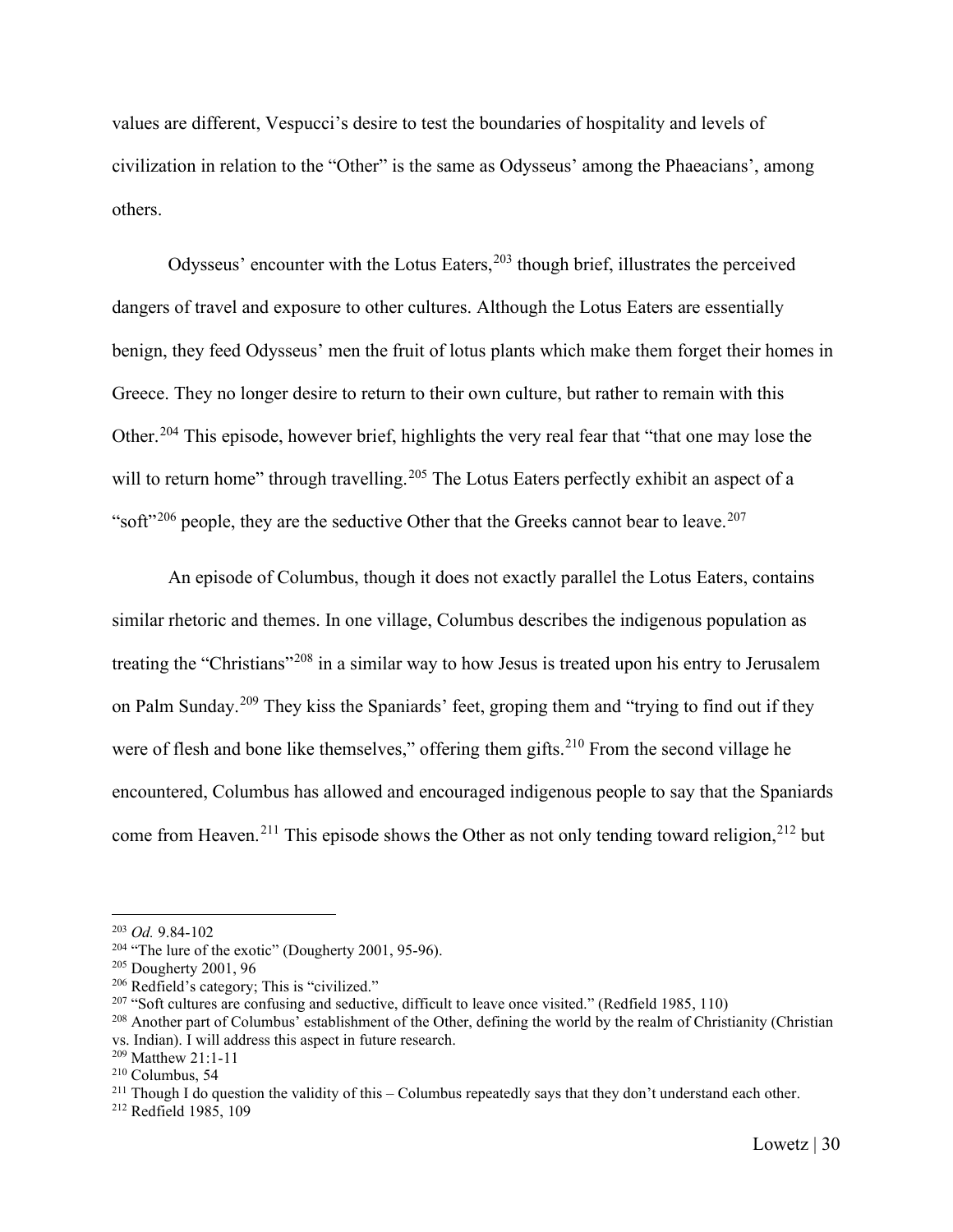as this "noble savage" trope, a people located outside of time and used as objects in Western narratives. This intentional comparison of the Spaniards to Christ is an obvious departure from mainstream Christianity, taking a more deceptive parallel in the portrayal of classical heroes, in this case, Odysseus.[213](#page-31-0) In this, the Spaniards are the sons of God and the natives are Jews, deemed unworthy by the Church, Spain, and thus, God.<sup>[214](#page-31-1)</sup>

Columbus' interactions, especially with the people of Hispaniola, show a civilizational model based more on mutual acceptance, tying in older models of evaluation based on hospitality or *xenia* which resembles the model that Odysseus uses in his interactions. Vespucci, on the other hand, shows a model equating civilization level with abilities for warfare.<sup>[215](#page-31-2)</sup> We do see some use of this "warfare model" in the *Odyssey*, specifically when Odysseus notes the use of rocks as weapons by the Laestrygonians and Cyclopes, but we see more of a reliance on the "hospitality" civilization model. It should be noted that the previously-mentioned episode in Vespucci does show an effort to test hospitality rather than just warfare abilities.

<span id="page-31-0"></span><sup>&</sup>lt;sup>213</sup> "Then Athena, born from Zeus, made him look taller and more muscled, and made his hair tumble down his head like hyacinth flowers," "So Athena herself made Odysseus' head and shoulders shimmer with grace" (*Od.*6.236-238; 6.243-244).

<span id="page-31-1"></span><sup>&</sup>lt;sup>214</sup> To this day, Jesus' Jewish background (genealogy, childhood, status within the Roman colony, etc.) is highly contested in Christianity, especially the Catholic Church. Spain persecuted Jews in the Inquisition under the Church's authority.

<span id="page-31-2"></span><sup>&</sup>lt;sup>215</sup> i.e. "The Massagetae... use bronze for the heads of their spears and arrows and for the blades of their sagareis..." (Hdt. 1.215); "…the Garamantes, who shun all human intercourse and contact. They have no weapons of war and no knowledge of ways to defend themselves" (Hdt. 4.176).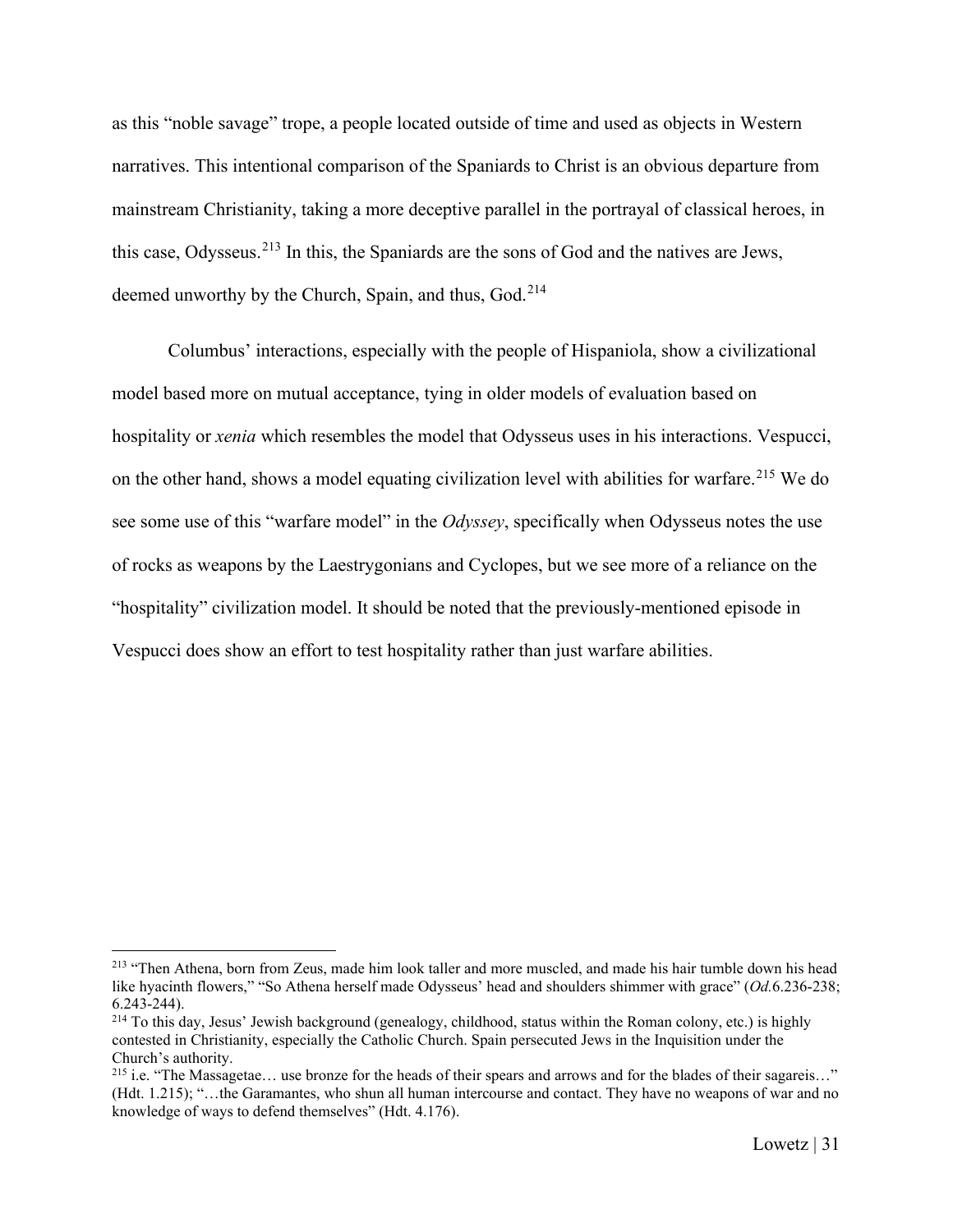# Chapter 3: Defining the Other: Experiences with the "Savage"

<span id="page-32-0"></span>Chapter Three will discuss several episodes in the *Odyssey*, Columbus, and Vespucci, which deal with the Other on the "uncivilized" end of the spectrum. Again, I will be referring to Redfield to help define the categories for "uncivilized." Redfield's "hard" people directly oppose his "soft" people.<sup>[216](#page-32-1)</sup> The term "uncivilized" will be applied to those who do not have political structure and rely on gifts rather than trade. As noted by Redfield, "soft" peoples "acculturate" their dead, while "hard peoples [tend] to naturalize them," alluding to the practices of cremation and embalming on the "soft" side,  $2^{17}$  and cannibalism on the "hard" side.  $2^{18}$ 

First, I will discuss the Laestrygonians, for they closely parallel a group in Vespucci which I will discuss in a moment. Odysseus' encounter with the Laestrygonians follows his episodes with the Lotus Eaters and Cyclopes in his narrative and shows some elements of caution towards the Other he has learned from these encounters. When approaching the island, it appears uninhabited, having "no sign of plowed fields," the most obvious sign of a sedentary (agricultural) society, but having "smoke rising up from the land."<sup>[219](#page-32-4)</sup> Unlike in the previous scenes, Odysseus sends a reconnoiter team to investigate the people, rather than going and potentially placing himself in danger. In a "scene [that] bears a certain resemblance to Odysseus' initial with Nausicaa in Book 6" the team meets a young girl in a town, who leads them to the

<span id="page-32-1"></span><sup>&</sup>lt;sup>216</sup> "Hard peoples are simple, harsh, and fierce" "hard peoples rely on gift and theft, the heroic modes of exchange," "Hard peoples have relatively weak political organizations and tend toward anarchy," "Soft peoples tend to acculturate their dead, hard peoples to naturalize them," "among hard peoples women are treated as an abundant natural resource, more or less freely available," "Hard cultures fall short of civility; they are unwelcoming and difficult to visit" (Redfield 1985, 109-110).

<span id="page-32-2"></span><sup>&</sup>lt;sup>217</sup> This destruction or preservation of the physical body removes the body from the natural world, but releases the soul (Redfield 1985, 109).

<span id="page-32-4"></span><span id="page-32-3"></span><sup>&</sup>lt;sup>218</sup> Which returns the physical body to the earth and the soul to the cultural group (Redfield 1985, 109). <sup>219</sup> *Od.* 10.112-113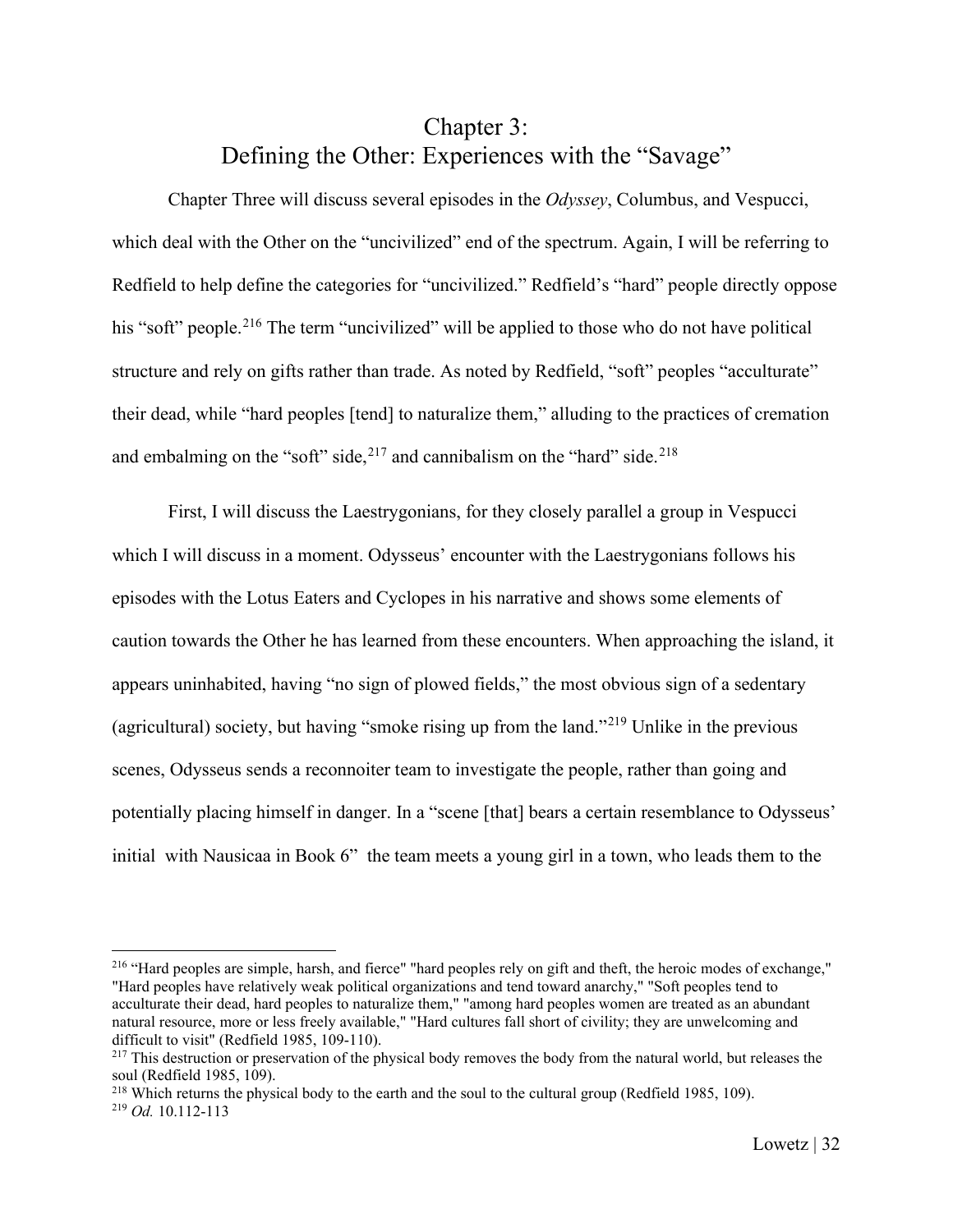home of the king, her father.<sup>[220](#page-33-0)</sup> From this point, however, the language changes to resemble the incident with the Cyclopes. At the home of the king, $^{221}$  $^{221}$  $^{221}$  the Greeks are immediately confronted by a giant woman;<sup>[222](#page-33-2)</sup> Additionally, when others approach, they are described as being "not like men who eat bread, but like a lone wooded crag high in the mountains," extremely similar to the description of the Cyclopes.<sup>[223](#page-33-3)</sup> It is not, however, until men approach, that the Greeks are in physical danger. The Laestrygonian king eats one of the men without any conversation or prior actions.<sup>[224](#page-33-4)</sup> While the other men escape to their ships, the Laestrygonians have already been alerted of their presence. "They pelted [the Greeks] from the cliffs with rocks," like the Cyclopes, another monster.<sup>[225](#page-33-5)</sup> Even though no harm has actually been done to the Laestrygonians, and the Greeks are attempting to flee, "the Laestrygonians speared [their] bodies like fish, and carried them back for their ghastly meal."<sup>[226](#page-33-6)</sup> It is unknown whether they cook the men that they have caught. $227$ 

We see Odysseus' judgement of the Laestrygonians as lesser than the Greeks in the terminology he uses throughout the interaction. He describes the reaction of the recon team to the woman as "horror," and refers to her as "as huge as a mountain top."<sup>[228](#page-33-8)</sup> The other Laestrygonians are depicted like a swarm, "[coming] up on all sides, thousands of them."<sup>[229](#page-33-9)</sup>

<span id="page-33-0"></span><sup>220</sup> Dougherty 2001, 140

<span id="page-33-1"></span><sup>&</sup>lt;sup>221</sup> Specifically called a home, not a palace.

<span id="page-33-2"></span><sup>222</sup> *Od.* 10.127

<span id="page-33-3"></span><sup>&</sup>lt;sup>223</sup> *Od.* 10.184-185; "This particular choice of image recalls all too clearly the description of Polyphemus' similarly monstrous size" (Dougherty 2001, 140).

<span id="page-33-4"></span><sup>224</sup> "He seized one of my men and made him into dinner" (*Od.* 10.129-130).

<span id="page-33-5"></span><sup>&</sup>lt;sup>225</sup> Note that the Cyclopes once plagued the human Phaeacians; *Od.* 10.136-137; This is also a judgement based on weaponry, as seen in Vespucci; furthermore, the use of rocks as opposed to "actual" weapons (i.e. swords, bows and arrows) indicates a lower rank on the civilizational hierarchy.

<span id="page-33-6"></span><sup>&</sup>lt;sup>226</sup> *Od.* 10.140-141; Fishing is practice common to all peoples who live near water; the Laestrygonians pervert this practice by fishing for humans to eat.

<span id="page-33-7"></span> $^{227}$  From context, the king eats the first Greek raw; There is a correlation between civilization levels and whether a group cooks their meat or not, especially relating to cannibalistic practices (Hdt. 1.119; 1.129; 2.37; 3.23; 3.99; 4.26; 4.61).

<span id="page-33-8"></span><sup>228</sup> *Od.* 10.127

<span id="page-33-9"></span><sup>229</sup> *Od.* 10.132-134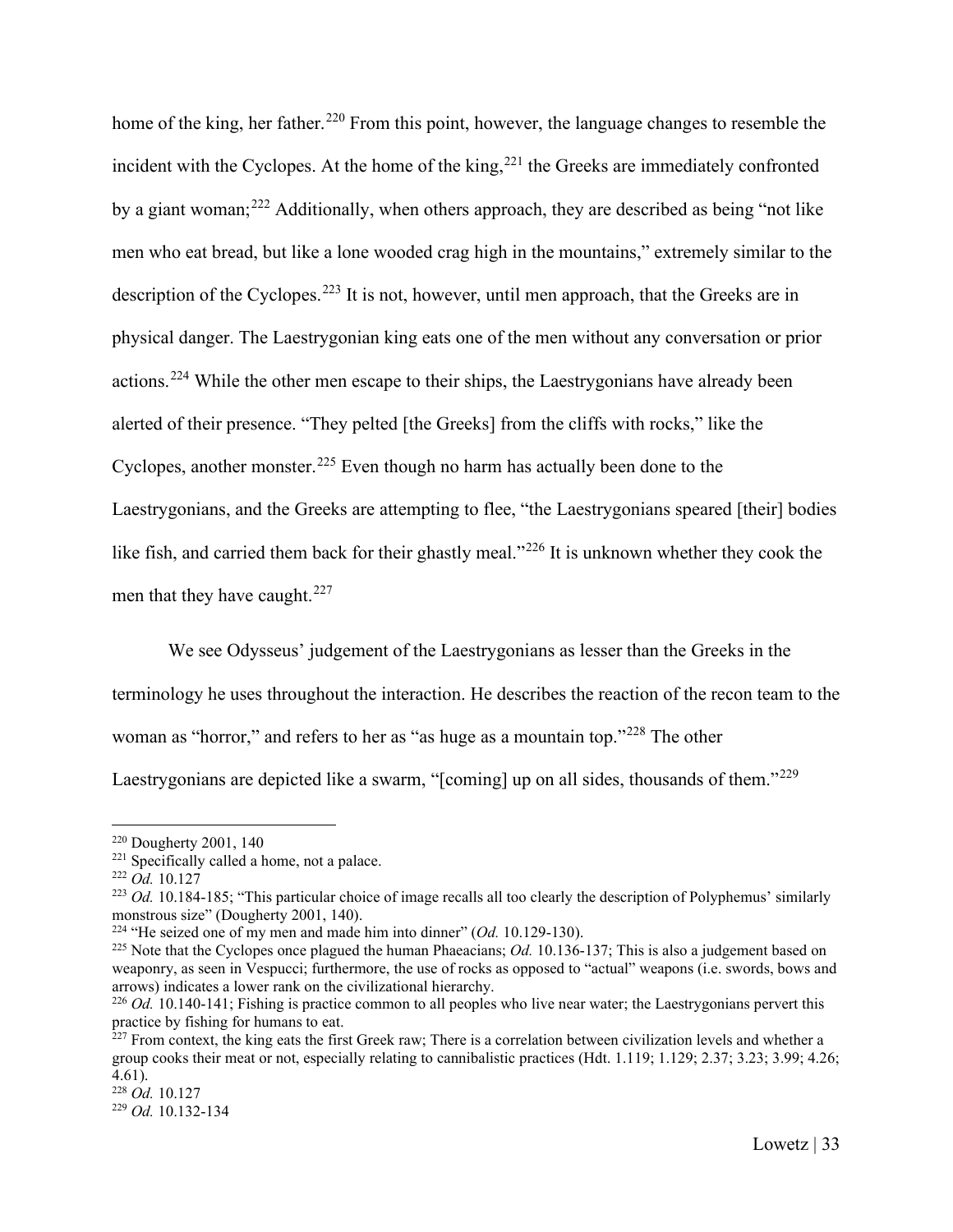Additionally, they described as being "not like men but like the Sons of the Earth, the Giants:" monsters that plague both men and the gods.<sup>[230](#page-34-0)</sup> Odysseus further enforces this description in stating that the rocks which the Laestrygonians are using as weapons are "too large for a man to lift."<sup>[231](#page-34-1)</sup> They pelt the Greek ships, causing "sickening" sounds, before "spearing the [Greeks] like fish...for their ghastly meal."<sup>[232](#page-34-2)</sup> While the initial interaction with the Laestrygonians is similar to Odysseus' with the "civilized" Phaeacians, the image has quickly turned to that of a monster, strikingly similar to his interaction with the Cyclopes.

On his second voyage, Vespucci describes an episode extremely similar to the Laestrygonians. He describes an island that appears uninhabited. Similarly to Odysseus' reconnoiter team, the Spanish go in search of water, finding roads leading inland.<sup>[233](#page-34-3)</sup> Following these roads, Vespucci finds five women of large stature, who, like Nausicaa, are unable to run away from the approaching strangers.<sup>[234](#page-34-4)</sup> Vespucci immediately expresses intent to abduct the younger women to serve as a spectacle in Spain;<sup>[235](#page-34-5)</sup> however, while they are plotting, men from the island, who are "much bigger than the women" approach with weapons, murmuring to themselves.<sup>[236](#page-34-6)</sup> Fearing for their lives, the Spanish decide to just walk away, with no evidence to prove that this island exists.

Vespucci's judgements are much more clear than Odysseus'. He specifically expresses his intent to capture the indigenous women, as well as the fact that they will not be treated as

<span id="page-34-0"></span><sup>230</sup> *Od.* 10.135

<span id="page-34-1"></span><sup>231</sup> *Od*. 10.137

<span id="page-34-3"></span><span id="page-34-2"></span><sup>&</sup>lt;sup>232</sup> *Od.* 10.138; *Od.* 10.140-141<br><sup>233</sup> Odysseus' men follow a road to find a girl drawing water (*Od.* 10.116-119).

<span id="page-34-5"></span><span id="page-34-4"></span><sup>&</sup>lt;sup>234</sup> "They were so frightened that they had not the power to run away." (Vespucci, 27); "Only Alcinous' daughter stayed. Athena put courage in her heart and stropped her trembling. She held her ground…" (*Od.* 6.138-140). <sup>235</sup> "For the wonder of the thing, we wanted to keep them." "our intention was to take the young girls by force and to bring them to Castille as a wonderful thing" (Vespucci, 27).

<span id="page-34-6"></span><sup>236</sup> Vespucci, 27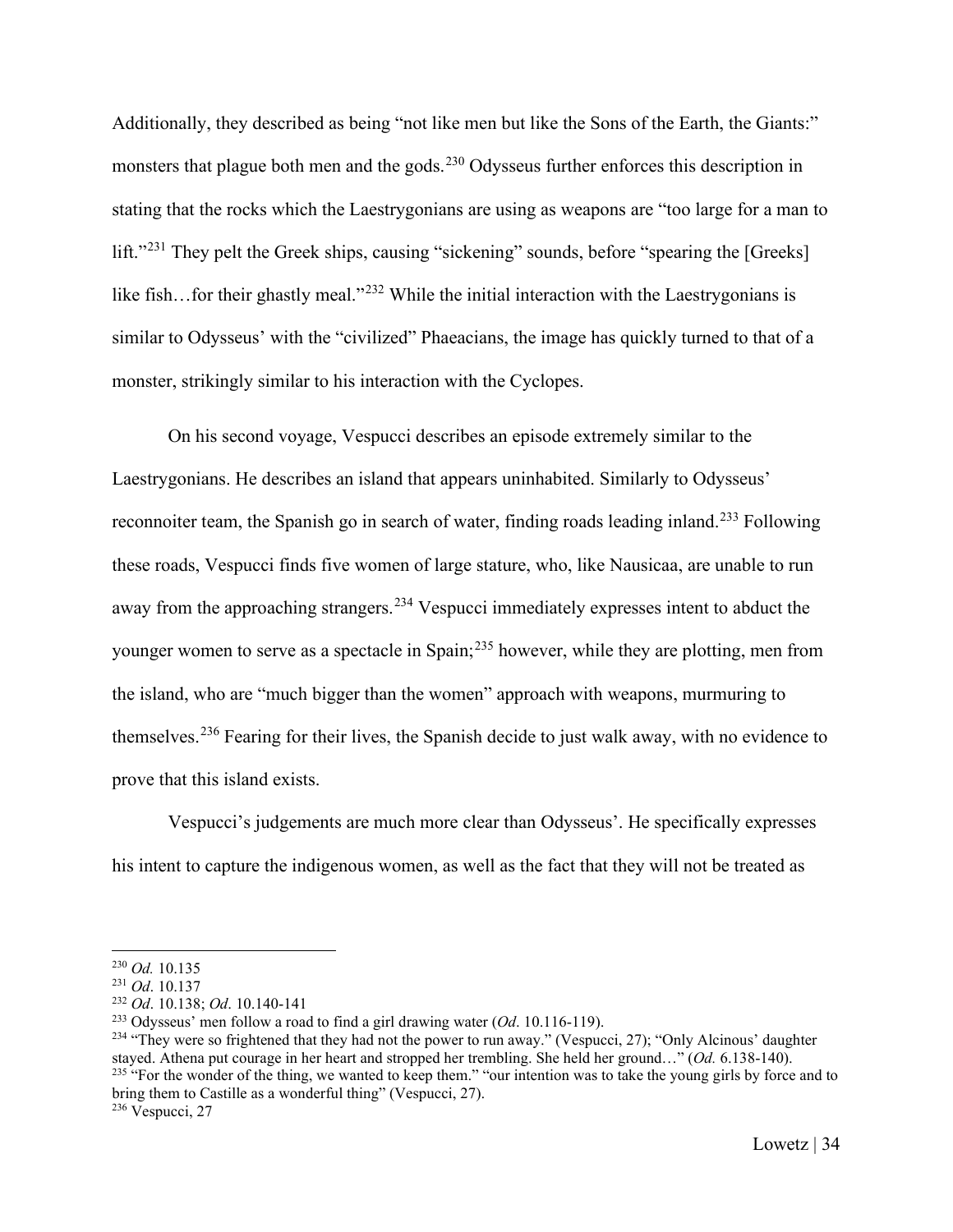equals in Spain.[237](#page-35-0) He speaks of the people in a superior manner, as if they are not even there. He says, "it was a rare thing to behold them"<sup>[238](#page-35-1)</sup> and refers to them as "such people," distancing himself from this group.<sup>[239](#page-35-2)</sup> He also describes how the Spanish were "in such danger," but suddenly "had little fear of them" upon seeing that the only weapons that this group wields are bows and arrows.[240](#page-35-3) The most obvious parallel to the *Odyssey* is, of course, Vespucci's decision to name this island the "Island of the Giants," as the Laestrygonians are Giants as well;  $241$ however, it is an important divergence that Vespucci names this island for the physical appearance of the indigenous population, as Odysseus only does this with the Cyclopes.<sup>[242](#page-35-5)</sup>

Next, Odysseus' encounter with the Cyclopes<sup> $243$ </sup> makes another fear of traveling real in that the natives of this land are immediately hostile.<sup>[244](#page-35-7)</sup> Having approached the island of the Cyclopes in darkness and fog,<sup>[245](#page-35-8)</sup> Odysseus must discover what type of people live on the island, something we see in all of his interactions;<sup>[246](#page-35-9)</sup> although he begins this episode by disclosing his judgement, that the Cyclopes are indeed savages. They are depicted as being entirely backwards;<sup>[247](#page-35-10)</sup> Cyclopes do not have agriculture,<sup>[248](#page-35-11)</sup> something emblematic of Hesiod's Golden Age;<sup>[249](#page-35-12)</sup> They "have no assemblies or laws," while the Greeks very closely associate political

<span id="page-35-0"></span> $237$  They will serve as "a wonderful thing," something to gawk at (Vespucci, 27).

<span id="page-35-1"></span><sup>&</sup>lt;sup>238</sup> Another reference to them being a spectacle, not people.

<span id="page-35-2"></span><sup>239</sup> Vespucci, 27

<span id="page-35-3"></span><sup>&</sup>lt;sup>240</sup> "The natives rushed down and shot many arrows; but we then had little fear of them (Vespucci, 28).

<span id="page-35-4"></span><sup>&</sup>lt;sup>241</sup> Vespucci, 28; Vespucci rarely names specific places, but it is important that he names this island after a physical characteristic of the people who live there. His typical naming style refers to notable characteristics of the location itself: i.e. the village of Venezuela, named for Venice, as the village was built atop a lake. Vespucci is clearly objectifying this group.

<span id="page-35-5"></span> $242$  Odysseus does name the home of the Lotus Eaters after them, but that is a cultural trait, not a physical one. <sup>243</sup> Cyclopes in plural, Cyclops in singular.

<span id="page-35-7"></span><span id="page-35-6"></span><sup>&</sup>lt;sup>244</sup> "Fear of hostile indigenous peoples" (Dougherty 2001, 135).

<span id="page-35-8"></span><sup>245</sup> *Od.* 9.137-145

<span id="page-35-9"></span><sup>&</sup>lt;sup>246</sup> "I wanted to see him, and see if he would give me a gift of hospitality" (*Od.* 9.219-220); whether they are "hospitable folk who fear the gods" or "wild savages with no sense of right or wrong" (*Od.* 9.169-171). <sup>247</sup> "Lacking in all the characteristics of civilized life" (Dougherty 2001, 97).

<span id="page-35-11"></span><span id="page-35-10"></span><sup>248</sup> "Neither plow nor plant, but everything grows for them unsown" (*Od.* 9.106-107).

<span id="page-35-12"></span><sup>&</sup>lt;sup>249</sup> "The grain-giving soil bore its fruits of its own accord in unstinted plenty" ( $Op$ , 40).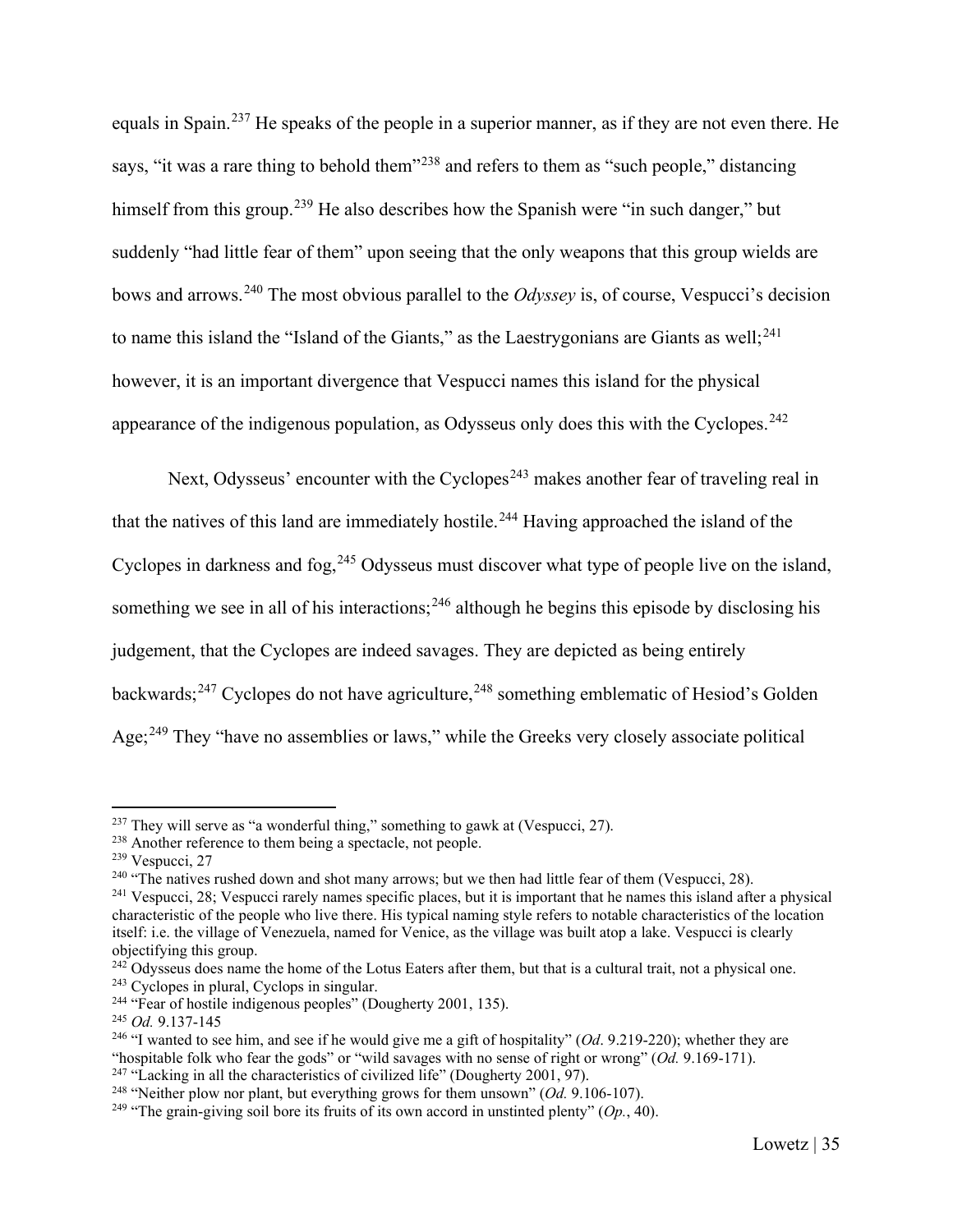structure to levels of civilization.<sup>[250](#page-36-0)</sup> They "have no craftsmen," meaning they are lower on the civilizational model.[251](#page-36-1) Additionally, they live alone, individualists having little interaction with others in their society.<sup>[252](#page-36-2)</sup> The Cyclopes "do not sail," signifying a lack of trade relations and economy at the basic level, but more importantly to Odysseus, further indicating lack of practice with hospitality;<sup>[253](#page-36-3)</sup> A collectivist society, such as the Greek one that Odysseus belongs to, cannot function in isolation, as community involvement is essential to everyone's survival.<sup>[254](#page-36-4)</sup> It is actually the social isolation between individuals in this society that is the Cyclops' downfall, as Odysseus proves that teamwork<sup>[255](#page-36-5)</sup> is victorious over the individual in his trickery and subsequent attacking of the Cyclops.[256](#page-36-6) Additionally, the Cyclopes do not respect the gods, rejecting Zeus' protection of the guest-host relationship of *xenia* and flat-out rejection of the gods' supremacy. <sup>[257](#page-36-7)</sup> When Odysseus does ask for the protection of these rights, the Cyclops eats several men raw,<sup>[258](#page-36-8)</sup> which will claim as the reason for blinding him: Odysseus (and the Greeks) claims to carry out the will of the gods.<sup>[259](#page-36-9)</sup>

Odysseus' terminology in this interaction makes his belief of superiority clear.

Furthermore, the Cyclopes episode is much more extensive than others, and Odysseus gives us clear judgements of civilization, often to be taken in juxtaposition to the "civilized"

<span id="page-36-0"></span><sup>&</sup>lt;sup>250</sup> A Homeric belief that is fleshed out in Hesiod, Herodotus (Hdt. 1.97; 1.192; 3.82) and Greek tragedy. Also see Aristotle Politics 1 (*Pol*.).

<span id="page-36-1"></span><sup>251</sup> *Od*. 9.122; higher order civilization model of Classical Tradition.

<span id="page-36-2"></span><sup>252</sup> Assuming that the *Odyssey* episode is indicative of everyday life Cyclopes society.

<span id="page-36-3"></span><sup>253</sup> *Od*. 9.122

<span id="page-36-4"></span><sup>254</sup> Communal religion (especially ritual and sacrifice), democracy, etc.

<span id="page-36-5"></span><sup>255</sup> Collectivism.

<span id="page-36-6"></span><sup>&</sup>lt;sup>256</sup> Odysseus is able to stab Polyphemus' eye out and trick him with the name "Noman" because the other Cyclopes do not care enough to protect him; they are not invested in each other's well-being (*Od.* 360-411).

<span id="page-36-7"></span> $^{257}$  The following exchange: "Respect the gods, sir. We are your suppliants, and Zeus avenges strangers and suppliants" (*Od.* 9.262); "Cyclopes don't care about Zeus or his aegis or the blessed gods, since we are much stronger" (*Od*. 9.266-268).

<span id="page-36-9"></span><span id="page-36-8"></span><sup>&</sup>lt;sup>258</sup> "He eats them raw, washing them down with unmixed milk" (Dougherty 2001, 135); the correlation of raw vs. cooked meat to civilization; it is likely that a "civilized" group would have mixed their milk with water. <sup>259</sup> "You had the gall to eat the guests in your own house, and Zeus made you pay for it" (*Od*. 9.478-479).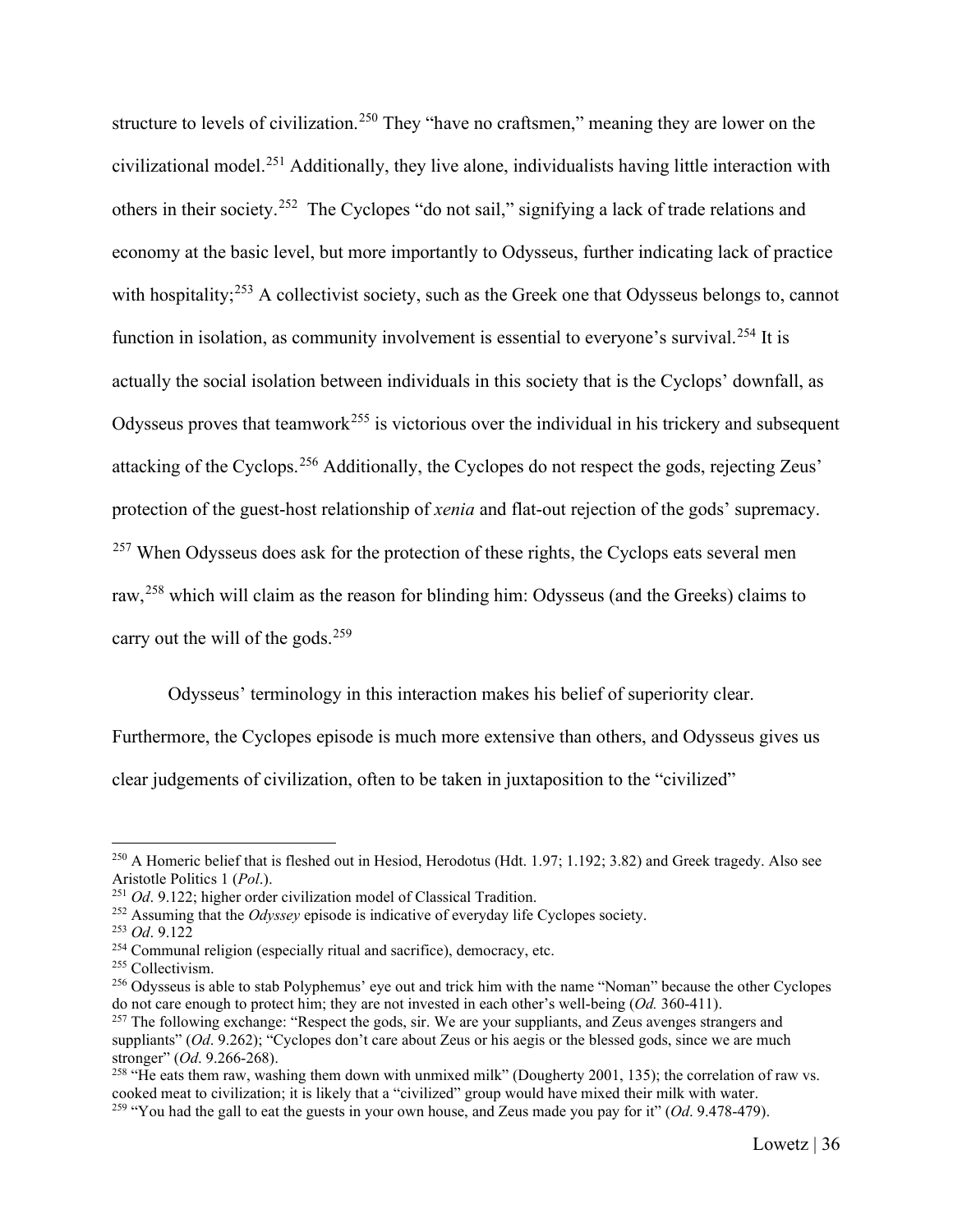Phaeacians.[260](#page-37-0) Odysseus describes the Cyclopes as "a savage with no notion of right and wrong,"<sup>[261](#page-37-1)</sup> "a huge creature,"<sup>[262](#page-37-2)</sup> and a "freak of nature."<sup>[263](#page-37-3)</sup> Cyclopes are not considered civilized, for they are pastoral, not agricultural,  $264$  and their society does not have political structure.<sup>[265](#page-37-5)</sup> The island across the harbor from theirs is "fertile," "lush and soft," but "unplowed, unsown, virgin forever," full of Golden Age imagery.<sup>[266](#page-37-6)</sup> Odysseus claims that the Cyclopes could have a successful settlement on this island, but they do not take the initiative to colonize, thus deciding that they are not as advanced as the Greeks, who do colonize other lands.

On his voyage, Columbus begins hearing rumors of cannibals from his captives, who say that they live on the island of Bohio. The captives say that there are also one-eyed men on this island.<sup>[267](#page-37-7)</sup> Allegedly, the people of this island take captives and eat them.<sup>[268](#page-37-8)</sup> Columbus decides to find this island, because he thinks it's interesting that the people of this rumored island are "warlike."<sup>[269](#page-37-9)</sup> He believes that "since they were armed, they must be intelligent people."<sup>[270](#page-37-10)</sup> He assumes that "the people of that island of Bohio must be more astute and have greater intelligence than to capture [the Spaniards]."[271](#page-37-11) He claims that "the Caniba are nothing else than the people of the Great Khan" with no evidence other than he has assumed he's in Asia.[272](#page-37-12) The

<span id="page-37-0"></span><sup>&</sup>lt;sup>260</sup> The Phaeacians are, of course, distantly related to the Cyclopes through Poseidon; "The Phaeacians offer the model of hospitality and the Cyclopes that of cannibalism as two ways that archaic Greeks experience new peoples in the New World" (Dougherty, 103).

<span id="page-37-1"></span><sup>261</sup> *Od.* 9.205-206

<span id="page-37-2"></span><sup>262</sup> He is called a "creature," not a man (*Od.* 9.181).

<span id="page-37-3"></span><sup>263</sup> *Od.* 9.184

<span id="page-37-4"></span><sup>264</sup> "Not like men who eat bread" (*Od.* 9.184); "crates stuffed with cheese" (*Od*. 9.210).

<span id="page-37-5"></span><sup>265</sup> "Who pastured his flocks off by himself" (*Od*. 9.182); "lived apart from others and knew no law" (*Od*. 9.183). <sup>266</sup> *Od.* 9.113; *Od.* 9.129; *Od.* 1.120

<span id="page-37-7"></span><span id="page-37-6"></span><sup>267</sup> Columbus, 68; Columbus, 73; I.e. Cyclopes; Arimaspians – one-eyed but normal size. In Classical Tradition, there is a persistent myth (throughout multiple sources and times) of cannibals on the far reaches of the known world. For example, Herodotus discusses cannibals in Scythian tribes, in the far north.

<span id="page-37-8"></span><sup>&</sup>lt;sup>268</sup> The captives never return.

<span id="page-37-9"></span><sup>269</sup> Columbus, 69

<span id="page-37-10"></span><sup>270</sup> Columbus, 73

<span id="page-37-11"></span> $271$  Columbus, 85

<span id="page-37-12"></span><sup>272</sup> Columbus, 92; 74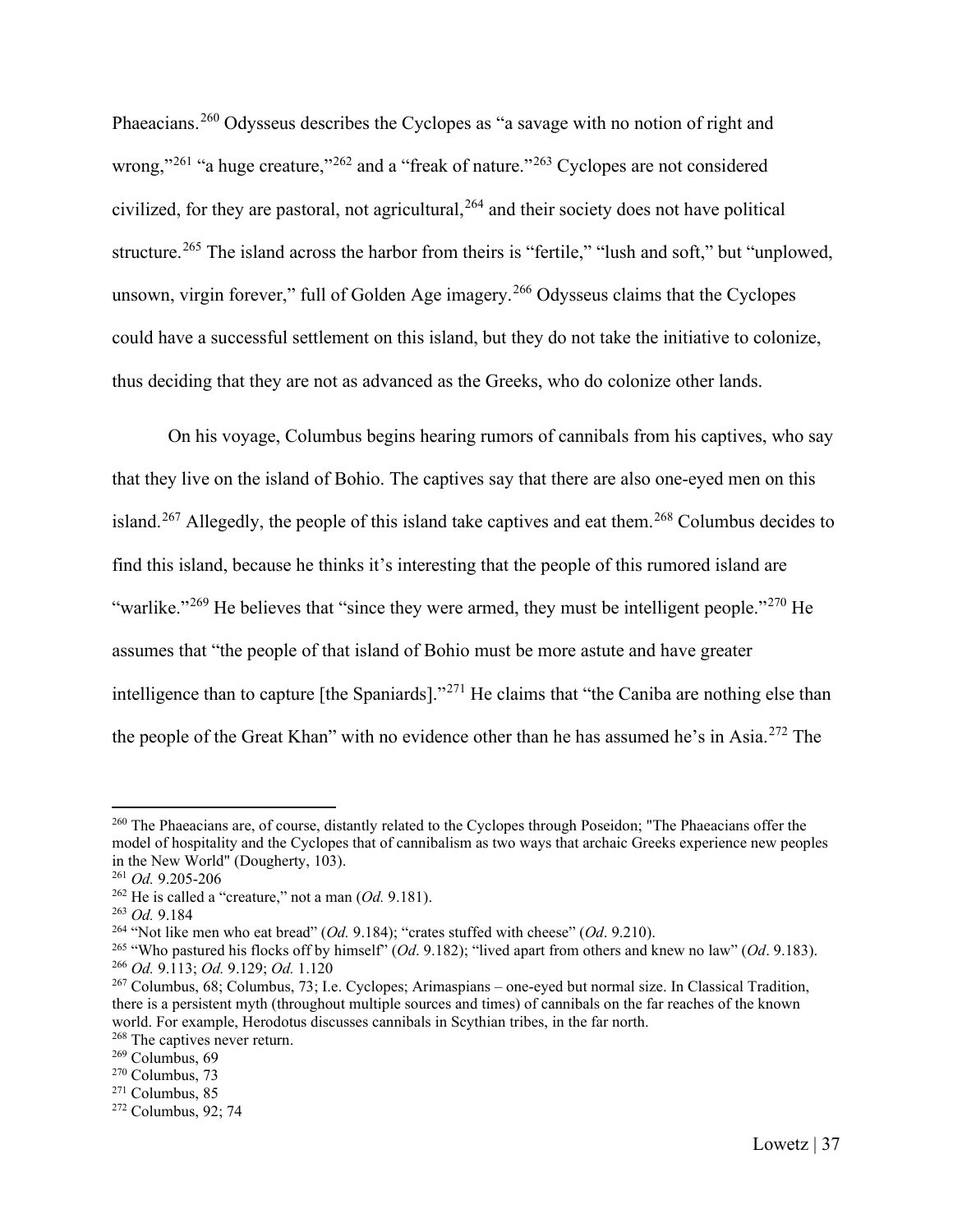only violent confrontation in the journal occurs when Columbus reaches the region he believes to be Bohio,<sup>[273](#page-38-0)</sup> and meets men carrying weapons – bows and arrows. They speak a different language and are "more ugly in appearance."<sup>[274](#page-38-1)</sup> Assuming that they are "evil-doers," a battle breaks out.<sup>[275](#page-38-2)</sup> "He believed that they were those from Carib and that they eat men" with no proof, but believes it anyways. [276](#page-38-3)

A major episode in Vespucci's 1504 letter, but not mentioned at all in the 1503 letter, Vespucci encounters "people worse than animals."[277](#page-38-4) They do not want to communicate with the Portuguese, and "would not trust [them],"<sup>[278](#page-38-5)</sup> so they Portuguese leave trinkets on the beach. They are "astonished" by these,<sup>[279](#page-38-6)</sup> and build a fire, which Vespucci believes to be "signs" that they want to meet with them.<sup>[280](#page-38-7)</sup> The Portuguese send two men to seek trade-worthy goods, and later several women appear on the beach signaling to the boats, then the Portuguese send a single young man out, and he is murdered in front of the ships by indigenous women as the men guard with arrows. They tear him apart, cooking and eating him, indicating that they have ate the other men.[281](#page-38-8) The other Portuguese men are forbidden from retaliating by their captain.

The judgements in this passage are both ideological and terminological. Vespucci is perturbed by indigenous distrust in the Portuguese, He discusses the murder of his men as if it

<span id="page-38-0"></span><sup>273</sup> Which is also a name for Hispaniola.

<span id="page-38-1"></span><sup>274</sup> Columbus, 146-147

<span id="page-38-2"></span> $275$  As much of a battle as there can be between arrows and bullets.

<span id="page-38-3"></span><sup>&</sup>lt;sup>276</sup> "If they were not Caribs, at least they must be neighbours of them and have the same customs" (Columbus, 148).

<span id="page-38-4"></span><sup>277</sup> Vespucci, 36

<span id="page-38-5"></span><sup>278</sup> Vespucci, 36

<span id="page-38-6"></span> $^{279}$  The Other as not equally intelligent to the speaker: the indigenous groups are depicted as being fascinated by mundane or simplistic items (as defined by the dominant group); Vespucci specifically states that the items left for this trade scenario are worthless to Europeans.

<span id="page-38-7"></span><sup>&</sup>lt;sup>280</sup> This is similar to a method of Carthaginian trade with Libyans beyond the Pillars of Heracles – beyond one boundary of the known world (Hdt. 4.196).

<span id="page-38-8"></span> $281$  "The men made signs how they had killed the other two Christians and eaten them" (Vespucci, 38).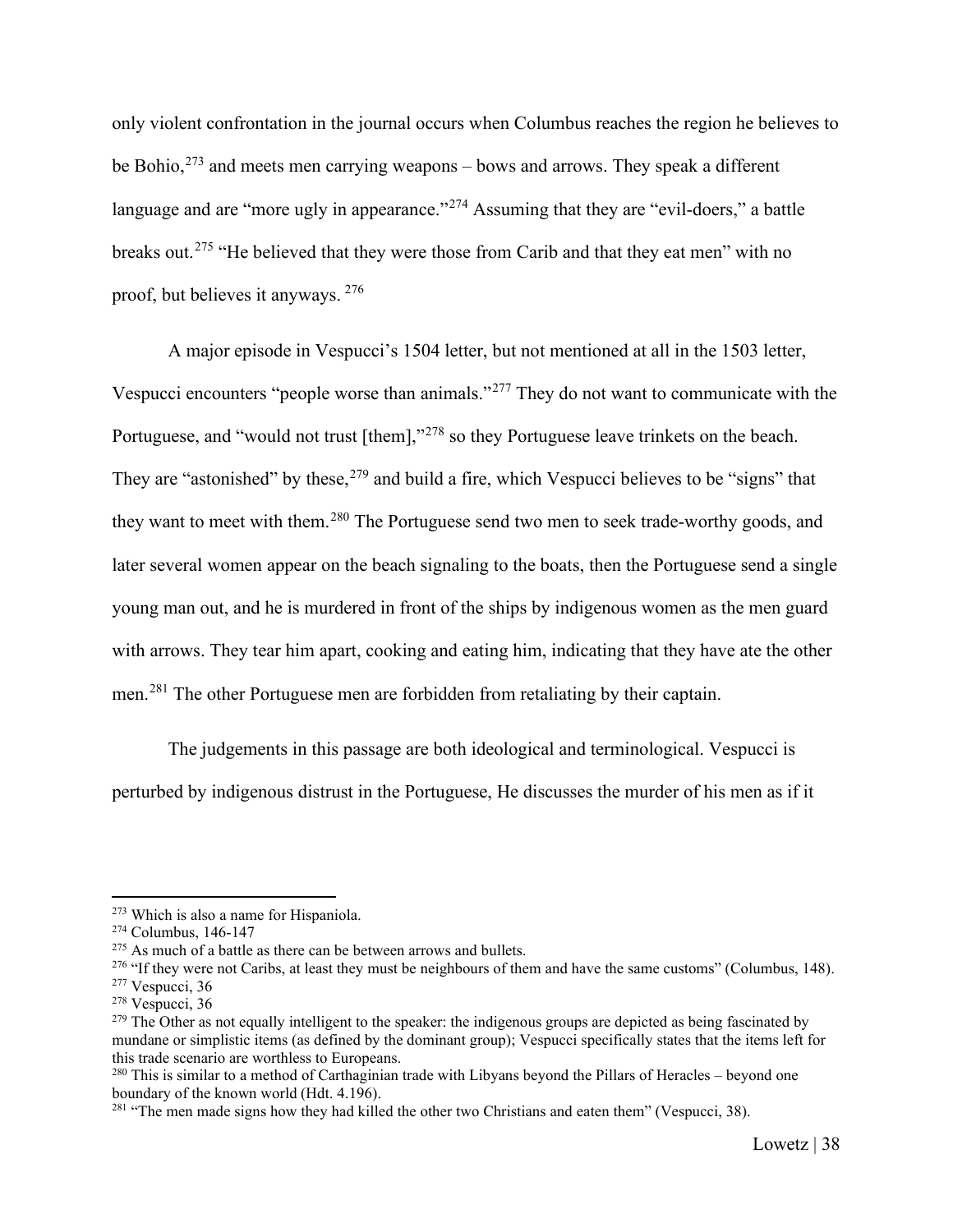were a Bacchic ritual,  $282$  the women as monstrous warriors – powerful and brutal.  $283$  This image of the women as animalistic is characteristic of the treatment of Asians.<sup>[284](#page-39-2)</sup> Additionally, Vespucci is disturbed by the "cruelty with which they treated the dead," seeing it as an "intolerable insult."[285](#page-39-3) He does not react the same way to other cannibals he encounters, possibly because this group cooks the flesh, as cooking meat is a sign of higher civilization.<sup>[286](#page-39-4)</sup>

Vespucci has two specific scenes that are characterized by a disrespect for hospitality. In his second voyage, Vespucci's first encounter is a two-hour canoe chase. They overtake the canoe to find four indigenous captives, their two captors having fled the scene. The captives are held by the Cambali tribe, alleged cannibals.<sup>287</sup> Upon hearing that the Cambali are cannibals, the Spanish release all their captives and return their canoe; however, the entire tribe flees. Vespucci describes this as "a barbarous act" and says that the Spaniards "judged them to be a faithless and ill-conditioned people."[288](#page-39-6) Although the indigenous tribe is reacting in a reasonable manner considering the actions of the Spanish, Vespucci is viewing this scene from the restrictive

<span id="page-39-0"></span><sup>&</sup>lt;sup>282</sup> Women are "tearing the Christian to pieces" in Bacchic fashion,<sup>282</sup> before "they roasted him" and "showing [the Spanish] many pieces," ate him. (Vespucci, 38).

<span id="page-39-1"></span><sup>&</sup>lt;sup>283</sup> "[The women] all began to touch and feel him" but suddenly one knocks him to the ground. The other women "[take] him by the feet, and [drag] him towards the hill" while men "[shoot] at [the ships] with their bows and arrows." (Vespucci, 37); Hdt. 4.110-117

<span id="page-39-2"></span><sup>&</sup>lt;sup>284</sup> Said (Orientalism); At this point, Vespucci has not identified this land as separate from Asia, so he is viewing New World natives in the same way (lense/bias) that he would an Asian person.<br><sup>285</sup> Vespucci, 38

<span id="page-39-3"></span>

<span id="page-39-4"></span><sup>&</sup>lt;sup>286</sup> "The ferocious consumption of human flesh is, in fact, a topos that appears frequently in Greek myth and literature" (Dougherty 2001, 136).

<span id="page-39-5"></span> $287$  "Told [the Spaniards] by signs that they had been castrated to be eaten" (Vespucci, 23); "very fierce men who eat human flesh" (Vespucci, 23-24).

<span id="page-39-6"></span><sup>288</sup> Vespucci, 24; Original Italian says "Che gligiudicamo gente di pocho fede de di mala conditione," Literally "We judge them people of little faith and of bad condition" (*Vespucci Reprints* 1916). Lack of trust (*fides* in Latin, *fede* in Italian) is characteristic of barbarians in Roman ethnographic literature.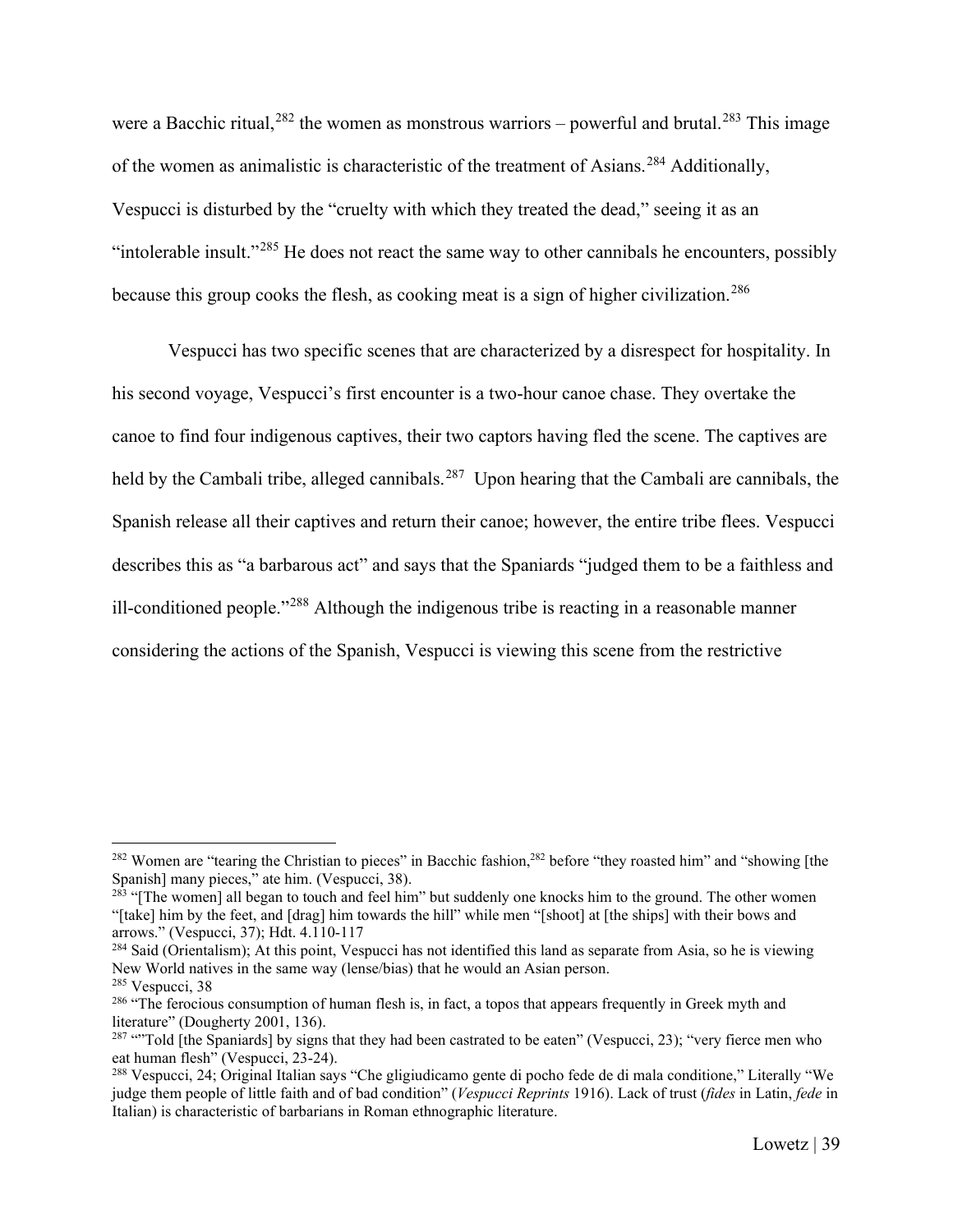ethnocentric point of view. He judged them, as cannibals, to be somehow more intelligent<sup>[289](#page-40-0)</sup> and worthy of friendship, similar to his interaction in voyage one.<sup>[290](#page-40-1)</sup>

In his first interaction on the first voyage, Vespucci writes of a village in which they were in "the greatest danger," where the indigenous group is cautious and does not show signs that they want to communicate with the Spanish. The village is "built over a lake, like Venice" (later named Venezuela) and the people travel in boats.<sup>[291](#page-40-2)</sup> They eventually begin approaching in their canoes, sending forth young girls first, which Vespucci sees as a "sign of friendship."[292](#page-40-3) Suddenly the girls leap from the Spanish ships and the other people grab their bows/arrows and spears. Such "treachery" meant that the Spanish absolutely had to defend themselves.<sup>[293](#page-40-4)</sup> (They have guns, cannons, etc.) He brags about how they "routed and slaughtered" the indigenous people then pillaged their village, taking their belongings, but Vespucci complains that their things are "of little value."<sup>[294](#page-40-5)</sup> The Spanish take several prisoners, but most of them escape "with great cunning."<sup>[295](#page-40-6)</sup>

We see more negative experiences in Vespucci than in Columbus' narrative. The majority of negative experiences in Columbus revolve around more mythical things, less rooted in fact, such as the cannibals. Columbus' cannibals live on the same island rumored to be home to Cyclopes and dog-men, but these claims are unsupported by evidence.

<span id="page-40-0"></span><sup>&</sup>lt;sup>289</sup> In the manner of Columbus; possible linguistic similarities and/or confusion between "Cambali" and "Caniba"/"Carib."

<span id="page-40-1"></span> $290$  Chapter Two, retaliation against the Other who rejects friendship.

<span id="page-40-2"></span> $291$  Vespucci, 12

<span id="page-40-3"></span><sup>292</sup> Vespucci, 12

<span id="page-40-4"></span><sup>293</sup> Vespucci, 13

<span id="page-40-5"></span> $294$  Vespucci, 13

<span id="page-40-6"></span><sup>295</sup> Vespucci, 13; Trickster Savages are uncommon.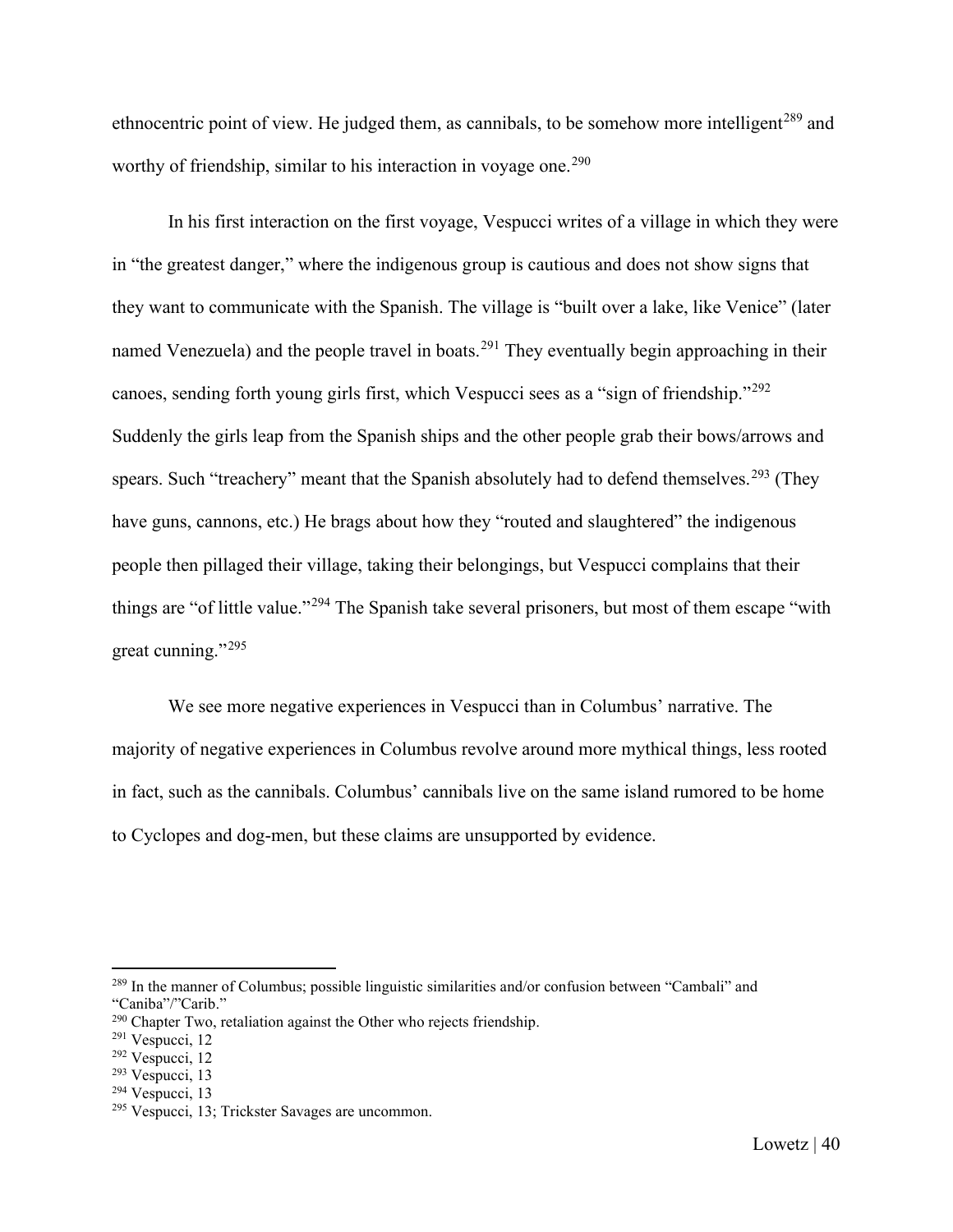## Conclusion

<span id="page-41-0"></span>In this project, I have examined several episodes in the journal of Christopher Columbus and letters of Amerigo Vespucci to determine the influence that classical works, mainly Homer's *Odyssey* and Herodotus' *Histories*, played in their narrative construction. There are obvious parallels in these texts, from Vespucci's use of the Laestrygonian scene from book 10 of the *Odyssey* to describe an Island of Giants, to Columbus' depictions of Hispaniola as the "civilized savage," much like the Phaeacians of books 6 to 8 and book 13 of the *Odyssey*. Both explorers used elements from the classical texts which they were exposed to in their humanist educations to make the unfamiliar in the New World more recognizable; however, their application of these ancient categories and frameworks to unfamiliar humans in travel narratives is problematic. They discuss the people they encounter using references to ancient, and often mythical, groups, objectifying real humans in their attempts to describe unfamiliar lands, wildlife, and cultural practices. The people of the travel narrative have no agency; they are objects in the narrative, used in this case to create a European identity as opposing to Others, placing Europeans in a position of cultural superiority. Everything about indigenous peoples is filtered through the lens of European understanding. We see this practice continued in modern ethnography, as the ethnographer must interpret information before presenting it to readers. The ethics of placing Europeans in a position to qualify indigenous persons, or any subjugated person, is still debated in anthropology today. $296$ 

There is no legitimacy in superiority ideologies;  $297$  however, the value we give to them by embedding our own interpretations of ancient concepts into the "proof" of such ideologies

<span id="page-41-1"></span> $296$  I.e. the necessity of a person's disclosure of bias.

<span id="page-41-2"></span><sup>&</sup>lt;sup>297</sup> "As Aristotle pointedly put it: with regard to their place in the human species, no difference exists between a black man and a white man" (Gruen 2010, 182).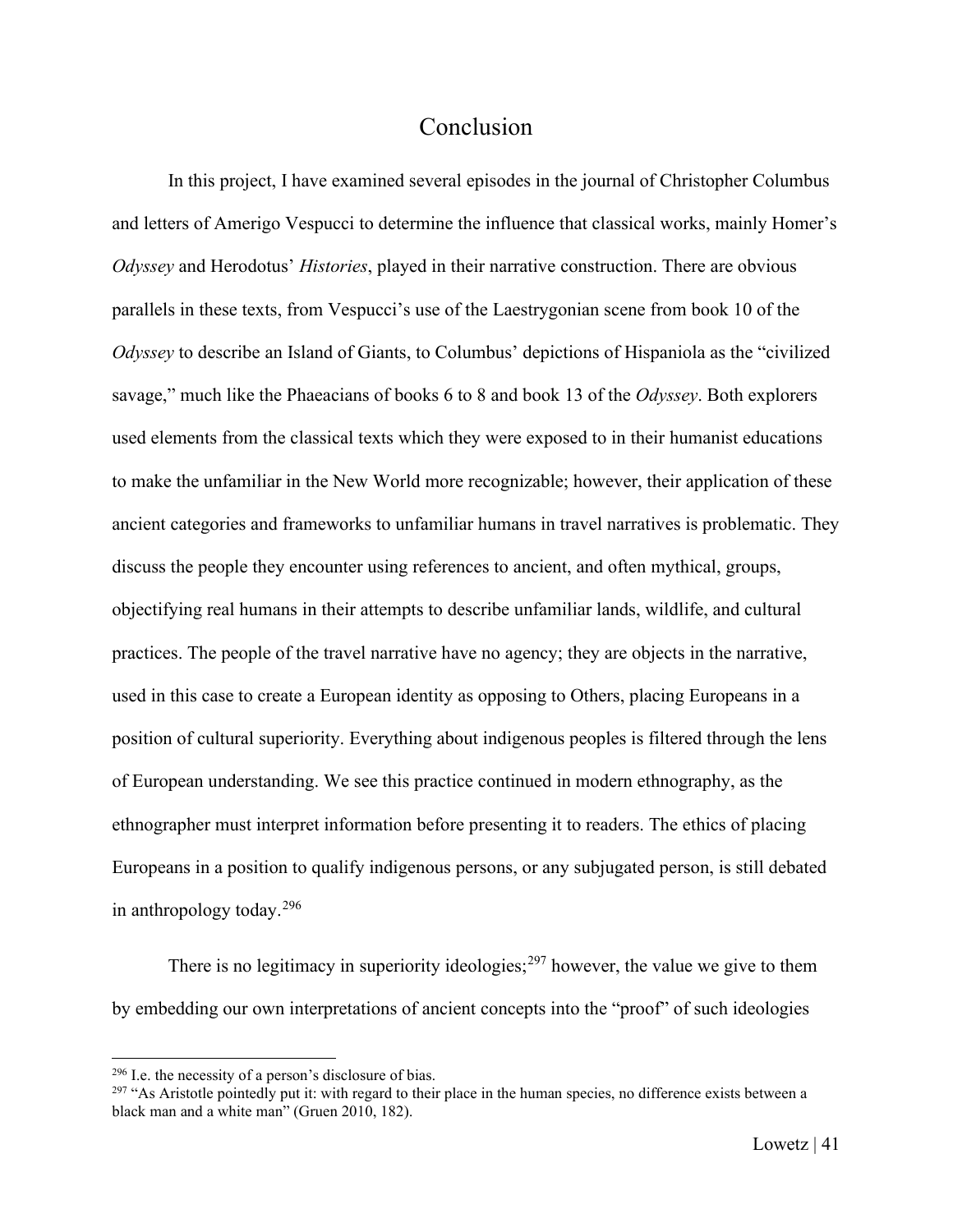makes it difficult to unravel the truth. The implications of these beliefs boil down to a centurieslong tradition of dehumanization, appropriation, and objectification of indigenous Americans enforced by the cultural hierarchy that explorers like Columbus and Vespucci believe in; additionally, the civilizational hierarchy allowed Europeans to justify practices such as slavery<sup>[298](#page-42-0)</sup> and encomienda. Later, the perceived cultural superiority of Europeans<sup>[299](#page-42-1)</sup> was enforced through assimilation programs, the forced indoctrination of Native American children in boarding schools, stripping them of their original culture and replacing it with Western values and a classical education.[300](#page-42-2)

This project is not complete. While I have been able to examine many facets of Columbus and Vespucci in relation to the *Odyssey* and Herodotus, I have only scratched the surface. Additionally, I have found references to other classical works: for example, Euripides' Bacchae<sup>[301](#page-42-3)</sup> and several works of Aristotle.<sup>[302](#page-42-4)</sup> I would like to expand my examinations of Columbus and Vespucci, but I also want to examine other works concerning exploration, especially Bartolome de las Casas' *History of the Indies,* but also those concerning conquistadors.

<span id="page-42-0"></span><sup>&</sup>lt;sup>298</sup> Through the dehumanization of Africans, which I want to address in future research.

<span id="page-42-1"></span><sup>&</sup>lt;sup>299</sup> Specifically Western Europeans.

<span id="page-42-2"></span> $300$  My knowledge of assimilation programs is specific to the United States.

<span id="page-42-3"></span><sup>301</sup> Vespucci's cannibals in Chapter 3.

<span id="page-42-4"></span><sup>302</sup> For example, the *Politics.*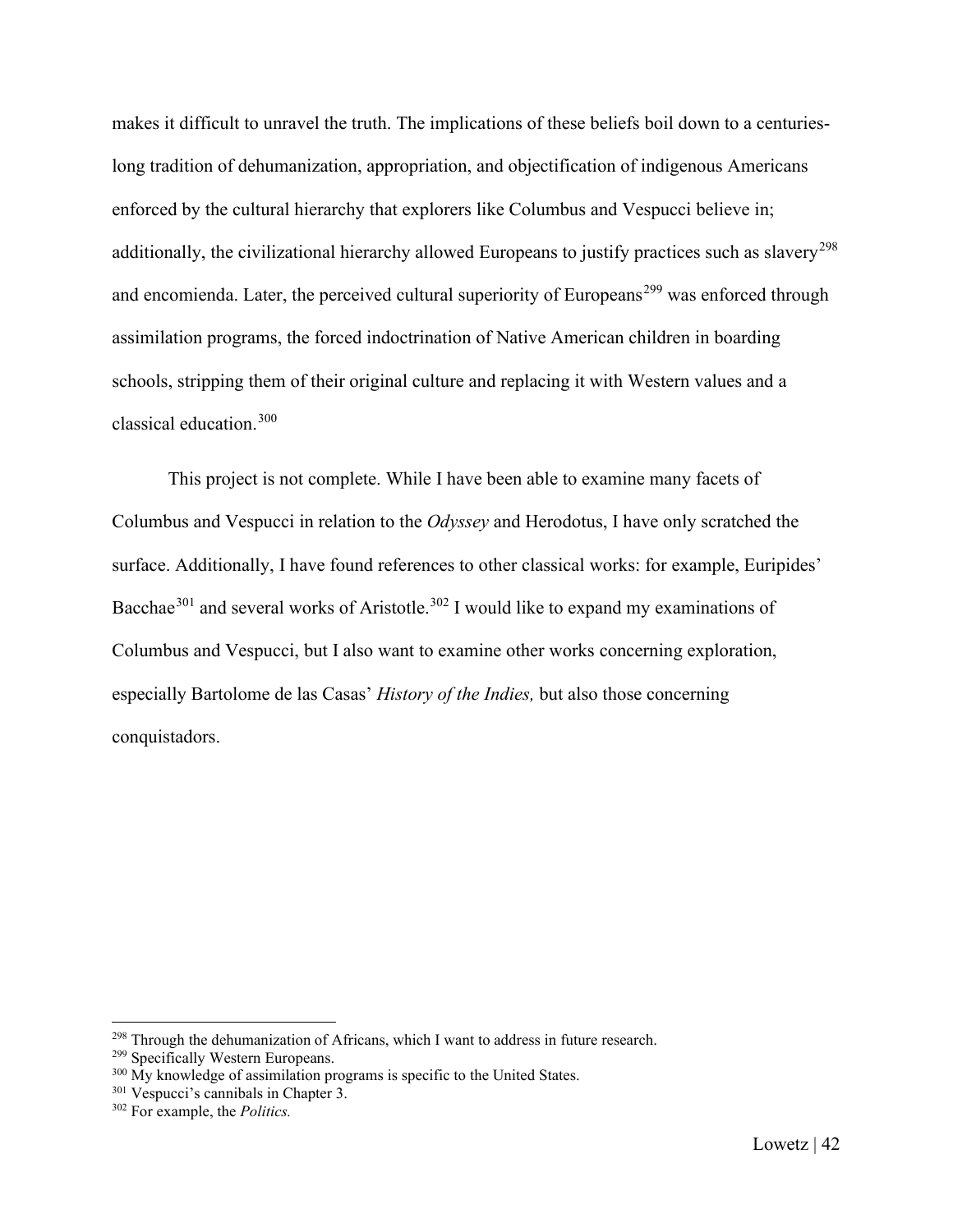# Bibliography

#### <span id="page-43-0"></span>Primary Sources

Aristotle. *Aristotle's Politics. Books I. III. IV. (VII*.). Translated by William Ernest. Bolland, London, 1877.[303](#page-43-1)

Civil Rights Act of April 9, 1866, ch. 31, § 1, 14 Stat. 27, 42 U.S.C. § 1982 (1964).[304](#page-43-2)

- Columbus, Christopher. *The Journal of Christopher Columbus*. Translated by Cecil Jane, Clarkson N. Potter, Inc., 1960.
- Columbus, Christopher. "The Fourth Voyage of Columbus." *The Northmen, Columbus and Cabot, 985-1503*, 2006. *Project Gutenberg*, www.gutenberg.org/files/18571/18571 h/18571-h.htm.
- de las Casas, Bartolome. *History of the Indies*. Translated by Collard, Andree, Harper and Row, 1971.
- *Emancipation Proclamation*, January 1, 1863; Presidential Proclamations, 1791-1991; Record Group 11; General Records of the United States Government; National Archives.
- Euripides. "The Bacchae." *Euripides: Ten Plays, by Euripides.* Translated by Roche, Paul, Penguin, 1998, pp. 391–456.<sup>[305](#page-43-3)</sup>

Herodotus. *The Histories*. Translated by Robin Waterfield, Oxford University Press, 2008.<sup>[306](#page-43-4)</sup>

Hesiod*.* "Works and Days." *Hesiod: Theogony; Works and Days*, translated by West, M.L., Oxford University Press, 1999, pp. 35–61.<sup>[307](#page-43-5)</sup>

<span id="page-43-1"></span><sup>303</sup> *Pol.* in Oxford Classical Dictionary Abbreviation (OCD).

<span id="page-43-2"></span><sup>304</sup> Citation found in work of Kohl (Kohl, Robert L. "The Civil Rights Act of 1866, Its Hour Come Round at Last: Jones v. Alfred H. Mayer Co." *Virginia Law Review*, vol. 55, no. 2, 1969, pp. 272–300. *JSTOR*, www.jstor.org/stable/1071789.)

<span id="page-43-3"></span><sup>305</sup> *Bacch*. in Oxford Classical Dictionary Abbreviation (OCD).

<span id="page-43-4"></span><sup>306</sup> Hdt. in OCD Abbreviation.

<span id="page-43-5"></span><sup>307</sup> *Op*. in OCD Abbreviation; from Latin *Opera et Dies.*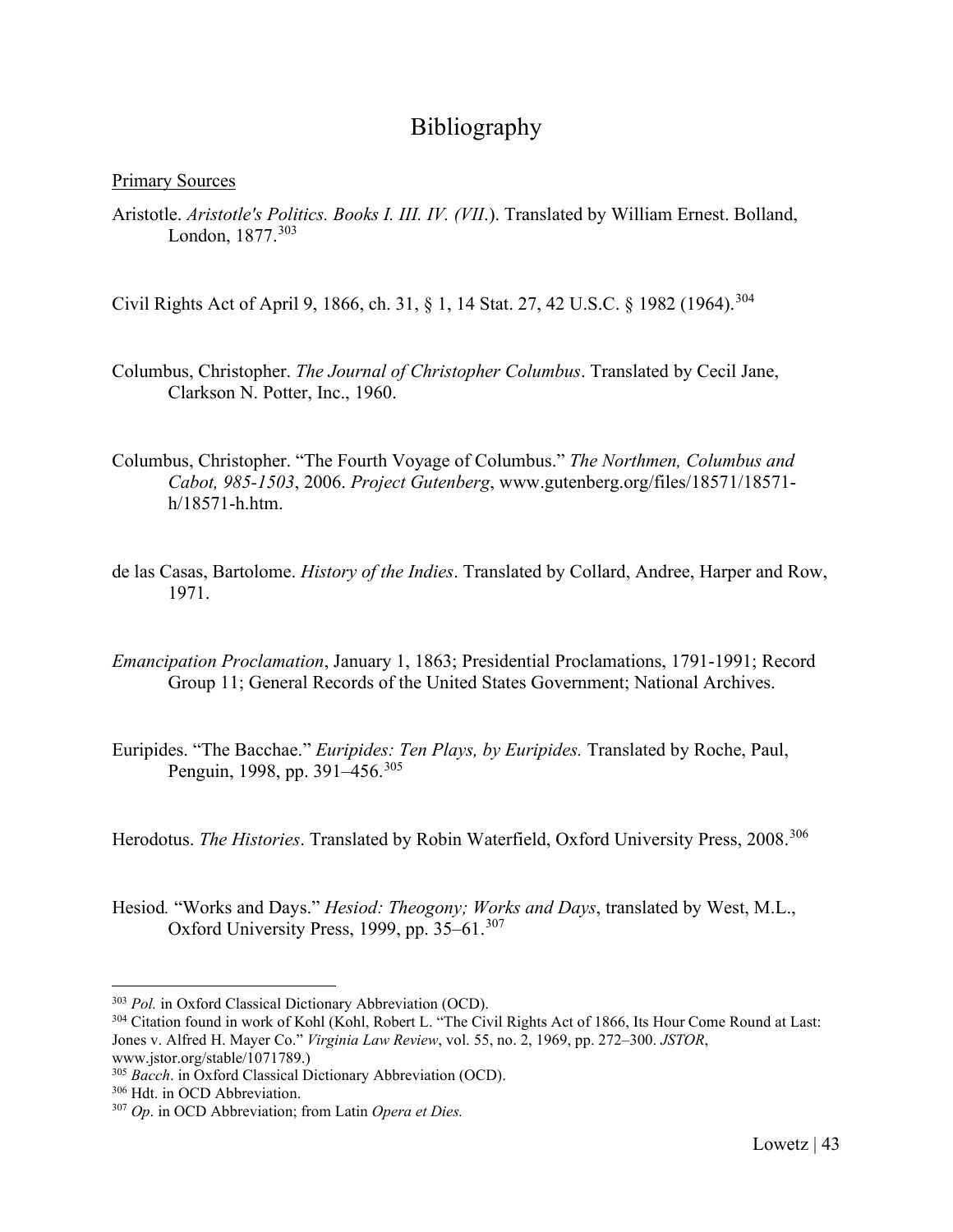Hippocrates. "Airs, Waters, Places." *Hippocrates: with an English Translation*. Translated by Jones, W. H. S., vol. 1, Harvard University Press, 1923, pp. 65–137.<sup>[308](#page-44-0)</sup>

Homer. Odyssey. Translated by Stanley Lombardo, Indianapolis, Hackett Pub. Co., 2000.<sup>[309](#page-44-1)</sup>

Homer. *Iliad*. Translated by Stanley Lombardo, Hackett Publishing Company, 1997.<sup>[310](#page-44-2)</sup>

*Plessy* v. *Ferguson,* 163 U. S. 537 (1896).

*U.S. Constitution.*

Vespucci, Amerigo, et al. *The Letters of Amerigo Vespucci and Other Documents Illustrating His Career.* Hakluyt Society, 1894.

*Vespucci Reprints, Texts And Studies.* Princeton, N.J.: Princeton University Press, 1916.

#### Secondary Sources

- Abulafia, David. *The Discovery of Mankind: Atlantic Encounters in the Age of Columbus*. Yale University Press, 2008.
- Aiken, Juliet R., et al. "The Origins and Legacy of the Civil Rights Act of 1964." *Journal of Business and Psychology*, vol. 28, no. 4, 2013, pp. 383–399. *JSTOR*, [www.jstor.org/stable/24709875.](http://www.jstor.org/stable/24709875)

Berlinerblau, Jacques. *Heresy in the University: the Black Athena Controversy and the Responsibilities of American Intellectuals*. Rutgers University Press, 1999.

Bernal, Martin. *Black Athena*. Rutgers University Press, 1987.

<span id="page-44-0"></span><sup>308</sup> *Aer*. in OCD Abbreviation; from Latin *De aera, aquis, locis.*

<span id="page-44-1"></span><sup>309</sup> *Od.* in OCD Abbreviation.

<span id="page-44-2"></span><sup>310</sup> *Il*. in OCD Abbreviation.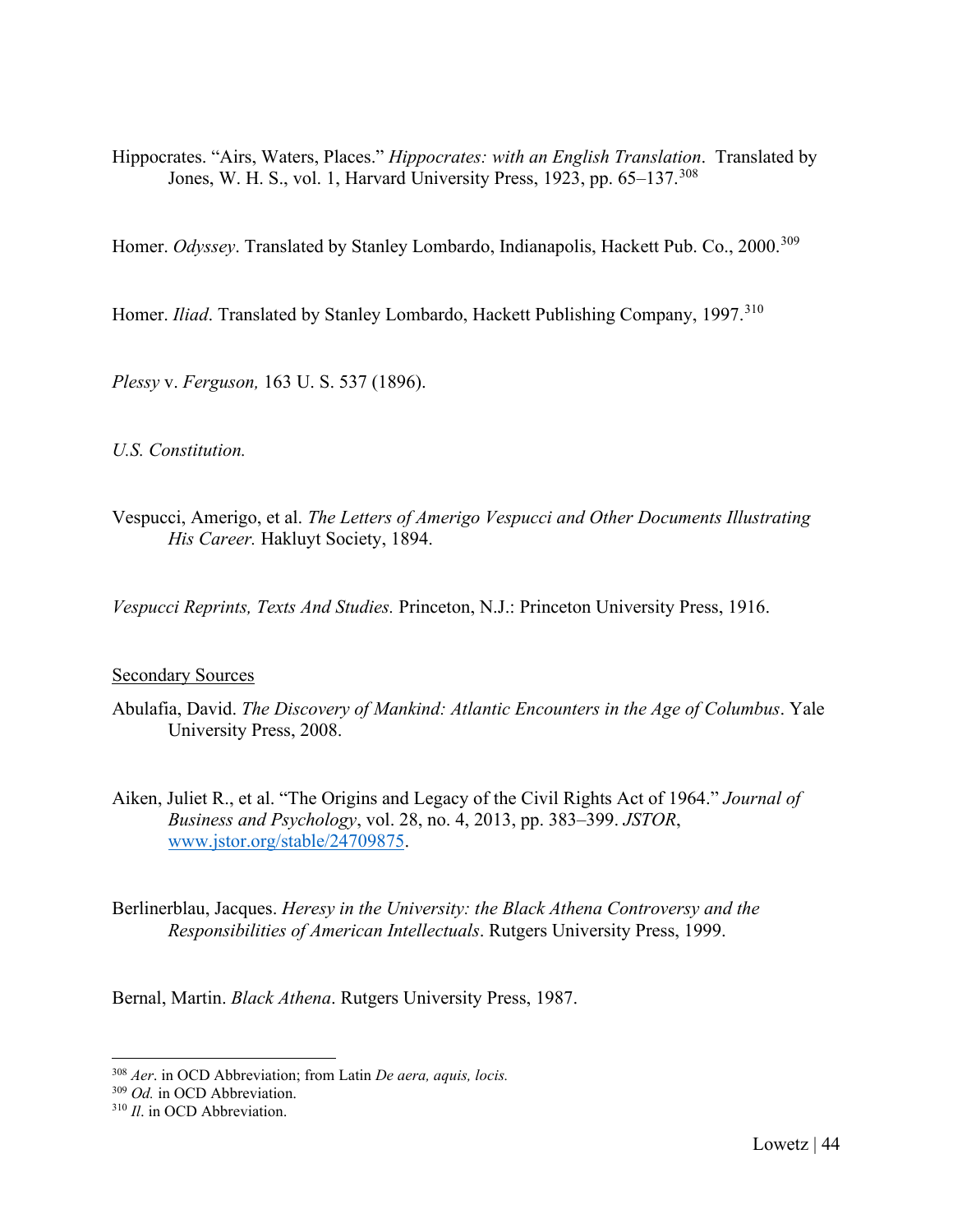- Blaut, J.M. *The Colonizer's Model of the World: Geographical Diffusionism and Eurocentric History.* New York: Guilford Press, 1993.
- Bond, Sarah E. "History From Below." *History From Below*, sarahemilybond.com/.
- Boyle, David. *Toward the Setting Sun: Columbus, Cabot, Vespucci, and the Race for America*. Walker & Co., 2008.
- Bubar, Roe, and Pamela Jumper Thurman. "Violence Against Native Women." *Social Justice*, vol. 31, no. 4 (98), 2004, pp. 70–86. *JSTOR*, [www.jstor.org/stable/29768276.](http://www.jstor.org/stable/29768276)
- Cole, John Y. "The Library of Congress Becomes a World Library, 1815-2005." *Libraries & Culture*, vol. 40, no. 3, 2005, pp. 385–398. *JSTOR*, [www.jstor.org/stable/25541937.](http://www.jstor.org/stable/25541937)
- Crenshaw, Kimberlé Williams. "Race to the Bottom: How the Post-Racial Revolution Became a Whitewash." *The Baffler*, no. 35, 2017, pp. 40–57. *JSTOR*, [www.jstor.org/stable/44466514.](http://www.jstor.org/stable/44466514)

"Criminal Justice Fact Sheet." *NAACP*, [www.naacp.org/criminal-justice-fact-sheet/.](http://www.naacp.org/criminal-justice-fact-sheet/)

- Dougherty, Carol, and Leslie Kurke, editors. *The Cultures Within Ancient Greek Culture: Contact, Conflict, Collaboration*. Cambridge University Press, 2003.
- Dougherty, Carol. *The Raft of Odysseus: the Ethnographic Imagination of Homer's Odyssey*. Oxford University Press, 2001.
- Dover, K.J., editor. *Perceptions of the Ancient Greeks*. Blackwell, 1992.
- Eriksen, Thomas Hylland, and Finn Sivert Nielsen. *A History of Anthropology*. Pluto Press, 2015.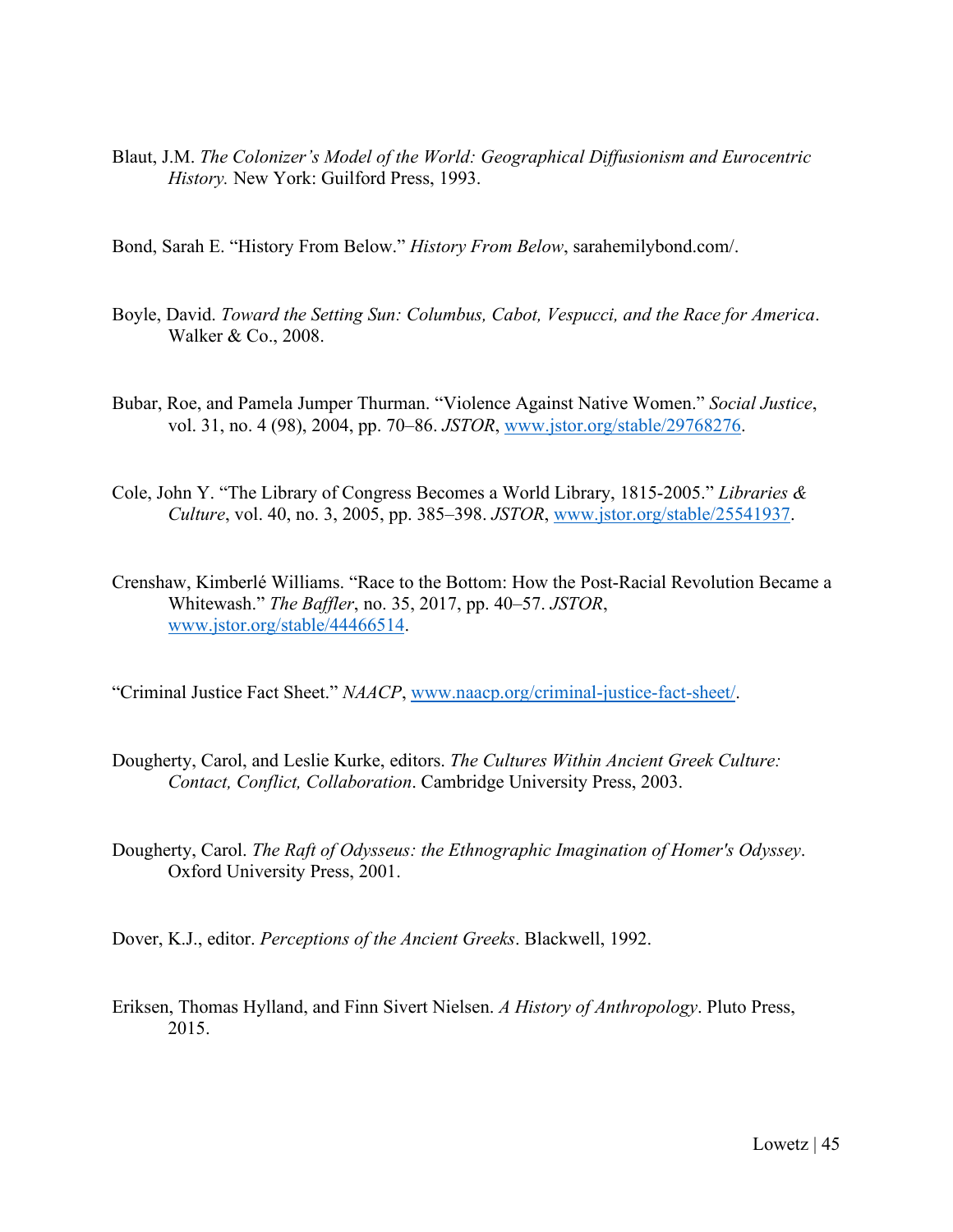- Fanon, Frantz. *Black Skin, White Masks*. Translated by Charles Markmann. New York: Grove, 1967.
- Ferdman, Sandra H. "Conquering Marvels: The Marvelous Other in the Texts of Christopher Columbus." *Hispanic Review*, vol. 62, no. 4, 1994, pp. 487–496.
- Fortney, Nancy D. "The Anthropological Concept of Race." *Journal of Black Studies*, vol. 8, no. 1, 1977, pp. 35–54. *JSTOR*, JSTOR, [www.jstor.org/stable/2783688.](http://www.jstor.org/stable/2783688)
- Ghasarian, Christian. "Cultural Experimentation In Berkeley." *Urban Anthropology and Studies of Cultural Systems and World Economic Development*, vol. 25, no. 1, 1996, pp. 41– 74. *JSTOR*, [www.jstor.org/stable/40553293.](http://www.jstor.org/stable/40553293)
- Galinsky, Karl. "Multiculturalism in Greece and Rome." *Classical and Modern Interactions: Postmodern Architecture, Multiculturalism, Decline, and Other Issues*, by Karl Galinsky, University of Texas Press, 2012, pp. 116–153.
- Grafton, Anthony., et al. *New Worlds, Ancient Texts: the Power of Tradition and the Shock of Discovery*. Harvard University Press, 1992.
- Gruen, Erich S. "Rethinking the Other in Antiquity." *Rethinking the Other in Antiquity*, 2010.
- Hall, Edith. *Inventing the Barbarian: Greek Self Identification Through Tragedy.* Oxford University Press, 1989.
- Hall, Jonathan. *Hellenicity: Between Ethnicity and Culture.* University of Chicago Press, 2002.
- Helo, Ari, and Peter Onuf. "Jefferson, Morality, and the Problem of Slavery." *The William and Mary Quarterly*, vol. 60, no. 3, 2003, pp. 583–614. *JSTOR*, JSTOR, [www.jstor.org/stable/3491552.](http://www.jstor.org/stable/3491552)
- Isaac, Benjamin H. "The Invention of Racism in Classical Antiquity." *The Invention of Racism in Classical Antiquity*, 2004.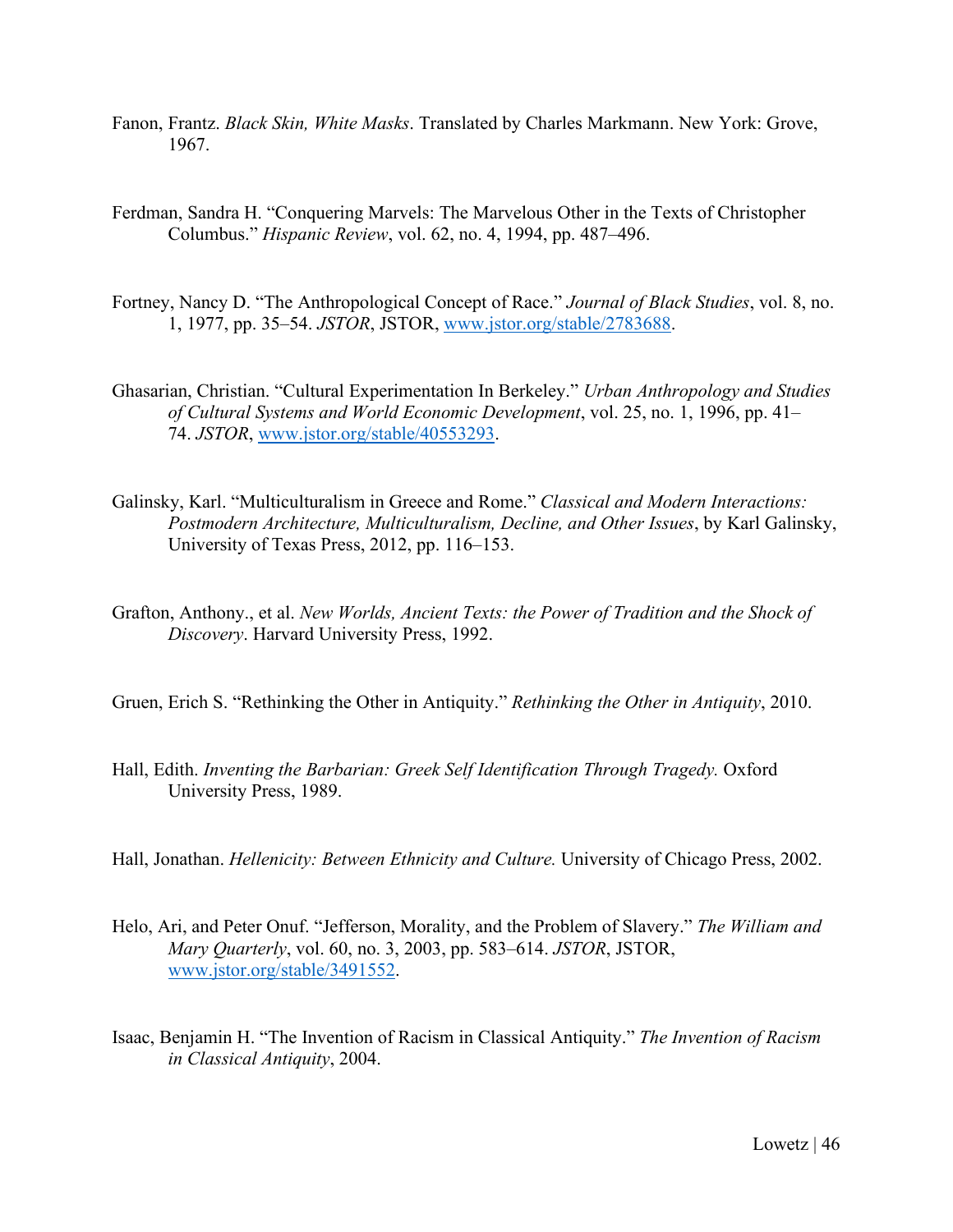- Kennedy, Rebecca Futo. "Classics at the Intersections." *Classics at the Intersections*, 2017, rfkclassics.blogspot.com/.
- Kennedy, Rebecca Futo. "White Supremacy and Classics Scholarship on Race and Ethnicity." *Classics at the Intersections*, 3 Aug. 2018, rfkclassics.blogspot.com/2018/08/why-classicists-avoid-talking-about-race.html.[311](#page-47-0)
- Kennedy, R.F., C.S. Roy, and M.L. Goldman. *Race and Ethnicity in the Classical World: An Anthology of Primary Sources*. Indianapolis: Hackett. 2013.
- Krebs, C.B. "A Dangerous Book: the Reception of the Germania." *The Cambridge Companion to Tacitus*, edited by A.J. Woodman, Cambridge University Press, 2010, pp. 280–299.
- Kristeller, Paul Oskar. *Renaissance Thought and Its Sources*. Edited by Michael Mooney, Columbia University Press, 1979.
- Kubal, Timothy. *Cultural Movements and Collective Memory: Christopher Columbus and the Rewriting of the National Origin Myth*. First ed., Palgrave Macmillan, 2008.
- Larimer, Sarah. "What It Feels like When a Professor's Comments Ignite a Fury." *The Washington Post*, 10 Sept. 2017, www.washingtonpost.com/local/education/what-itfeels-like-when-a-professors-comments-ignite-a-fury/2017/09/10/f5702dac-80f6-11e7 b359-15a3617c767b\_story.html?utm\_term=.908b73da6615.
- Mayer, Henry. "My Jefferson Problem: And Ours." *The Threepenny Review*, no. 69, 1997, pp. 18–20. *JSTOR*, www.jstor.org/stable/4384614.

McCoskey, Denise Eileen. *Race: Antiquity and Its Legacy*. Oxford University Press, 2012.

Mitchell, Lynette G. *Panhellenism and the Barbarian in Archaic and Classical Greece*. Classical Press of Wales, 2007.

<span id="page-47-0"></span><sup>&</sup>lt;sup>311</sup> Transcript from a talk of the same name Kennedy gave at CAMWS Annual Meeting in Albuquerque, NM, April 2018.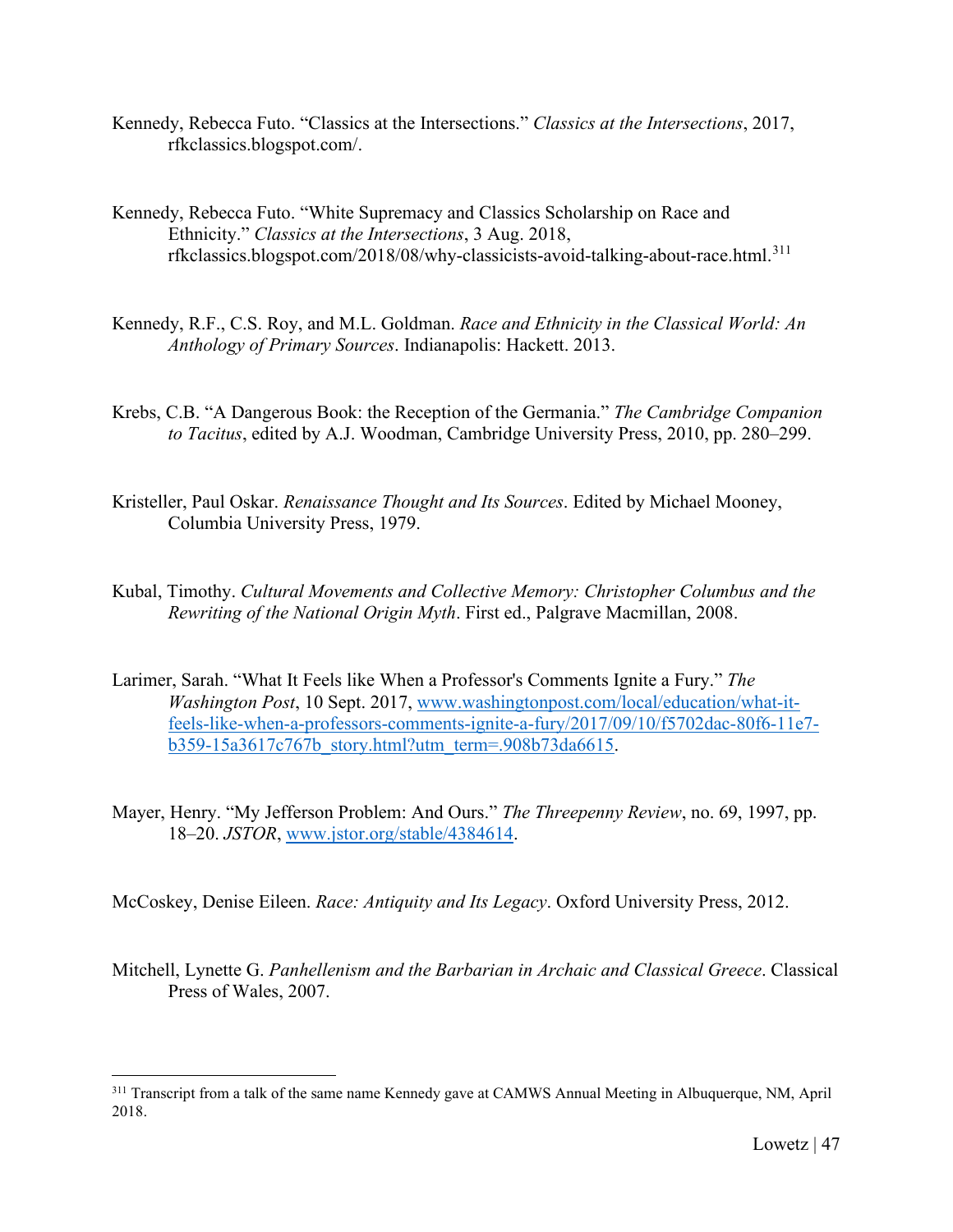- Nauert, Charles Garfield. *Humanism and the Culture of Renaissance Europe*. Cambridge University Press, 2006.
- Ochiltree, Ian. "Mastering the Sharecroppers: Land, Labour and the Search for Independence in the US South and South Africa." *Journal of Southern African Studies*, vol. 30, no. 1, 2004, pp. 41–61. *JSTOR*, www.jstor.org/stable/4133857.
- Oliviero, Katie E. "The Immigration State of Emergency: Racializing and Gendering National Vulnerability in Twenty-First-Century Citizenship and Deportation Regimes." *Feminist Formations*, vol. 25, no. 2, 2013, pp. 1–29., www.jstor.org/stable/43860684.
- Redfield, James. "Herodotus the Tourist." Classical Philology, vol. 80, no. 2, 1985, pp. 97–118. JSTOR, www.jstor.org/stable/270156.
- Rose, Gilbert P. "The Unfriendly Phaeacians." *Transactions and Proceedings of the American Philological Association*, vol. 100, 1969, pp. 387–406. *JSTOR*, www.jstor.org/stable/2935923.
- Rowe, John Howland. "The Renaissance Foundations of Anthropology." *American Anthropologist*, vol. 67, no. 1, 1965, pp. 1–20. *JSTOR*, www.jstor.org/stable/668652.
- Said, Edward. *Orientalism.* New York: Random House, 1978.
- Schroedel, Jean, and Artour Aslanian. "Native American Vote Suppression: The Case of South Dakota." *Race, Gender & Class*, vol. 22, no. 1-2, 2015, pp. 308–323. *JSTOR*, www.jstor.org/stable/26505340.
- Snowden, Frank. "Images and Attitudes." *Racism*, by Martin Bulmer and John Solomos, Routledge, 1999, pp. 21–30.
- Teets, Sarah. "Classical Slavery and Jeffersonian Racism: Charlottesville, One Year Later." *EIDOLON*, 10 Aug. 2018, eidolon.pub/classical-slavery-and-jeffersonian-racism-28cbcdf53364.